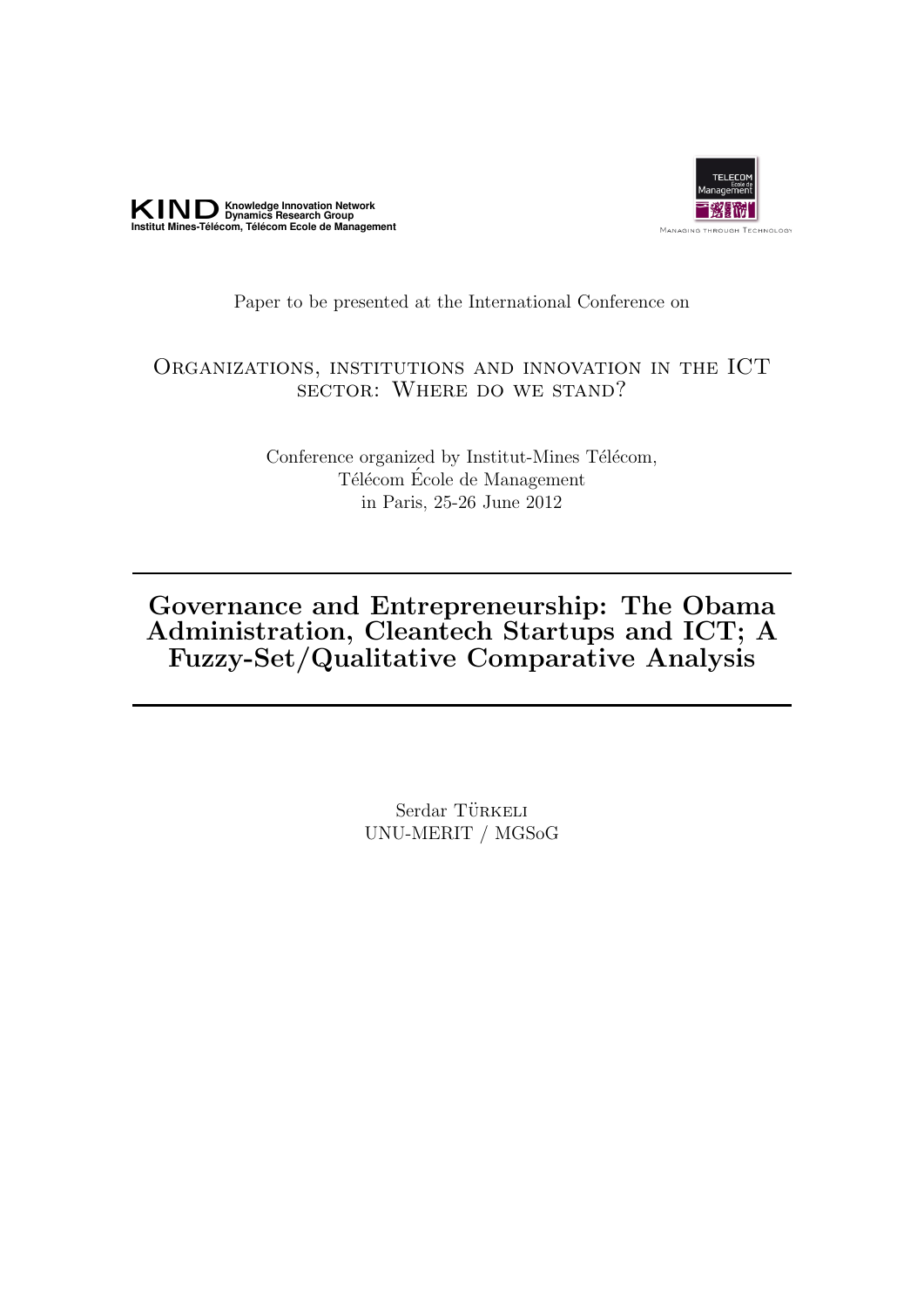International Conference "Organizations, Institutions and Innovation in the ICT sector: where do we stand?" June 25-26, 2012 Paris, France

# **Governance and Entrepreneurship: The Obama Administration, Cleantech Startups and ICT; A Fuzzy-Set/Qualitative Comparative Analysis**

Serdar Türkeli, M.Sc., PhDc,

UNU-MERIT / MGSoG

e-mail: [turkeli@merit.unu.edu](mailto:turkeli@merit.unu.edu)

Maastricht, the Netherlands

#### **Abstract**

*This paper investigates multi-conjunctural causation (and associated governance) patterns of the emergence of clean technology innovation and startups. The theoretical-analytical framework is based on ten (10) themes typology for eco-innovation policy making and evaluation (Kemp, 2011). This framework is further detailed into its sixteen (16) indicative markers concerning emerging and new technologies. These indicative markers are discussed through the details of the Obama Administration's Startup America Initiative (5 policy areas and 28 policy actions). Accordingly, the framework markers- and the initiative-informed thirty four (34) variables are selected. These variables, as targeted micro-enablers by the initiative, are then used to construct five (5) causal macro-conditions governing the emergence of clean technology innovation and startups. These causal conditions are defined as 1) Governance Institutions, 2) Knowledge Sophistication, 3) Market Configuration, 4) Access to Finance, and 5) Governance ICT. The results of fs/QCA for 38 countries selected from the EU27 and G20 show that the locus of the emergence of clean technology innovation and startups is Knowledge Sophistication. Simply, networks are central, the sophistication of the Knowledge Triangle (Education, Research, Innovation or University, Intermediaries, Industry) is a necessary condition, however, not a sufficient solution in itself, so, incomplete. Market Configuration and Governance Institutions, although they are not that central to the process as Knowledge Sophistication is, these two conditions play a complementary role, according to low levels (or absence), and high levels (or presence) of Access to Finance, respectively; and by coupling with Knowledge Sophistication, the overall solution define the multi-conjunctural causation (and associated governance) pattern of the emergence of clean technology innovation and startups. Therefore, "the Enabler Triangle" (State-Finance-Market), around the Knowledge Triangle (Education, Research, Innovation / University, Intermediaries, Industry)*  is defined, and it is detected that Governance ICT has embedded features and cultivates both the Enabler Triangle *around the locus, and the locus itself, which is the Knowledge Sophistication (the Knowledge Triangle). The associated policy design and action guide is provided.* 

**Keywords***:* Governance, Entrepreneurship, The Obama Administration's Startup America Initiative, Clean Technology Innovation, ICT, FS/QCA

**JEL:** O38, Q58, L26, P52, C02

#### **1. Introduction**

This paper investigates the separate and combined influence of the causal conditions which lead to multiple conjunctural causation patterns that lie beneath the emergence of clean technology innovation and startups in various political geographies and economies throughout the world. Once these patterns are identified, designing and implementing a policy and a governance design, a concrete action agenda about green entrepreneurship become a much more evidence-based, well-informed practice.

#### **1.1. Theoretical-Analytical Framework**

Paper draws on the theoretical-analytical framework of ten themes for eco-innovation policy (Kemp, 2011). Kemp's chain-linked and interactive ten themes typology serves as an institutional-evolutionary framework for eco-innovation policy-making and policy evaluation: 1) Identified barriers, 2) Preventing windfall profits, 3) specific versus generic support policies, 4) balance between policy measures and timing, 5) targeted spending in technological areas 6) missions, 7) strategic policy intelligence, 8) portfolios, 9) policy learning, and 10) policy coordination and public-private interactions (*for further details please refer to (Kemp, 2011)*).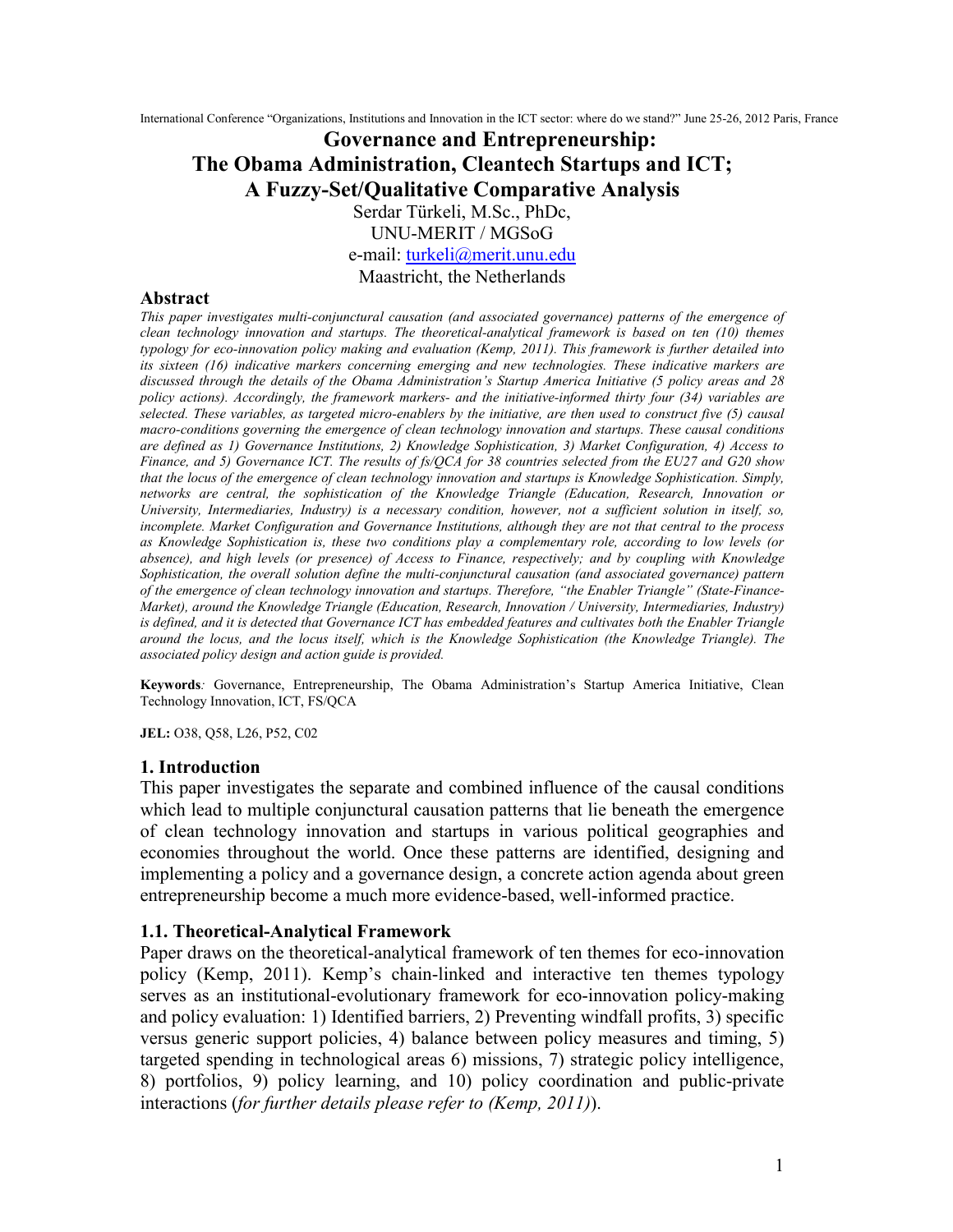# **1.2. Ten Themes and Emerging/New Technology Indicative Markers**

Concerning emerging/new technologies, the ten themes framework is further detailed into its sixteen (16) indicative markers, all of which are related to one or more themes since the themes are chain-linked and interactive. Table 1 below provides a full overview of the literature behind and empirical review associated.

| No.            | <b>Markers</b> for<br><b>Emerging /New</b><br><b>Technology Gov.</b> | <b>Core Shift</b>                                                                                                                                             | Literature                                                                                                                                    | (Kemp<br>, 2011)<br><b>Theme</b> | <b>Theme Activity</b><br>(Kemp, 2011)                                                            | <b>Empirical Base</b><br>in (Kemp, 2011)                                                                                                           |
|----------------|----------------------------------------------------------------------|---------------------------------------------------------------------------------------------------------------------------------------------------------------|-----------------------------------------------------------------------------------------------------------------------------------------------|----------------------------------|--------------------------------------------------------------------------------------------------|----------------------------------------------------------------------------------------------------------------------------------------------------|
| $\mathbf{1}$   | Observed Barriers                                                    | From market/system<br>failure approach to<br>(emerging)<br>technology-specific<br>barriers                                                                    | (Remoe, 2008);<br>(Bleischwitz et al.,<br>2009); (Jacobsson and<br>Johnson, 2000);<br>(Hekkert et al., 2007);<br>(Bergek et al., 2008)        | 1                                | Learning about<br>different types of<br>barriers for different<br>types of innovation            | *Euro barometer<br>Survey Eco-Efficient<br>Innovations<br>*Eco-innovation<br>Observatory<br>Benchmark on Eco-<br>innovation Resource<br>Efficiency |
| $\overline{2}$ | Technological<br>Opportunities                                       | From technology<br>foresights to<br>(emerging)<br>technology-specific<br>portfolios                                                                           | (Jacobsson et al., 2009);<br>(Edler and Georghiou,<br>2007); (Ehret and<br>Dignum, 2010)                                                      | $\,8\,$<br>3                     | Formation of<br>adaptive (high and<br>low risk) technology<br>specific portfolios<br>and options | *A portfolio approach<br>by the European<br>Strategic Technology<br>Plan (SET-Plan)                                                                |
| 3              | Prioritization and<br>Targeting of<br>Research Areas                 | From targets to<br>technology-specific<br>R&D / innovation<br>funding gaps                                                                                    | (Newell, 2010);<br>(Gassler et al. 2008);<br>(Edler and Georghiou,<br>2007); (Ehret and<br>Dignum, 2010)                                      | 5<br>3                           | Analysis of<br><b>Innovation Funding</b><br>Gaps acc. to targets                                 | *Energy Technology<br>Perspectives Report by<br><b>International Energy</b><br>Agency (IEA)                                                        |
| $\overline{4}$ | Good Mix of Policy                                                   | From generic/static<br>policy measures to<br>tech-specific,<br>dynamic (timing),<br>regulation/incentive<br>balance in adoption<br>and creation<br>technology | (Kemp, 2000); (Popp,<br>2006), (Newell, 2010),<br>(Sartorius and Zundel,<br>2005); (OECD, 2011);<br>(Pontoglio, 2010);<br>(Edler et al, 2007) | $\overline{4}$                   | Policy measures<br>analysis for working<br>balance of<br>regulations and<br>incentives           | *EU Emissions<br>trading system (ETS)                                                                                                              |
| 5              | Ambitious Systemic<br>Targets                                        | From overambitious<br>market share targets<br>to ambitious tech-<br>specific, sub-<br>systemic, sub-targets<br>under new umbrella<br>missions                 | (Janicke, 2011); (Keith<br>S. , 2008); (Soete and<br>Arundel, 1993); (Edler<br>and Georghiou, 2007);<br>(Ehret and Dignum,<br>2010)           | 6<br>3                           | Economic<br>feasibility and social<br>acceptability of<br>adoption of new<br>technologies        | *CO2 Reduction,<br>cases of the<br>Netherlands and the<br>U.K. transport inter-<br>modality                                                        |
| 6              | Diversity in Research<br>and Innovation                              | From technology<br>foresights to<br>(emerging)<br>technology-specific<br>portfolios                                                                           | (Jacobsson et al., 2009);<br>(Stirling , 1998)                                                                                                | $\overline{8}$<br>3              | Formation of<br>adaptive (high and<br>low risk) technology<br>specific portfolios<br>and options | *A portfolio approach<br>by the European<br>Strategic Technology<br>Plan (SET-Plan)                                                                |
| $\tau$         | Positive External<br>Economies                                       | From overambitious<br>market share targets<br>to ambitious tech-<br>specific, sub-<br>systemic, sub-targets<br>under new umbrella<br>missions                 | (Bergek et al, 2008);<br>(Keith S. , 2008);<br>(Soete and Arundel,<br>1993); (Edler and<br>Georghiou, 2007);<br>(Ehret and Dignum,<br>2010)   | 6<br>3                           | Economic<br>feasibility and social<br>acceptability of<br>adoption of new<br>technologies        | *CO2 Reduction, the<br>Netherlands and the<br>U.K. transport inter-<br>modality                                                                    |
| 8              | Improvement of<br>Innovation System                                  | From state/market<br>dichotomy to multi-<br>level governance                                                                                                  | (OECD, 1999); (Braun,<br>2008); (Borrás, 2009);<br>(Schrama and Sedlacek,<br>2003); (Kaiser and<br>Prange, 2005); Dries et<br>al. (2006)      | 10                               | Horizontal and<br>vertical<br>coordination                                                       | *MIP (Milieu-<br>innovatie platform)<br>Flanders Belgium                                                                                           |

**Table 1 – Ten Themes and Indicative Markers for Emerging/New Technology**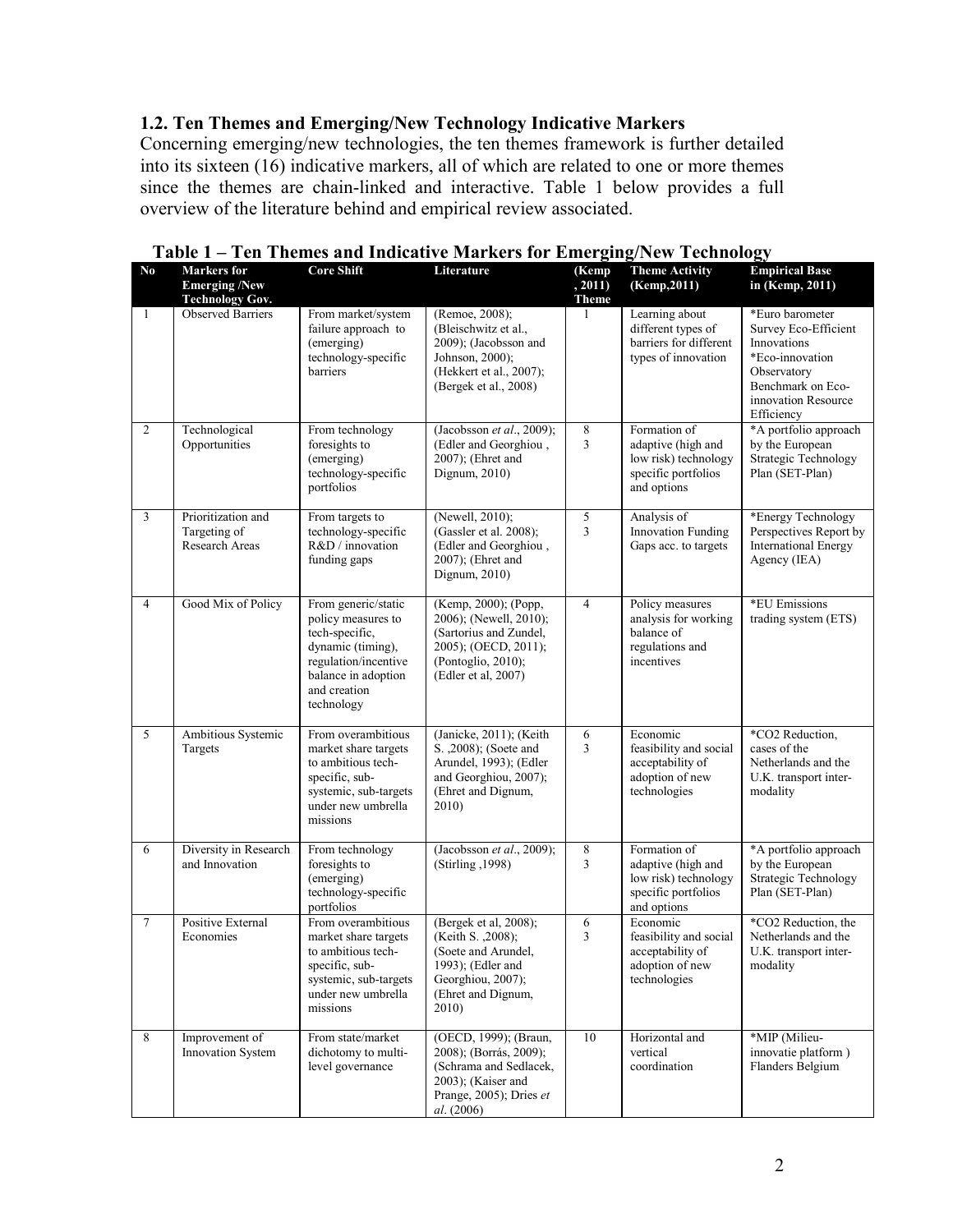| 9  | <b>Regulatory Barriers</b><br>in Entry/Exit       | From state/market<br>dichotomy to multi-<br>level governance                                                                                                           | (Metcalfe et al. 1998);<br>(Carlsson et al, 2003);<br>(OECD, 1999); (Braun,<br>2008); (Borrás, 2009);<br>(Schrama and Sedlacek,<br>2003); (Kaiser and<br>Prange, 2005); Dries et<br>al. (2006)     | 10             | Horizontal and<br>vertical<br>coordination                                                                                                                   | *MIP (Milieu-<br>innovatie platform)<br>Flanders Belgium                                                                                                           |
|----|---------------------------------------------------|------------------------------------------------------------------------------------------------------------------------------------------------------------------------|----------------------------------------------------------------------------------------------------------------------------------------------------------------------------------------------------|----------------|--------------------------------------------------------------------------------------------------------------------------------------------------------------|--------------------------------------------------------------------------------------------------------------------------------------------------------------------|
| 10 | <b>Regulatory Capture</b>                         | From state/market<br>dichotomy to multi-<br>level governance                                                                                                           | (Jacobson, Bergek,<br>2011); (Dries, et al.,<br>2006); (OECD, 1999);<br>(Braun, 2008); (Borrás,<br>2009); (Schrama and<br>Sedlacek, 2003);<br>(Kaiser and Prange,<br>2005); Dries et al.<br>(2006) | 10             | Horizontal and<br>vertical policy<br>coordination                                                                                                            | *MIP (Milieu-<br>innovatie platform)<br>Flanders Belgium                                                                                                           |
| 11 | Policy Adjustment                                 | From generic/static<br>policy transfers to<br>tech-specific<br>/dynamic (timing)<br>regulation/incentive<br>balance in adoption<br>and creation local<br>policies      | (Kletzan-Slamanig et<br>$al., 2009$ ); (Nauwelaers<br>and Wintjes, 2008);<br>(Kaiser and Prange,<br>2005); (Borrás, 2009);<br>(Verbong et.al, 2008)                                                | 9              | Analysis of<br>additionality effects<br>/ Evaluation of<br>policy mixes                                                                                      | * Environmental<br>Technologies Action<br>Plan (ETAP)                                                                                                              |
| 12 | Knowledge<br>Absorption                           | From closed systems<br>approach to<br>interactive and<br>engaged systems                                                                                               | (Fu et. Al, 2010); (Smits<br>and Kuhlmann, 2004)                                                                                                                                                   | $\tau$         | Strategic interaction<br>with different<br>intelligences in<br>sustainability<br>claims/ Benefits for<br>social and<br>technological<br>innovation solutions | * European Road<br><b>Transport Research</b><br><b>Advisory Council</b><br>(ERTRAC)                                                                                |
| 13 | Opportunities of<br><b>Related Variety</b>        | From technology<br>foresights to<br>(emerging)<br>technology specific<br>portfolios                                                                                    | (Cooke 2001);<br>(Cooke, 2008); (Edler<br>and Georghiou (2007);<br>(Ehret and Dignum,<br>2010); (Jacobsson et al.,<br>2009)                                                                        | 8<br>3         | Formation of<br>adaptive (high and<br>low risk) technology<br>specific portfolios<br>and options                                                             | *A portfolio approach<br>by the European<br>Strategic Technology<br>Plan (SET-Plan)                                                                                |
| 14 | Socially and<br>Financially<br>Sustainable Policy | From overambitious<br>market share oriented<br>policy to ambitious<br>tech-specific, sub-<br>systemic, sub-targets<br>micro-policies under<br>new umbrella<br>missions | (Kemp, 2000); (Popp,<br>2006); (Newell, 2010)<br>(OECD, 2011);<br>(Sartorius and Zundel,<br>2005); (Pontoglio,<br>$2010$ ; (Edler and<br>Georghiou (2007);<br>(Ehret and Dignum,<br>2010)          | 3<br>4         | Specific and generic<br>policy measures<br>analysis, for<br>working balance of<br>regulations and<br>incentives                                              | *CEP (Public-private<br>partnership), NIP<br>(programme), NOW<br>(organization) in<br>Germany,<br>Fuel Cell Vehicles,<br>Hydrogen Fuel Cell<br>Vehicles<br>Germany |
| 15 | Policy Learning                                   | From generic/static<br>policy transfers to<br>tech-specific,<br>dynamic (timing)<br>regulation/incentive<br>balance in adoption<br>and creation local<br>policies      | (Kletzan-Slamanig et<br>al., 2009); (Nauwelaers<br>and Winties, 2008);<br>(Kaiser and Prange,<br>2005); (Borrás, 2009);<br>(Howlett, 2005)                                                         | $\overline{9}$ | Analysis of<br>additionality effects<br>/ Evaluation of<br>policy mixes                                                                                      | * Environmental<br>Technologies Action<br>Plan (ETAP)                                                                                                              |
| 16 | Policy Signals                                    | From technology-<br>blind fiscal supports<br>to tech-specific<br>startups / SMEs<br>supports                                                                           | (Brouwer et al., 2002)                                                                                                                                                                             | $\overline{2}$ | Avoid windfall<br>profits                                                                                                                                    | *Impact Assessment<br>WBSO (Research and<br>Development<br>(Promotion) Act                                                                                         |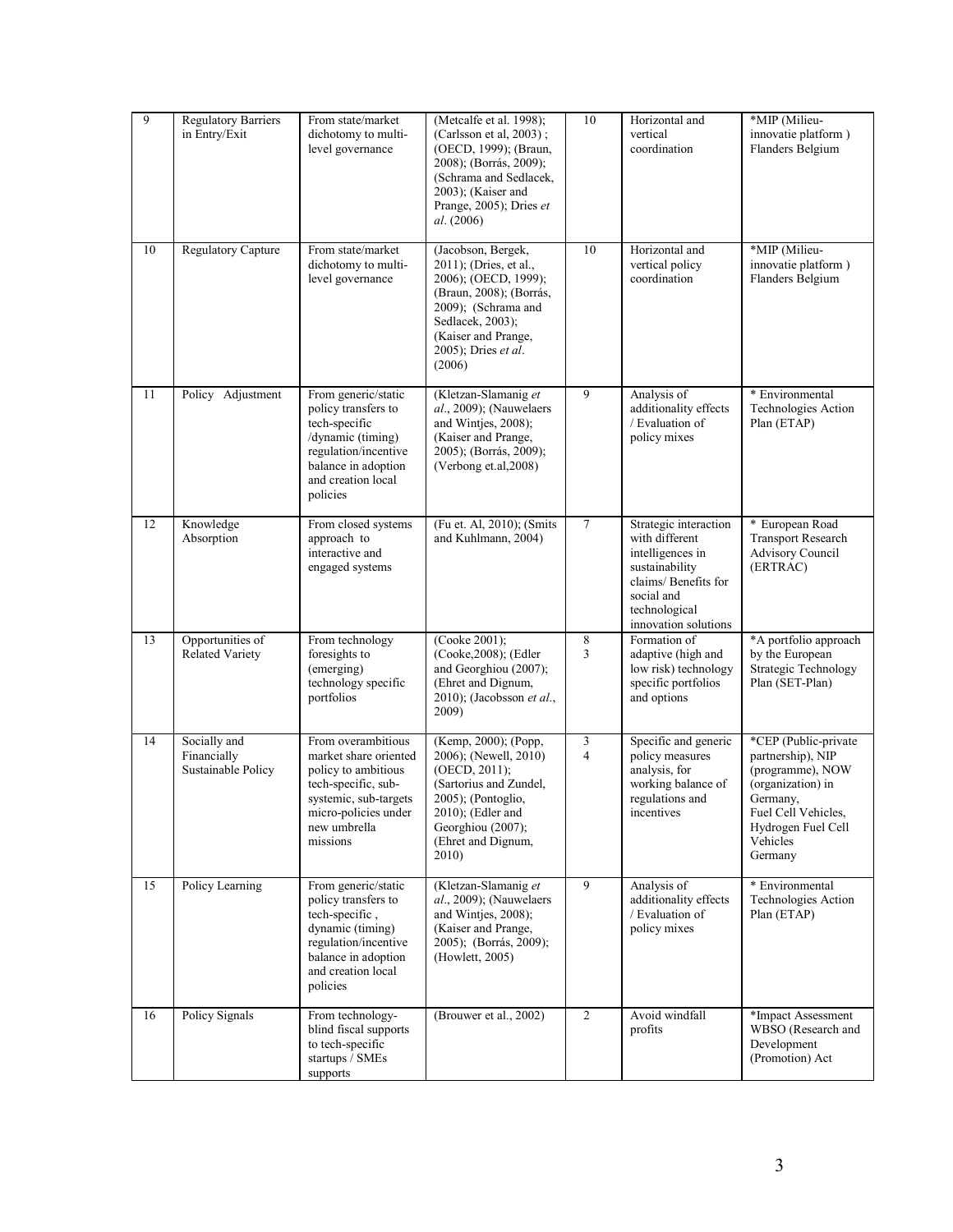# **2. The Obama Administration's Startup America Initiative**

The Obama Administration's entrepreneur-focused policy design has been announced on January  $31<sup>st</sup> 2011$ . Five policy areas of the Startup America Initiative are:

- 1. *Unlocking access to capital* to fuel startup growth, in terms of expanding access to capital for high-growth startups;
- 2. *Connecting mentors and education to entrepreneurs*, in terms of expanding entrepreneurship education and mentorship programs that empower entrepreneurs;
- 3. *Reducing barriers* and making government work for entrepreneurs, in terms of identifying and removing unnecessary regulatory barriers to high-growth startups;
- 4. *Accelerating innovation* from "lab to market" for breakthrough technologies, in terms of strengthening commercialization of research and development which can generate innovative startups and entirely new industries;
- 5. *Unleashing market opportunities* in industries like healthcare, *clean energy*, and education, in terms of expanding collaborations between large companies and startups. (Source: http://www.whitehouse.gov/economy/business/startup-america/progress-report)

# **2.1 Policy Areas and Contents**

In this section, the five policy areas and associated policy content are given in detail. In total, there are 28 policy headlines are present.

| <b>Policy Areas</b> |                         | <b>Policy Content</b>                                                                         |
|---------------------|-------------------------|-----------------------------------------------------------------------------------------------|
| 1.                  | <b>Unlocking Access</b> | Impact Investment Initiative<br>1.                                                            |
|                     | to Capital              | 2.<br>Early-Stage Innovation Initiative                                                       |
|                     |                         | Unlocking More Startup Capital<br>3.                                                          |
|                     |                         | 4.<br>Eliminating Capital Gains Taxes on Small Business Investments                           |
|                     |                         | 5.<br>Simplifying Tax Credits for Investment in Lower-Income Communities                      |
|                     |                         |                                                                                               |
| 2.                  | Connecting              | Connecting Clean Energy Startups with Experienced Mentors<br>6.                               |
|                     | Mentors                 | 7.<br>Creating New Incubators for Military Veterans Starting High-Growth Businesses           |
|                     |                         | 8.<br>Nationwide Center for Teaching Innovation and Entrepreneurship in Engineering           |
|                     |                         | Funding Clean Energy Business Competitions for Students Nationwide<br>9.                      |
|                     |                         | 10.<br>Advancing Youth Entrepreneurship Education                                             |
|                     |                         |                                                                                               |
| 3.                  | Reducing Barriers       | Attracting and Retaining Immigrant Entrepreneurs<br>11.                                       |
|                     |                         | Reducing Student Loan Burdens for Young Entrepreneurs<br>12.                                  |
|                     |                         | Boosting Access to Seed Grants for Innovative Startups<br>13.                                 |
|                     |                         | <b>Faster Patent Applications</b><br>14.                                                      |
|                     |                         | 15.<br>Listening to America's Entrepreneurs                                                   |
|                     |                         |                                                                                               |
| 4.                  | Accelerating            | Directed Federal Agencies to Speed Up Research Breakthroughs<br>16.                           |
|                     | Innovation              | 17.<br>Created an Innovation Corps to Help Scientists Launch Startups                         |
|                     |                         | Launched i6 Challenges for Regional Innovation<br>18.                                         |
|                     |                         | Strengthening High-Growth Clusters through a Jobs and Innovation Accelerator Challenge<br>19. |
|                     |                         | 20.<br>Funding Innovation Ecosystems for Clean Energy                                         |
|                     |                         | 21.<br>Unlocking Federal Technologies for "America's Next Top Energy Innovator"               |
|                     |                         | 22.<br>Speeding Up Technology Licensing for Biomedical Startups                               |
|                     |                         | Inventing a New Patent System<br>23.                                                          |
|                     |                         |                                                                                               |
| 5.                  | Unleashing              | A Policy Challenge to Accelerate Innovation in Health, Energy, and Education<br>24.           |
|                     | Market                  | Shrinking Electricity Bills with Open Energy Data<br>25.                                      |
|                     | Opportunities           | Unlocking the Power of Open Education Data<br>26.                                             |
|                     |                         | Empowering Consumers with Open Health Data<br>27.                                             |
|                     |                         | 28.<br>Creating a National Platform for Healthcare Innovation                                 |

**Table 2 - The Obama Administration's Startup America Initiative (1)**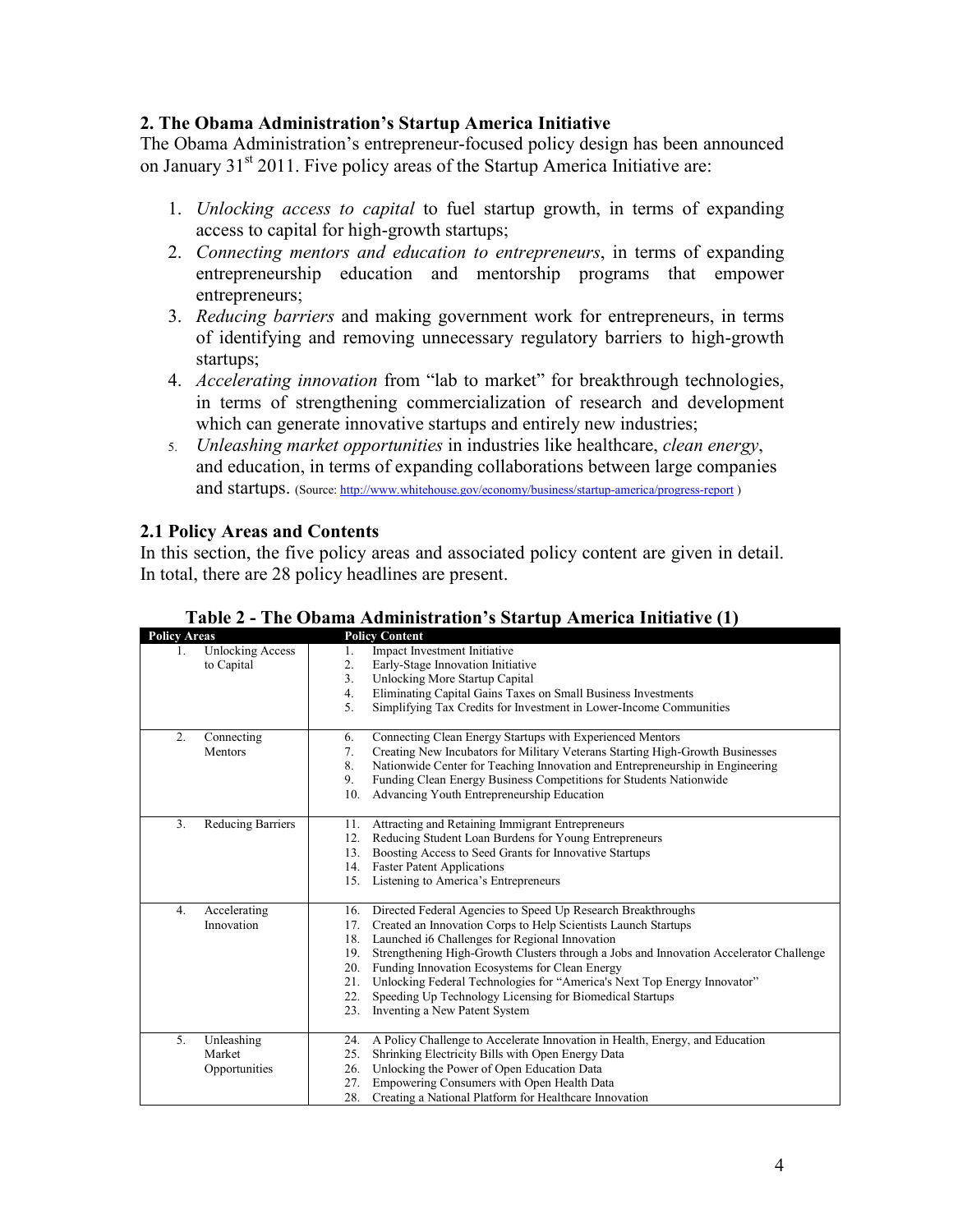# **2.3 Policy Contents and Actions**

In this section, related concrete policy actions are listed from official reports and announcements.

| <b>Policy Area / Content</b>                                                     | <b>Policy Action</b>                                                                                                                                                                                                                                                                                                                                                                                                                                                                                                         |
|----------------------------------------------------------------------------------|------------------------------------------------------------------------------------------------------------------------------------------------------------------------------------------------------------------------------------------------------------------------------------------------------------------------------------------------------------------------------------------------------------------------------------------------------------------------------------------------------------------------------|
| 1- Unlocking Access to Capital                                                   |                                                                                                                                                                                                                                                                                                                                                                                                                                                                                                                              |
| Impact Investment Initiative                                                     | "The U.S. Small Business Administration (SBA) is committing up to \$1 billion over the next<br>five years, at no new cost to taxpayers, as a match to private-sector funds investing in areas of<br>national priority, including underserved markets and emerging sectors like clean energy and<br>education. The SBA licensed the first Impact Investment Fund in Michigan, providing up to<br>\$130 million in capital to high-growth businesses throughout the state." [1]                                                |
| Early-Stage Innovation Initiative                                                | "The U.S. Small Business Administration (SBA) is committing up to \$1 billion over the next<br>five years, at no new cost to taxpayers, as a match to private-sector investment in early-stage<br>innovative startups – helping them bridge the "valley of death" between seed financing and<br>traditional financing." $[2]$                                                                                                                                                                                                |
| <b>Unlocking More Startup Capital</b>                                            | "Addressing Congress in September 2011, the President Obama pledged to slash the red tape<br>that prevents too many rapidly growing startup companies from raising capital and going<br>public. The President's Startup America Legislative Agenda includes responsible bipartisan<br>measures to facilitate access to capital for startups, including creating an "IPO on-ramp" for<br>emerging growth companies, raising the cap on "mini-offerings," and enabling small-dollar<br>investments through crowd-funding." [3] |
| Eliminating Capital Gains Taxes on Small<br><b>Business Investments</b>          | "The President signed a series of bipartisan bills that eliminated capital gains taxes for<br>certain small business investments held for at least five years - an important incentive to fuel<br>private investment in startups and other small businesses. The President is calling on<br>Congress to make this tax cut permanent." [4]                                                                                                                                                                                    |
| Simplifying Tax Credits for Investment in<br>Lower-Income Communities            | "Through reforms to the existing New Markets Tax Credit program, the Treasury Department<br>has committed to making it easier for community development banks to attract private-sector<br>investment in startups and small businesses operating in lower-income communities." [5]                                                                                                                                                                                                                                           |
| <b>2- Connecting Mentors</b>                                                     |                                                                                                                                                                                                                                                                                                                                                                                                                                                                                                                              |
| Connecting Clean Energy Startups with<br><b>Experienced Mentors</b>              | "The U.S. Small Business Administration (SBA) and the Department of Energy (DOE)<br>launched the Entrepreneurial Mentor Corps program, funding four clean energy business<br>accelerators that together matched experienced mentors to 100 clean energy startups across<br>the country." $[6]$                                                                                                                                                                                                                               |
| Creating New Incubators for Military<br>Veterans Starting High-Growth Businesses | "The Department of Veterans Affairs (VA) established two integrated business accelerators<br>focused solely on helping our Veterans launch and sustain their own businesses: Veteran<br>Entrepreneurial Transfer (VETransfer), a non-profit business incubator providing physical<br>office space and shared services, and the VetSuccess Employment Accelerator (VetSEA),<br>providing a suite of online tools and resources." [7]                                                                                          |
| Nationwide Center for Teaching Innovation<br>and Entrepreneurship in Engineering | "The National Science Foundation (NSF) has awarded a \$10 million grant over five years to<br>launch a national center for teaching innovation and entrepreneurship at the nearly 350<br>engineering schools throughout the U.S." $[8]$                                                                                                                                                                                                                                                                                      |
| Funding Clean Energy Business<br>Competitions for Students Nationwide            | "To support and empower the next generation of American clean energy entrepreneurs, the<br>Department of Energy (DOE) announced \$2 million to fund the National University Clean<br>Energy Business Challenge, creating a network of regional student-focused clean energy<br>business creation competitions." [9]                                                                                                                                                                                                          |
| Advancing Youth Entrepreneurship<br>Education                                    | "The Departments of Education and Labor are advancing a youth entrepreneurship agenda<br>that infuses entrepreneurship education into a range of existing programs. This agenda<br>includes a new National Education Startup Challenge, inviting middle school, high school,<br>and college students to develop an innovative solution to an education problem and prepare a<br>business plan for a new company or non-profit organization to deliver that solution." [10]                                                   |
| <b>3- Reducing Barriers</b>                                                      |                                                                                                                                                                                                                                                                                                                                                                                                                                                                                                                              |
| Attracting and Retaining Immigrant<br>Entrepreneurs                              | "Because we can't wait for Congress to enact the President's blueprint for a 21st century<br>immigration system, the Obama Administration is taking executive action to streamline<br>existing visa pathways for immigrant entrepreneurs, retain more foreign-born science and<br>technology graduates from U.S. universities, facilitate immigration by top researchers, and<br>help U.S. startups and other companies compete for global talent." [11]                                                                     |
| Reducing Student Loan Burdens for Young<br>Entrepreneurs                         | "President Obama has announced new executive actions to make it easier for young<br>entrepreneurs and other graduates to manage student loan debt, including a "Pay As You<br>Earn" proposal to let borrowers cap their monthly federal loan payments at 10% of their<br>income, with any remaining debt balance forgiven after 20 years." [12]                                                                                                                                                                              |
| Boosting Access to Seed Grants for<br><b>Innovative Startups</b>                 | "Each year, the federal government provides \$2.5 billion in seed funding for small businesses<br>meeting national research needs, through the Small Business Innovation Research (SBIR) and<br>related programs. President Obama signed legislation that will increase this funding level                                                                                                                                                                                                                                   |

# **Table 3 - The Obama Administration's Startup America Initiative (2)**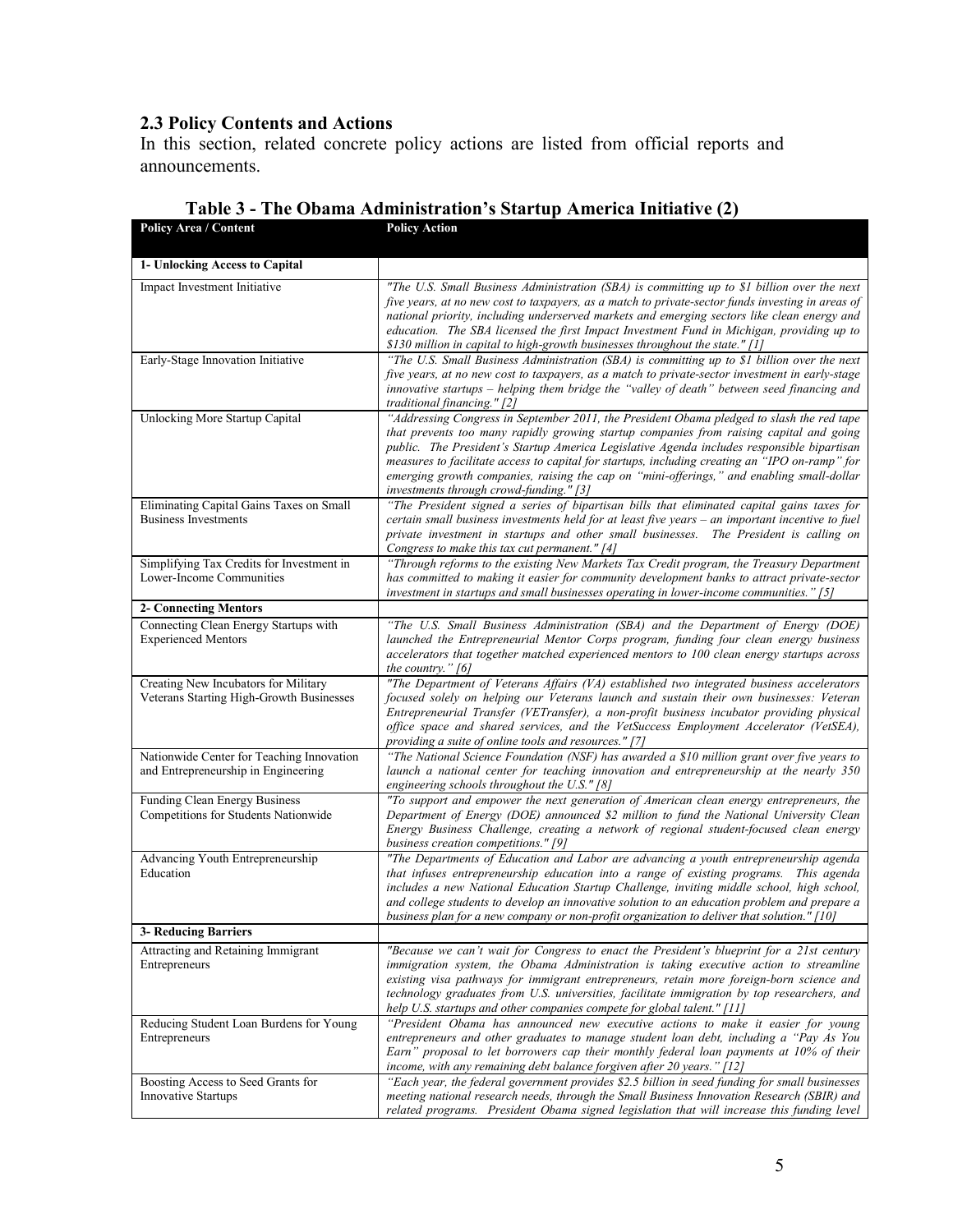|                                                                                           | significantly over the next six years, and the U.S. Small Business Administration has<br>reinvented the SBIR gov website to help companies' access opportunities across eleven federal<br>agencies."[13]                                                                                                                                                                                                                                                                                             |
|-------------------------------------------------------------------------------------------|------------------------------------------------------------------------------------------------------------------------------------------------------------------------------------------------------------------------------------------------------------------------------------------------------------------------------------------------------------------------------------------------------------------------------------------------------------------------------------------------------|
| <b>Faster Patent Applications</b>                                                         | "The U.S. Patent and Trademark Office (USPTO) is giving innovators more control over the<br>timing of their patent applications, including a new 12-month fast track." $[14]$                                                                                                                                                                                                                                                                                                                        |
| Listening to America's Entrepreneurs                                                      | "Top Administration leaders hit the road and met with over 1,000 entrepreneurs across the<br>country to identify the most important ways to make government work better for high-growth<br>startups." $[15]$                                                                                                                                                                                                                                                                                         |
| <b>4 - Accelerating Innovation</b>                                                        |                                                                                                                                                                                                                                                                                                                                                                                                                                                                                                      |
| Directed Federal Agencies to Speed Up<br>Research Breakthroughs                           | "Breakthroughs in science and engineering create foundations for new industries, new<br>companies, and new jobs. The President has directed all federal agencies with research<br>facilities to accelerate the transfer of innovations from "lab to market," marshaling the nearly<br>\$150 billion a year that the federal government invests in research and development." [16]                                                                                                                    |
| Created an Innovation Corps to Help<br>Scientists Launch Startups                         | "The National Science Foundation (NSF) has launched the Innovation Corps (I-Corps), a<br>public-private partnership that connects NSF-funded teams of scientists with mentors from the<br>technology, business, and venture capital communities - allowing researchers to transform<br>their work into marketable technologies." [17]                                                                                                                                                                |
| Launched i6 Challenges for Regional<br>Innovation                                         | "The Commerce Department's i6 Challenge funds regional collaborations to bring innovative,<br>ground-breaking ideas from the lab to the marketplace, creating new ventures and jobs across<br>the United States." [18]                                                                                                                                                                                                                                                                               |
| Strengthening High-Growth Clusters through<br>a Jobs and Innovation Accelerator Challenge | "The Department of Commerce, in coordination with sixteen federal agencies, has created the<br>\$33 million Jobs and Innovation Accelerator Challenge, spurring high-tech growth in 20<br>urban and rural regions around the country." [19]                                                                                                                                                                                                                                                          |
| Funding Innovation Ecosystems for Clean<br>Energy                                         | "Through its Innovation Ecosystems Initiative the Department of Energy is funding regional<br>collaborations across the country that accelerates the movement of cutting-edge energy<br>efficiency and renewable energy technologies from university laboratories into the<br>marketplace." [20]                                                                                                                                                                                                     |
| Unlocking Federal Technologies for<br>"America's Next Top Energy Innovator"               | "America's Next Top Energy Innovator is a program to dramatically reduce the cost and<br>paperwork for startups to license the Department of Energy's 15,000 unlicensed patents,<br>bringing more of these new energy technologies to the U.S. marketplace." [21]                                                                                                                                                                                                                                    |
| Speeding Up Technology Licensing for<br><b>Biomedical Startups</b>                        | "The National Institutes of Health (NIH) has developed new streamlined agreements for<br>startups to license federal biomedical inventions. These agreements allow a startup company<br>to take ideas sitting on the shelf, attract additional investments, and turn these inventions into<br>life-saving products." [22]                                                                                                                                                                            |
| Inventing a New Patent System                                                             | "The America Invents Act was passed with President Obama's strong leadership after nearly<br>a decade of effort to reform the Nation's outdated patent laws, helping entrepreneurs and<br>innovators avoid costly delays and unnecessary litigation, and letting them focus instead on<br>innovation and job creation." $[23]$                                                                                                                                                                       |
| 5 - Unleashing Market Opportunities                                                       |                                                                                                                                                                                                                                                                                                                                                                                                                                                                                                      |
| A Policy Challenge to Accelerate Innovation<br>in Health, Energy, and Education           | "Through the Startup America Policy Challenge, the White House is asking entrepreneurs and<br>the broader public for ideas on how we can accelerate entrepreneurial innovation in three<br>priority industries: healthcare, clean energy, and education. Students and other solvers then<br>compete to translate the best ideas into "Policy Business Plans," which will be shared with<br>top Administration officials." [24]                                                                       |
| Shrinking Electricity Bills with Open Energy<br>Data                                      | "Green Button is the common-sense idea that electricity customers should be able to<br>download their own detailed household or commercial electricity usage data from their utility<br>website. Entrepreneurs can then build tools to help consumers conserve energy and save<br>money." [25]                                                                                                                                                                                                       |
| Unlocking the Power of Open Education Data                                                | "The Education Data Initiative will harness the power of open data and unleash the creativity<br>and entrepreneurial spirit of educators and innovators all over the country. The Department<br>of Education is allowing students to easily download and share their Federal Student Aid<br>data, and is opening up other data resources to foster new tools for students, parents, and<br>teachers." $[26]$                                                                                         |
| Empowering Consumers with Open Health<br>Data                                             | "Blue Button provides a secure way for patients to download their health information and<br>share it with health care providers, caregivers, and others they trust. Over 80 million<br>Americans who have health insurance or benefits from the Veterans Administration, Medicare,<br>the Department of Defense, and certain private-sector companies now have access to Blue<br>Button, which promises to fuel innovative new products and services to help Americans<br>manage their health." [27] |
| Creating a National Platform for Healthcare<br>Innovation                                 | "The Administration is encouraging a nationwide series of Innovation Exchanges, where<br>early-stage innovators are matched with major healthcare organizations to pilot new solutions<br>in health information technology $(IT)$ ." [28]                                                                                                                                                                                                                                                            |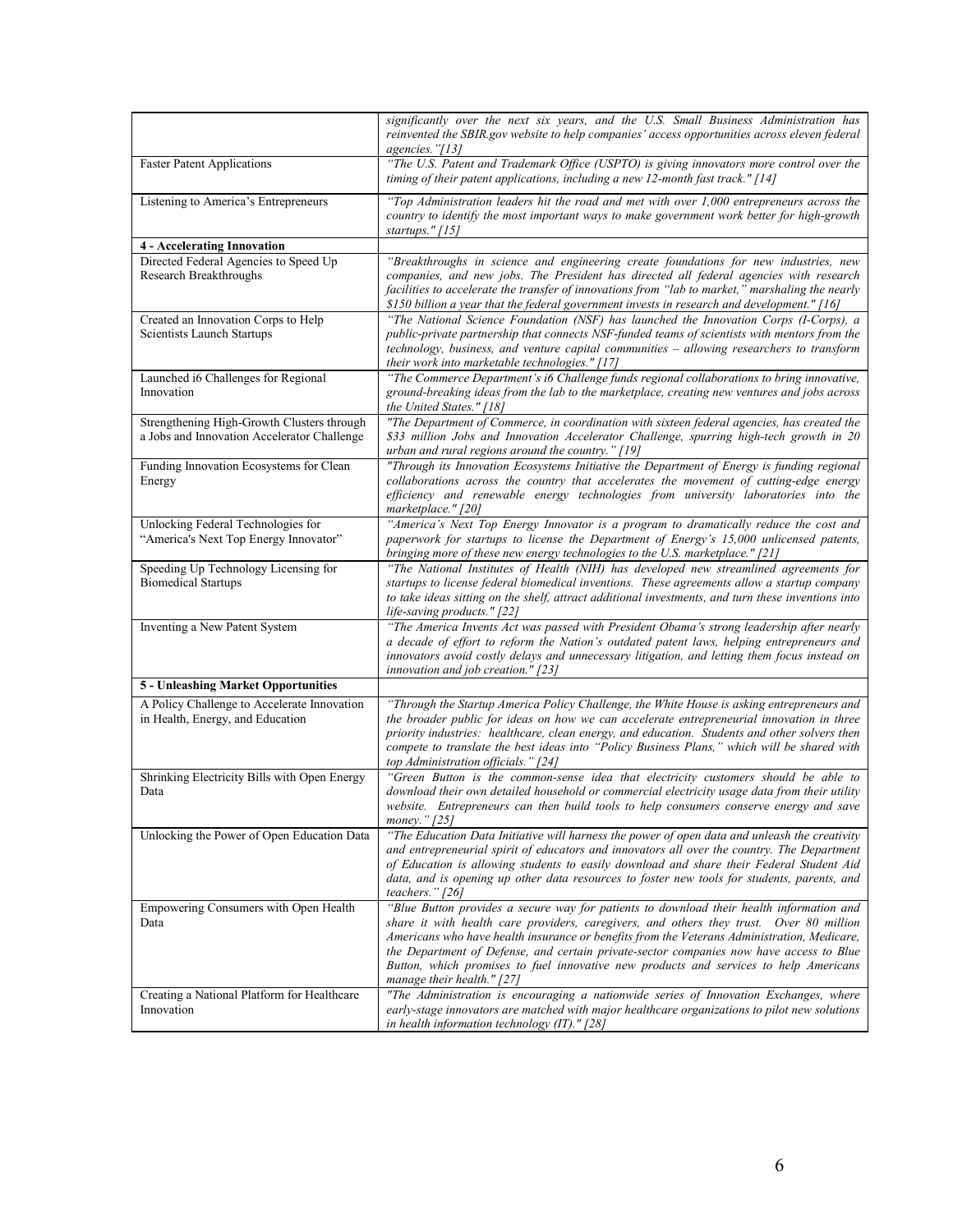# **3. Putting them all together**  3. Putting them all together

In this section, each policy action, which is in parallel and compatible with the ten themes framework (Kemp, 2011) and the frameworks' indicative markers for emerging and new technologies, is underlined. The policy areas, content and actions are then again well-matched with (these framework markers- and the initiative-informed) micro-condition frameworks' indicative markers for emerging and new technologies, is underlined. The policy areas, content and actions are then again well-matched with (these framework markers- and the initiative-informed) micro-conditions, *the targeted enablers by the*  In this section, each policy action, which is in parallel and compatible with the ten themes framework (Kemp, 2011) and the *initiative*.

| Framework Markers and Initiative-informed Micro-conditions<br>(WEF Codes - Names)         | 7.07 Reliance on professional management<br>8.01 Availability of financial services<br>1.05 Irregular Payments and Bribes<br>8.05 Venture capital availability<br>10.04 E-participation                                                                                                                                                                                                                                                                                                        | 7.07 Reliance on professional management<br>8.01 Availability of financial services<br>1.05 Irregular Payments and Bribes<br>8.05 Venture capital availability<br>8.04 Ease of access to loans<br>10.04 E-participation                                                                                                           | 11 Efficiency of legal framework in challenging regulations<br>8.03 Financing through local equity market<br>1.09 Burden of government regulation<br>1.21 Strength of investor protection<br>8.06 Soundness of banks<br>10.04 E-participation                                                                                                                                                                                                                                                                                       | 1.11 Efficiency of legal framework in challenging regulations.<br>6.04 Extent and effect of taxation<br>10.04 E-participation Index<br>8.06 Soundness of banks                                                                                                                                                                              | 6.15 Degree of customer orientation<br>6.04 Extent and effect of taxation<br>6.16 Buyer sophistication<br>8.06 Soundness of banks<br>10.04 E-participation                                                                                                                               |
|-------------------------------------------------------------------------------------------|------------------------------------------------------------------------------------------------------------------------------------------------------------------------------------------------------------------------------------------------------------------------------------------------------------------------------------------------------------------------------------------------------------------------------------------------------------------------------------------------|-----------------------------------------------------------------------------------------------------------------------------------------------------------------------------------------------------------------------------------------------------------------------------------------------------------------------------------|-------------------------------------------------------------------------------------------------------------------------------------------------------------------------------------------------------------------------------------------------------------------------------------------------------------------------------------------------------------------------------------------------------------------------------------------------------------------------------------------------------------------------------------|---------------------------------------------------------------------------------------------------------------------------------------------------------------------------------------------------------------------------------------------------------------------------------------------------------------------------------------------|------------------------------------------------------------------------------------------------------------------------------------------------------------------------------------------------------------------------------------------------------------------------------------------|
| r ann e am man san an a<br>- 21212<br>Unlocking Access to Capital<br><b>Policy Action</b> | priority, including underserved markets and emerging sectors like clean energy and education. The<br>SBA licensed the first Impact Investment Fund in Michigan, providing up to \$130 million in capital<br>as a match to private-sector funds investing in areas of national<br>"The U.S. Small Business Administration (SBA) is committing up to <u>\$1 billion</u> over <u>the next five</u><br>to high-growth businesses throughout the state." [1]<br>years, at no new cost to taxpayers, | as a match to private-sector investment in early-stage innovative<br>"The U.S. Small Business Administration (SBA) is committing up to \$1 billion over the next five<br>"valley of death" between seed financing and traditional<br>years, at no new cost to taxpayers,<br>startups – helping them bridge the<br>financing." [2] | facilitate access to capital for startups, including creating an "IPO on-ramp" for emerging growth<br>"Addressing Congress in September 2011, the President Obama pledged to slash <u>the red tape</u> that<br>prevents too many rapidly growing startup companies from raising capital and going public. The<br>companies, raising the cap on "mini-offerings," and enabling small-dollar investments through<br>President's Startup America Legislative Agenda includes responsible bipartisan measures to<br>crowd-funding." [3] | investment in startups and other small businesses. The President is calling on Congress to make<br>"The President signed a series of bipartisan bills that eliminated capital gains taxes for certain<br>small business investments held for at least five years $-a$ n important incentive to fuel private<br>this tax cut permanent." [4] | committed to making it easier for community development banks to attract private-sector investment<br>Vew Markets Tax Credit program, the Treasury Department has<br>in startups and small businesses operating in lower-income communities." $[5]$<br>"Through reforms to the existing" |
| Emerging<br>Tech.<br>/New                                                                 | IM <sub>1</sub> -16                                                                                                                                                                                                                                                                                                                                                                                                                                                                            | IN 1-16                                                                                                                                                                                                                                                                                                                           | NA 1-16                                                                                                                                                                                                                                                                                                                                                                                                                                                                                                                             | IM <sub>1-16</sub>                                                                                                                                                                                                                                                                                                                          | <b>MI-16</b>                                                                                                                                                                                                                                                                             |
| Theme                                                                                     | Theme 1-10                                                                                                                                                                                                                                                                                                                                                                                                                                                                                     | Theme 1-10                                                                                                                                                                                                                                                                                                                        | <b>Theme 1-10</b>                                                                                                                                                                                                                                                                                                                                                                                                                                                                                                                   | Theme 1-10                                                                                                                                                                                                                                                                                                                                  | Theme 1-10                                                                                                                                                                                                                                                                               |

# Table 4 - Putting them all together **Table 4 - Putting them all together**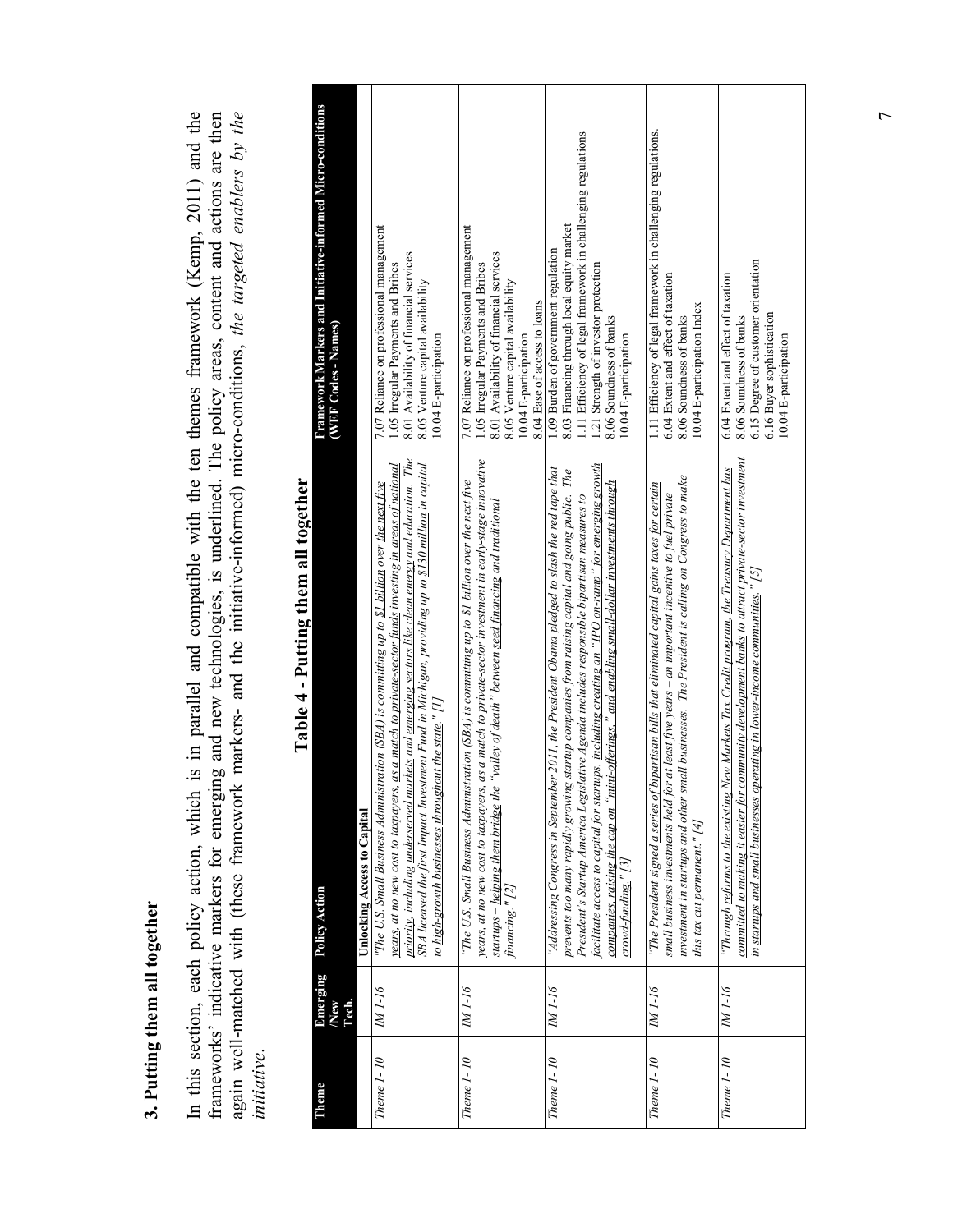|                           | 5.07 Availability of research and training services<br>7.07 Reliance on professional management<br>5.05 Quality of management schools<br>10.04 E-Participation                                                                                                                                   | 8.02 Importance of ICT to Gov't vision<br>8.01 Gov't prioritization of ICT<br>10.04 E-Participation                                                                                                                                                                                                                                                                                                                                 | 5.07 Availability of research and training services<br>12.02 Quality of scientific research institutions<br>2.06 Availability of scientists and engineers<br>0.04 E-Participation                                                          | 5.02 Tertiary education enrollment, gross %<br>5.04 Quality of math and science education                                                                                                                                                                                                                                     | 5.03 Quality of the educational system<br>5.04 Quality of math and science education                                                                                                                                                                                                                                                                                                                                                                                              |                          | 1.11 Efficiency of legal framework in challenging regulations.<br>7.08 Brain drain                                                                                                                                                                                                                                                                                                                                                                       | 8.02 Affordability of financial services<br>8.04 Ease of access to loans<br>8.06 Soundness of banks<br>10.04 E-Participation                                                                                                                                                                                                                              | 12.02 Quality of scientific research institutions<br>11.07 Production process sophistication<br>9.02 Firm-level technology absorption<br>1.05 Irregular Payments and Bribes                                                                                                                                                                                                                                                                                                                         |
|---------------------------|--------------------------------------------------------------------------------------------------------------------------------------------------------------------------------------------------------------------------------------------------------------------------------------------------|-------------------------------------------------------------------------------------------------------------------------------------------------------------------------------------------------------------------------------------------------------------------------------------------------------------------------------------------------------------------------------------------------------------------------------------|--------------------------------------------------------------------------------------------------------------------------------------------------------------------------------------------------------------------------------------------|-------------------------------------------------------------------------------------------------------------------------------------------------------------------------------------------------------------------------------------------------------------------------------------------------------------------------------|-----------------------------------------------------------------------------------------------------------------------------------------------------------------------------------------------------------------------------------------------------------------------------------------------------------------------------------------------------------------------------------------------------------------------------------------------------------------------------------|--------------------------|----------------------------------------------------------------------------------------------------------------------------------------------------------------------------------------------------------------------------------------------------------------------------------------------------------------------------------------------------------------------------------------------------------------------------------------------------------|-----------------------------------------------------------------------------------------------------------------------------------------------------------------------------------------------------------------------------------------------------------------------------------------------------------------------------------------------------------|-----------------------------------------------------------------------------------------------------------------------------------------------------------------------------------------------------------------------------------------------------------------------------------------------------------------------------------------------------------------------------------------------------------------------------------------------------------------------------------------------------|
| <b>Connecting Mentors</b> | "The U.S. Small Business Administration (SBA) and the Department of Energy (DOE) launched the<br>Entrepreneurial Mentor Corps program, funding <u>four clean energy business accelerators</u> that<br>together matched experienced mentors to 100 clean energy startups across the country." [6] | "The Department of Veterans Affairs (VA) established two integrated business accelerators focused<br>Transfer (VETransfer), a non-profit business incubator providing physical office space and shared<br>solely on helping our Veterans launch and sustain their own businesses: Veteran Entrepreneurial<br>services, and the VetSuccess Employment Accelerator (VetSEA), providing a suite of online tools<br>and resources." [7] | (NSF) has awarded a \$10 million grant over five years to launch<br>a national center for teaching innovation and entrepreneurship at the nearly 350 engineering<br>"The National Science Foundation<br>schools throughout the $US$ ." [8] | Business Challenge, creating <u>a network of regional student-focused clean energy business creation</u><br>Department of Energy (DOE) announced \$2 million to fund the National University Clean Energy<br>generation of American clean energy entrepreneurs, the<br>"To support and empower the next<br>competitions." [9] | infuses entrepreneurship education into a range of existing programs. This agenda includes a new<br>National Education Startup Challenge, inviting middle school, high school, and college students to<br>"The Departments of Education and Labor are advancing a youth entrepreneurship agenda that<br>develop an innovative solution to an education problem and prepare a <u>business plan</u> for a new<br>company or non-profit organization to deliver that solution." [10] | <b>Reducing Barriers</b> | immigration system, the Obama Administration is taking executive action to streamline existing visa<br>pathways for immigrant entrepreneurs, retain more foreign-born science and technology graduates<br>from U.S. universities, facilitate immigration by top researchers, and help U.S. startups and other<br>"Because we can't wait for Congress to enact the President's blueprint for a 21st century<br>companies compete for global talent." [11] | borrowers cap their monthly federal loan payments at 10% of their income, with any remaining debt<br>"President Obama has announced new executive actions to make it easier for young entrepreneurs<br>and other graduates to manage student loan debt, including a "Pay As You Earn" proposal to let<br>[7]<br>balance forgiven <u>after 20 years</u> ." | significantly over the next six years, and the U.S. Small Business Administration has reinvented the<br>SBIR gov website to help companies' access opportunities across eleven federal agencies."[13]<br>meeting national research needs, through the Small Business Innovation Research (SBIR) and<br>"Each year, the federal government provides \$2.5 billion in seed funding for small businesses<br>related programs. President Obama signed legislation that will increase this funding level |
|                           | IM 1-16                                                                                                                                                                                                                                                                                          | IM <sub>1-16</sub>                                                                                                                                                                                                                                                                                                                                                                                                                  | IM 1-16                                                                                                                                                                                                                                    | IM 1-16                                                                                                                                                                                                                                                                                                                       | IM <sub>1-16</sub>                                                                                                                                                                                                                                                                                                                                                                                                                                                                |                          | NA 1-16                                                                                                                                                                                                                                                                                                                                                                                                                                                  | IM 1-16                                                                                                                                                                                                                                                                                                                                                   | IM 1-16                                                                                                                                                                                                                                                                                                                                                                                                                                                                                             |
|                           | Theme 1-10                                                                                                                                                                                                                                                                                       | Theme 1-10                                                                                                                                                                                                                                                                                                                                                                                                                          | Theme 1-10                                                                                                                                                                                                                                 | Theme 1-10                                                                                                                                                                                                                                                                                                                    | Theme 1-10                                                                                                                                                                                                                                                                                                                                                                                                                                                                        |                          | $Thene 1-10$                                                                                                                                                                                                                                                                                                                                                                                                                                             | Theme 1-10                                                                                                                                                                                                                                                                                                                                                | Theme 1-10                                                                                                                                                                                                                                                                                                                                                                                                                                                                                          |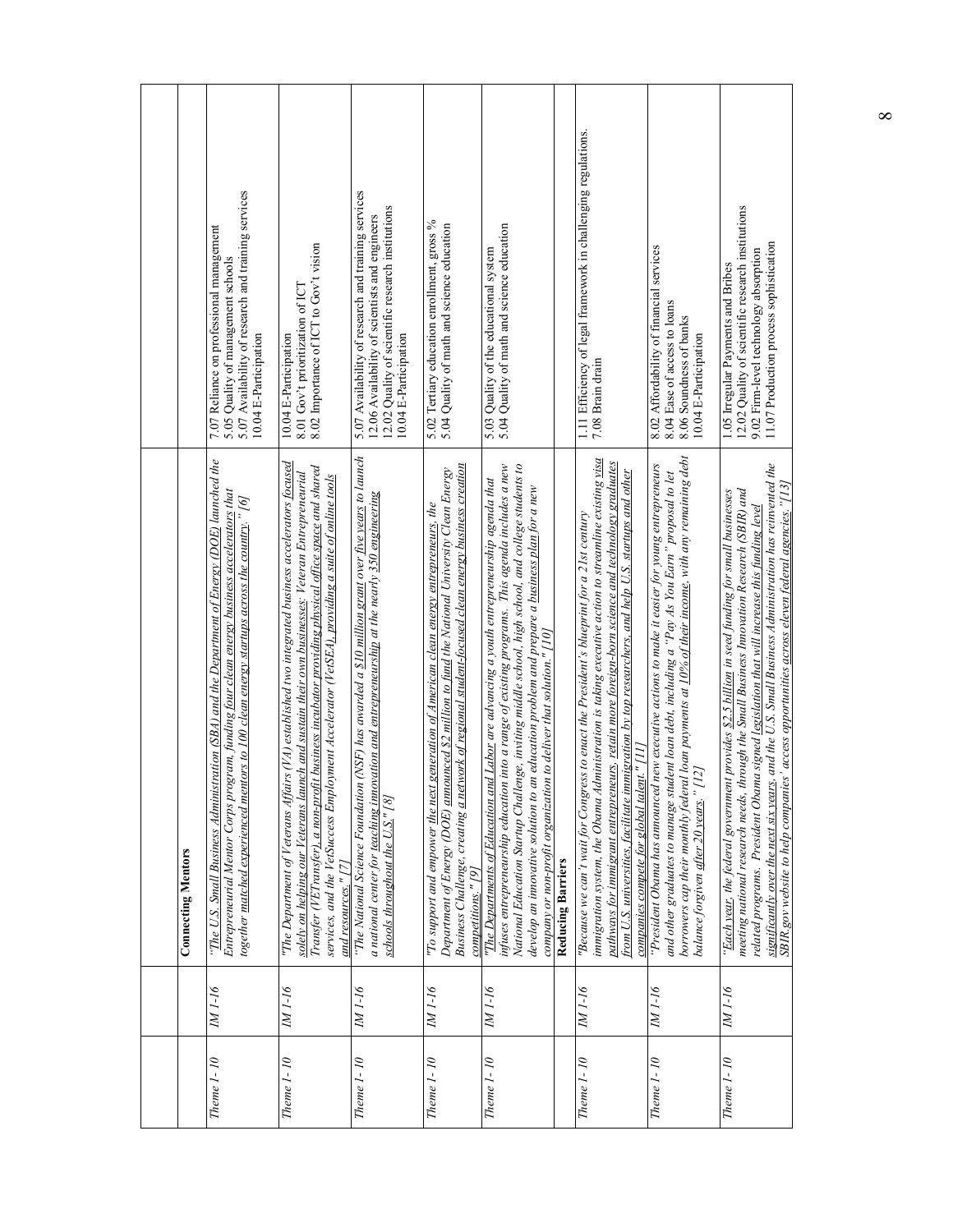| Theme 1-10     | IM <sub>1</sub> -16 | "The U.S. Patent and Trademark Office (USPTO) is giving innovators more control over the timing<br>of their patent applications, including a new 12-month fast track." [14]                                                                                                                                                                                                       | 1.02 Intellectual property protection<br>10.03 ICT use & Gov't efficiency<br>10.04 E-Participation Index                                                                                                                                                                                                                                         |
|----------------|---------------------|-----------------------------------------------------------------------------------------------------------------------------------------------------------------------------------------------------------------------------------------------------------------------------------------------------------------------------------------------------------------------------------|--------------------------------------------------------------------------------------------------------------------------------------------------------------------------------------------------------------------------------------------------------------------------------------------------------------------------------------------------|
| Theme $1 - 10$ | IM <sub>1-16</sub>  | to make government work better for high-growth startups." $[15]$<br>"Top Administration leaders hit the road and met with over 1,000 entrepreneurs across the country<br>to identify the most important ways                                                                                                                                                                      | 1.11 Efficiency of legal framework in challenging regulations.<br>1.12 Transparency of government policymaking<br>1.09 Burden of government regulation<br>10.04 E-Participation Index                                                                                                                                                            |
|                |                     | Accelerating Innovation                                                                                                                                                                                                                                                                                                                                                           |                                                                                                                                                                                                                                                                                                                                                  |
| Theme 1-10     | N1-16               | the transfer of innovations from "lab to market," marshaling the nearly \$150 billion a year that the<br>and new jobs. The President has directed all federal agencies with research facilities to accelerate<br>"Breakthroughs in science and engineering create foundations for new industries, new companies,<br>federal government invests in research and development." [16] | 12.02 Quality of scientific research institutions<br>1.08 Wastefulness of government spending<br>10.04 E-Participation                                                                                                                                                                                                                           |
| Theme 1-10     | IM 1-16             | private partnership that connects NSF-funded teams of scientists with mentors from the technology.<br>"The National Science Foundation (NSF) has launched the Innovation Corps (I-Corps), a public-<br>business, and venture capital communities - allowing researchers to transform their work into<br>marketable technologies." [17]                                            | 5.07 Availability of research and training services<br>12.04 University-industry collaboration in R&D<br>12.02 Quality of scientific research institutions<br>12.06 Availability of scientists and engineers                                                                                                                                     |
| Theme 1-10     | IM 1-16             | ground-breaking ideas from the lab to the marketplace, creating new ventures and jobs <u>across the</u><br>"The Commerce Department's i6 Challenge funds regional collaborations to bring innovative,<br>United States." [18]                                                                                                                                                     | 12.04 University-industry collaboration in R&D<br>11.07 Production process sophistication                                                                                                                                                                                                                                                        |
| Theme 1-10     | IM <sub>1</sub> -16 | "The Department of Commerce, in coordination with sixteen federal agencies, has created the \$33<br>million Jobs and Innovation Accelerator Challenge, spurring high-tech growth in 20 urban and<br>1911,<br>rural regions around the country."                                                                                                                                   | 12.04 University-industry collaboration in R&D<br>11.07 Production process sophistication                                                                                                                                                                                                                                                        |
| Theme 1-10     | IM 1-16             | $collaborations across the country that accelerates the movement of cutting-edge energy efficiency$<br>"Through its Innovation Ecosystems Initiative the Department of Energy is funding regional<br>and renewable energy technologies from university laboratories into the marketplace." [20                                                                                    | 12.04 University-industry collaboration in R&D<br>5.04 Quality of math and science education<br>11.07 Production process sophistication                                                                                                                                                                                                          |
| Theme $1 - 10$ | IM 1-16             | paperwork for startups to license the Department of Energy's 15,000 unlicensed patents, bringing<br>' America's Next Top Energy Innovator is a program to <u>dramatically reduce the cost and</u><br>more of these new energy technologies to the U.S. marketplace." [21]                                                                                                         | 11.07 Production process sophistication<br>6.06 No. procedures to start a business<br>9.02 Firm-level technology absorption<br>1.02 Intellectual property protection<br>6.01 Intensity of local competition<br>10.03 ICT use & Gov't efficiency<br>6.02 Extent of market dominance<br>6.07 No. days to start a business<br>10.04 E-Participation |
| Theme 1-10     | IM 1-16             | "The National Institutes of Health (NIH) has developed new streamlined agreements for startups to<br>license federal biomedical inventions. These agreements allow a startup company to take ideas<br>sitting on the shelf, attract additional investments, and turn these inventions into life-saving<br>products." [22]                                                         | 6.06 No. procedures to start a business<br>1.02 Intellectual property protection<br>6.07 No. days to start a business<br>10.04 E-Participation                                                                                                                                                                                                   |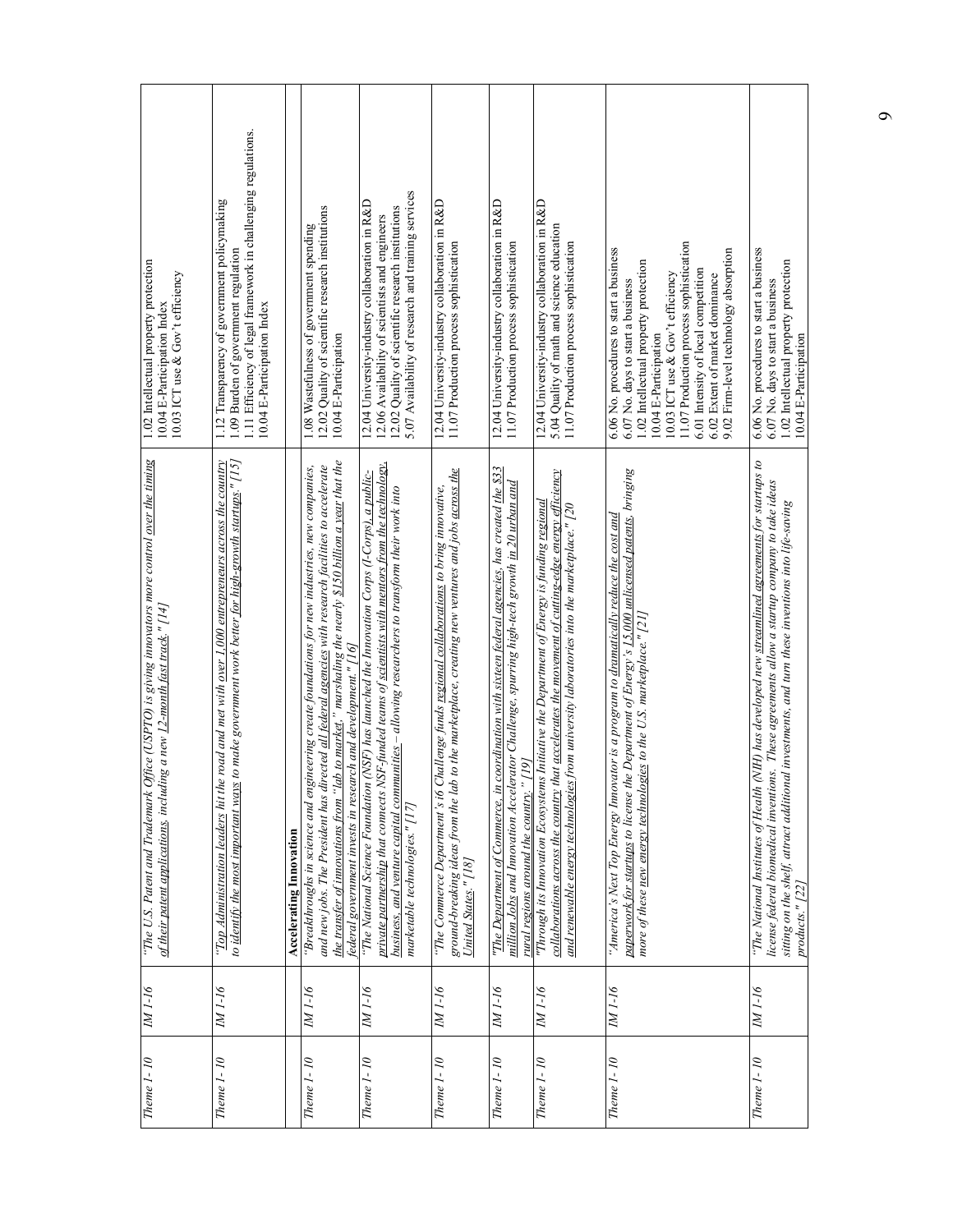| 11.07 Production process sophistication<br>9.02 Firm-level technology absorption<br>6.01 Intensity of local competition<br>10.03 ICT use & Gov't efficiency<br>6.02 Extent of market dominance | 1.11 Efficiency of legal framework in challenging regulations<br>6.06 No. procedures to start a business<br>1.02 Intellectual property protection<br>10.03 ICT use & gov't efficiency<br>6.07 No. days to start a business<br>10.04 E-Participation                                                                                       |                                        | 1.12 Transparency of government policymaking<br>8.02 Importance of ICT to gov't vision<br>8.01 Gov't prioritization of ICT                                                                                                                                                                                                                                                                                                     | 8.02 Importance of ICT to gov't vision<br>7.04 Extent of business ICT Use<br>8.01 Gov't prioritization of ICT<br>1.02 Laws relating to ICT<br>6 Household ICT Use                                                                                                                            | 8.02 Importance of ICT to gov't vision<br>7.04 Extent of business ICT Use<br>8.01 Gov't prioritization of ICT<br>1.02 Laws relating to ICT<br>6 Household Usage                                                                                                                                                                                                                                            | 8.02 Importance of ICT to gov't vision<br>7.04 Extent of business ICT Use<br>8.01 Gov't prioritization of ICT<br>1.02 Laws relating to ICT<br>6 Household ICT Use                                                                                                                                                                                                                                                                                                                                   | 8.02 Importance of ICT to gov't vision<br>6.15 Degree of customer orientation<br>7.04 Extent of business ICT Use<br>8.01 Gov't prioritization of ICT<br>1.02 Laws relating to ICT<br>6.16 Buyer sophistication<br>6 Household ICT Use      |
|------------------------------------------------------------------------------------------------------------------------------------------------------------------------------------------------|-------------------------------------------------------------------------------------------------------------------------------------------------------------------------------------------------------------------------------------------------------------------------------------------------------------------------------------------|----------------------------------------|--------------------------------------------------------------------------------------------------------------------------------------------------------------------------------------------------------------------------------------------------------------------------------------------------------------------------------------------------------------------------------------------------------------------------------|----------------------------------------------------------------------------------------------------------------------------------------------------------------------------------------------------------------------------------------------------------------------------------------------|------------------------------------------------------------------------------------------------------------------------------------------------------------------------------------------------------------------------------------------------------------------------------------------------------------------------------------------------------------------------------------------------------------|-----------------------------------------------------------------------------------------------------------------------------------------------------------------------------------------------------------------------------------------------------------------------------------------------------------------------------------------------------------------------------------------------------------------------------------------------------------------------------------------------------|--------------------------------------------------------------------------------------------------------------------------------------------------------------------------------------------------------------------------------------------|
|                                                                                                                                                                                                | avoid costly delays and unnecessary litigation, and letting them focus instead on innovation and job<br>decade of effort to reform <u>the Nation's outdated patent laws</u> , helping entrepreneurs and innovators<br>"The America Invents Act was passed with President Obama's strong leadership after nearly a<br>$c$ reation." $[23]$ | <b>Unleashing Market Opportunities</b> | translate the best ideas into "Policy Business Plans," which will be shared with top Administration<br>"Through the Startup America Policy Challenge, the White House is asking entrepreneurs and the<br>industries: healthcare, clean energy, and education. Students and other solvers then compete to<br>broader public for ideas on how we can accelerate entrepreneurial innovation in three priority<br>officials." [24] | "Green Button is the common-sense idea that electricity customers should be able to download their<br>Entrepreneurs can then build tools to help consumers conserve energy and save money. " [25]<br>own detailed household or commercial electricity usage data from their utility website. | Education is allowing students to easily download and share their Federal Student Aid data, and is<br>harness the power of open data and unleash the creativity and<br>opening up other data resources to foster new tools for students, parents, and teachers." [26]<br>entrepreneurial spirit of educators and innovators all over the country. The Department of<br>"The Education Data Initiative will | with health care providers, caregivers, and others they trust. Over 80 million Americans who have<br>"Blue Button provides a secure way for patients to download their health information and share it<br>Defense, and certain private-sector companies now have access to Blue Button, which promises to<br>health insurance or benefits from the Veterans Administration, Medicare, the Department of<br>fuel innovative new products and services to help Americans manage their health." $[27]$ | major healthcare organizations to pilot new solutions in health<br>"The Administration is encouraging a nationwide series of Innovation Exchanges, where early-<br>stage innovators are matched with<br>information technology (IT)." [28] |
|                                                                                                                                                                                                | IM <sub>1</sub> -16                                                                                                                                                                                                                                                                                                                       |                                        | NA 1-16                                                                                                                                                                                                                                                                                                                                                                                                                        | IM <sub>1-16</sub>                                                                                                                                                                                                                                                                           | IM <sub>1</sub> -16                                                                                                                                                                                                                                                                                                                                                                                        | IM 1-16                                                                                                                                                                                                                                                                                                                                                                                                                                                                                             | IM 1-16                                                                                                                                                                                                                                    |
|                                                                                                                                                                                                | Theme $1 - 10$                                                                                                                                                                                                                                                                                                                            |                                        | Theme 1-10                                                                                                                                                                                                                                                                                                                                                                                                                     | Theme $1 - 10$                                                                                                                                                                                                                                                                               | Theme 1-10                                                                                                                                                                                                                                                                                                                                                                                                 | Theme 1-10                                                                                                                                                                                                                                                                                                                                                                                                                                                                                          | Theme 1-10                                                                                                                                                                                                                                 |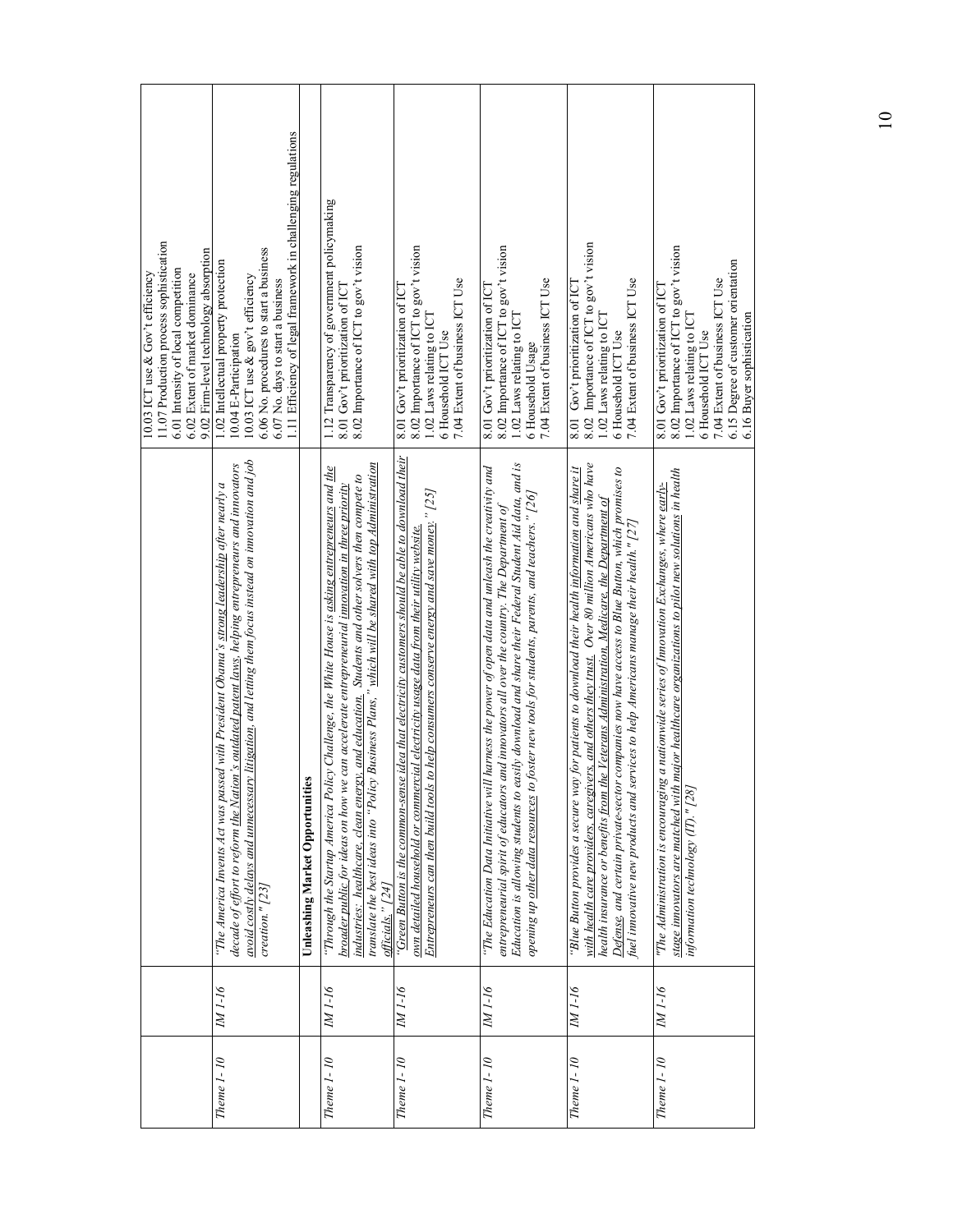# **4. Analysis**

This paper uses fuzzy sets / qualitative comparative analysis (fs/QCA) (*Please see Annex 1, for further methodological and mathematical details please refer to Ragin, 2000; 2008).* 

# **4.1 Data**

Data are taken from WEF Global Competitiveness and Information Technology surveys and reports (2005-2011); data for the outcome are taken from the Cleantech Group-WWF Global Cleantech Innovation report (2009-2011).

#### **4.2 Selection of Cases**

38 countries (cases) are selected from the EU27 and G20 countries, where data is available. Therefore, the case scope of this paper is the EU27 (minus Cyprus, Estonia, Latvia, Lithuania, Luxembourg, Malta, and Slovakia: lack of data.) and G20 countries. Israel, Switzerland, and Norway were added, as data is available and the countries are being regarded as being of relevant in looking at emerging cleantech innovation companies internationally (Cleantech Group, 2012).

# **4.3 The Outcome**

The outcome is *Evidence of Emerging Cleantech Innovation* and Startups score (1) *Patents in cleantech sectors*, (OECD database 2008, Environment-related technology patents filed under the Patent Cooperation Treaty weighted by GDP, 45%); 2) *Early-stage private investment*, (Cleantech Group data 2009 – 2011, Amount of venture capital invested in cleantech startups as a proportion of GDP, 45%); 3) *High impact cleantech start-ups*, (Cleantech Group data 2009 – 2011, Number of companies included in the Global Cleantech 100 weighted by GDP, 10%) )

| Country     | Score          | Country           | Score    |
|-------------|----------------|-------------------|----------|
| Denmark     | 6.2            | Japan             | 4.6      |
| Israel      | 8.6            | Spain             | 0.7      |
| Sweden      | 6.2            | Hungary           | 1.4      |
| Finland     | 5.7            | Czech<br>Republic | 2.2      |
| <b>USA</b>  | 6              | Portugal          | 0.7      |
| Germany     | 4.9            | Brazil            | 0.4      |
| Canada      | 4.8            | Argentina         | 0.1      |
| South Korea | 5              | Italy             | 0.8      |
| Ireland     | 3.5            | South<br>Africa   | 0.8      |
| UK          | 4.2            | Slovenia          | 0.8      |
| Norway      | 5.1            | Poland            | 0.4      |
| India       | 2.2            | Indonesia         | $\Omega$ |
| China       | 1.7            | Mexico            | 0.2      |
| Netherlands | 4              | Bulgaria          | 0.7      |
| Switzerland | 2.6            | Romania           | 0.2      |
| Australia   | $\mathfrak{D}$ | Greece            | 0.2      |
| Austria     | 3              | Turkey            | 0.2      |
| Belgium     | 3.6            | Saudi<br>Arabia   | 0.1      |
| France      | 2.9            | Russia            | 0.3      |

#### **Table 5 – The Outcome**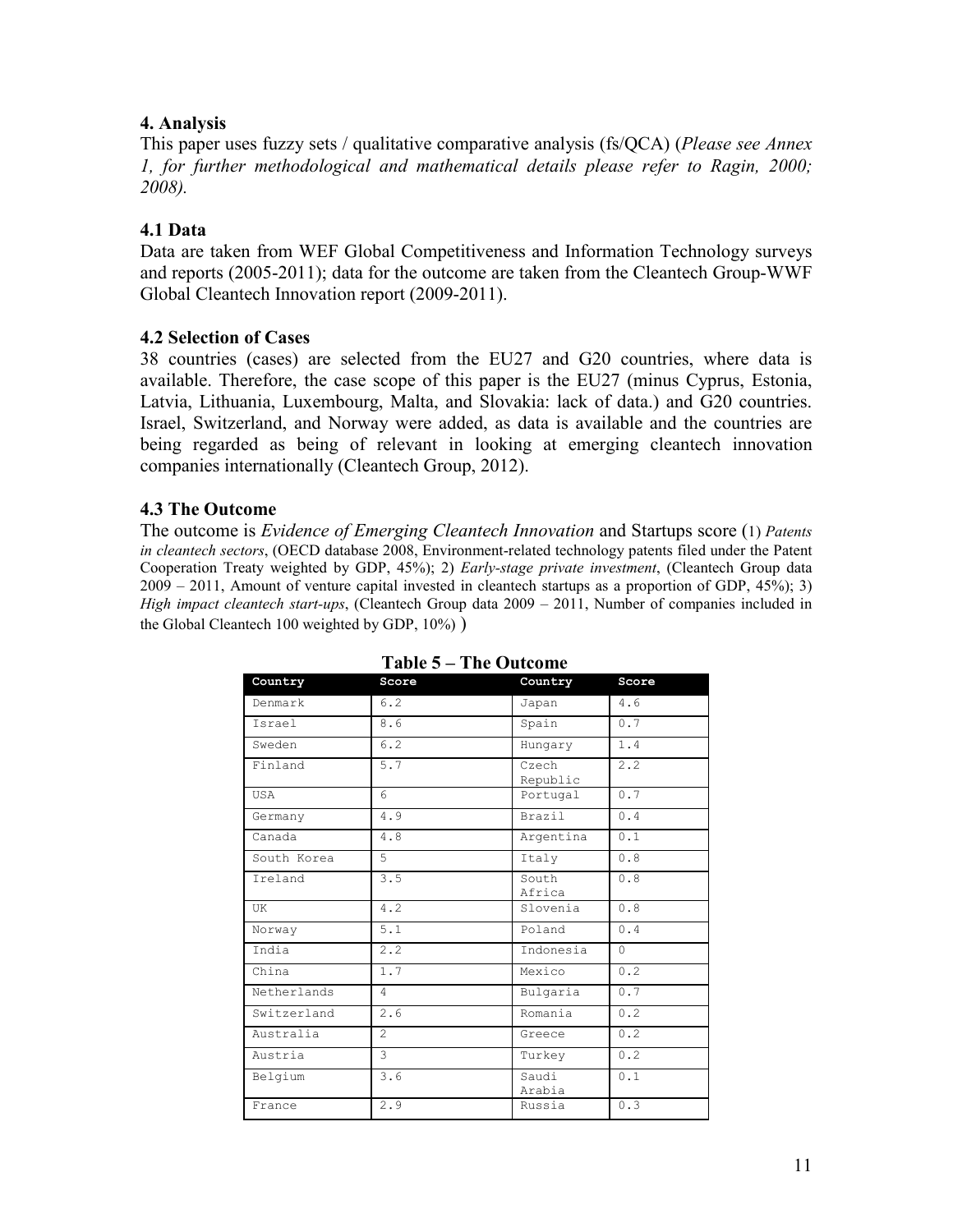#### **4.4 Construction of the Conditions (2005-2011)**

The framework markers- and the initiative-informed, selected variables as a set neither represent the initiative nor the ten themes' indicative markers. Nevertheless, they represent the most explicit and targeted enablers (micro-conditions) by the initiative which is well-mapped with the theoretical-analytical framework and its indicative markers. These micro-conditions are used to construct the causal macro-conditions of the emergence of clean technology innovation and startups. By doing so, it became possible to define a "multi-level" policy design and action guide according to the findings with its concrete elements (micro-conditions) and umbrella concepts (macro-conditions). In this sense, these micro- and macro-conditions provide answers to the question of "what", for instance, *what are the important factors, umbrella areas, in fostering clean technology innovation and startups?,* simply, focus is *entrepreneurship*. Moreover, this paper neither evaluates nor assesses the Obama Administration's Startup America Initiative. However, the initiative is selected to demonstrate a real life case consisting of "concrete" policy actions which are basically dependent on the availability/presence of these microconditions and which are in line, parallel with the ten-themes (theoretical-analytical framework) and its sixteen indicative markers (concerning new and emerging technologies) in detail. In this sense, the framework markers- and the initiative provide answers to both the question of "why", for instance, *why are these micro-conditions selected,* and the question of "how", for instance, *how can the micro-condition "degree of customer orientation" be fostered?, under what umbrella area can a micro-condition be provided?,* simply focus is *governance.* 

| <b>WEF Codes &amp; Variables</b>                                 | <b>WEF Questionnaire</b>                                                                                                                                                                                                                                                                | <b>Constructed Condition</b><br>(Equal Weights 2005-2011) |
|------------------------------------------------------------------|-----------------------------------------------------------------------------------------------------------------------------------------------------------------------------------------------------------------------------------------------------------------------------------------|-----------------------------------------------------------|
| 1.02 Intellectual property protection                            | How would you rate intellectual property protection,<br>including anti-counterfeiting measures, in your<br>country?                                                                                                                                                                     |                                                           |
| 1.05 Irregular Payments and Bribes                               | In your country, how common is it for firms to make<br>undocumented extra payments or bribes connected with<br>(a) imports and exports; (b) public utilities; (c) annual<br>tax payments; (d) awarding of public contracts and<br>licenses; (e) obtaining favorable judicial decisions. |                                                           |
| 1.08 Wastefulness of government<br>spending                      | How would you rate the composition of public<br>spending in your country?                                                                                                                                                                                                               |                                                           |
| 1.09 Burden of government<br>regulation                          | How burdensome is it for businesses in your country to<br>comply with governmental administrative requirements<br>(e.g., permits, regulations, reporting)?                                                                                                                              | <b>Governance Institutions</b><br>(8)                     |
| 1.11 Efficiency of legal framework<br>in challenging regulations | How efficient is the legal framework in your country<br>for private businesses in challenging the legality of<br>government actions and/or regulations?                                                                                                                                 |                                                           |
| 1.12 Transparency of government<br>policymaking                  | How easy is it for businesses in your country to obtain<br>information about changes in government policies and<br>regulations affecting their activities?                                                                                                                              |                                                           |
| 1.19 Efficacy of Corporate Boards                                | How would you characterize corporate governance by<br>investors and boards of directors in your country?                                                                                                                                                                                |                                                           |
| 1.21 Strength of investor protection                             | Strength of Investor Protection Index                                                                                                                                                                                                                                                   |                                                           |
| 11.07 Production process<br>sophistication                       | In your country, how sophisticated are production<br>processes?                                                                                                                                                                                                                         |                                                           |
| 9.02 Firm-level technology<br>absorption                         | To what extent do businesses in your country absorb<br>new technology?                                                                                                                                                                                                                  |                                                           |

# **Table 6 - Construction of the Conditions (2005-2011)**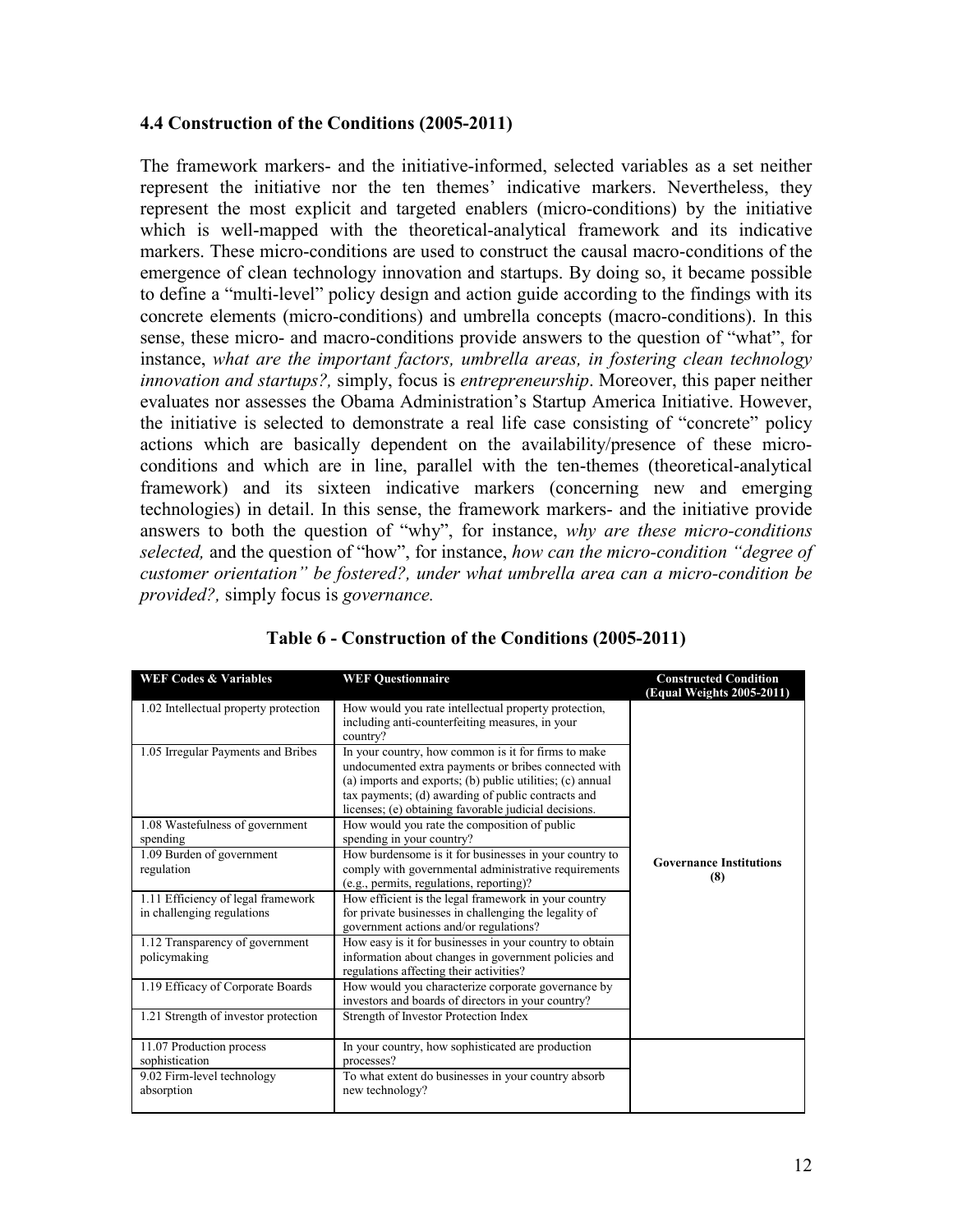| 7.07 Reliance on professional                     | In your country, who holds senior management                                                          |                                                        |
|---------------------------------------------------|-------------------------------------------------------------------------------------------------------|--------------------------------------------------------|
| management                                        | positions?                                                                                            | <b>Knowledge Sophistication</b>                        |
| 12.02 Quality of scientific research              | How would you assess the quality of scientific research                                               | (11)                                                   |
| institutions                                      | institutions in your country?                                                                         |                                                        |
| 12.04 University-industry                         | To what extent do business and universities collaborate                                               |                                                        |
| collaboration in R&D                              | on research and development (R&D) in your country?                                                    |                                                        |
| 12.06 Availability of scientists and<br>engineers | To what extent are scientists and engineers available in                                              |                                                        |
| 5.02 Tertiary education enrollment,               | your country?<br>Gross tertiary education enrollment rate                                             |                                                        |
| gross $%$                                         |                                                                                                       |                                                        |
| 5.04 Quality of math and science                  | How would you assess the quality of math and science                                                  |                                                        |
| education                                         | education in your country's schools?                                                                  |                                                        |
| 5.05 Quality of management schools                | How would you assess the quality of management or                                                     |                                                        |
|                                                   | business schools in your country?                                                                     |                                                        |
| 5.07 Availability of research and                 | In your country, to what extent are high-quality,                                                     |                                                        |
| training services                                 | specialized training services available?                                                              |                                                        |
| 7.08 Brain drain                                  | Does your country retain and attract talented people?                                                 |                                                        |
|                                                   |                                                                                                       |                                                        |
| 6.01 Intensity of local competition               | How would you assess the intensity of competition in                                                  |                                                        |
|                                                   | the local markets in your country?                                                                    |                                                        |
| 6.02 Extent of market dominance                   | How would you characterize corporate activity in your                                                 |                                                        |
|                                                   | country?                                                                                              |                                                        |
| 6.03 Anti-monopoly policy                         | To what extent does anti-monopoly policy promote                                                      |                                                        |
| 6.04 Extent and effect of taxation                | competition in your country?<br>What impact does the level of taxes in your country                   |                                                        |
|                                                   | have on incentives to work or invest?                                                                 | <b>Market Configuration</b>                            |
| 6.06 No. procedures to start a                    | Number of procedures required to start a business                                                     | (8)                                                    |
| business                                          |                                                                                                       |                                                        |
| 6.07 No. days to start a business                 | Number of days required to start a business                                                           |                                                        |
| 6.15 Degree of customer orientation               | How well do companies in your country treat                                                           |                                                        |
|                                                   | customers?                                                                                            |                                                        |
| 6.16 Buyer sophistication                         | In your country, how do buyers make purchasing                                                        |                                                        |
|                                                   | decisions?                                                                                            |                                                        |
| 8.01 Availability of financial                    | Does the financial sector in your country provide a                                                   |                                                        |
| services                                          | wide variety of financial products and services to                                                    |                                                        |
|                                                   | businesses?                                                                                           |                                                        |
| 8.02 Affordability of financial                   | To what extent does competition among providers of                                                    |                                                        |
| services                                          | financial services in your country ensure the provision                                               |                                                        |
| 8.03 Financing through local equity               | of financial services at affordable prices?<br>How easy is it to raise money by issuing shares on the |                                                        |
| market                                            | stock market in your country?                                                                         | <b>Access to Finance</b>                               |
| 8.04 Ease of access to loans                      | How easy is it to obtain a bank loan in your country                                                  | (6)                                                    |
|                                                   | with only a good business plan and no collateral?                                                     |                                                        |
| 8.05 Venture capital availability                 | In your country, how easy is it for entrepreneurs with                                                |                                                        |
|                                                   | innovative but risky projects to find venture capital?                                                |                                                        |
| 8.06 Soundness of banks                           | How would you assess the soundness of banks in your                                                   |                                                        |
|                                                   | country?                                                                                              |                                                        |
|                                                   |                                                                                                       |                                                        |
| 1.02 Laws relating ICT                            | How would you assess your country's laws relating to                                                  |                                                        |
|                                                   | the use of information and communication                                                              |                                                        |
|                                                   | technologies?                                                                                         |                                                        |
| 8.01 Government prioritization of                 | How much priority does the government in your                                                         | <b>Governance ICT</b>                                  |
| ICT                                               | country place on information and communication                                                        |                                                        |
| 8.02 Importance of ICT to                         | technologies?<br>To what extent does the government have a clear                                      | (Individual/Business/<br><b>Government Use of ICT)</b> |
| government vision of the future                   | implementation plan for utilizing information and                                                     | (5)                                                    |
|                                                   | communication technologies to improve your country's                                                  |                                                        |
|                                                   | overall competitiveness?                                                                              | <b>Network Readiness</b>                               |
| 8.03 Government Online Service                    | The Government Online Service Index assesses the                                                      | (1)                                                    |
|                                                   | quality of government's delivery of online services                                                   |                                                        |
| 10.04 E-Participation                             | The E-Participation Index assesses the quality,                                                       |                                                        |
|                                                   | relevance, usefulness, and willingness of government                                                  |                                                        |
|                                                   | websites for providing online information and                                                         |                                                        |
|                                                   | participatory tools and services to their citizens                                                    |                                                        |
|                                                   |                                                                                                       |                                                        |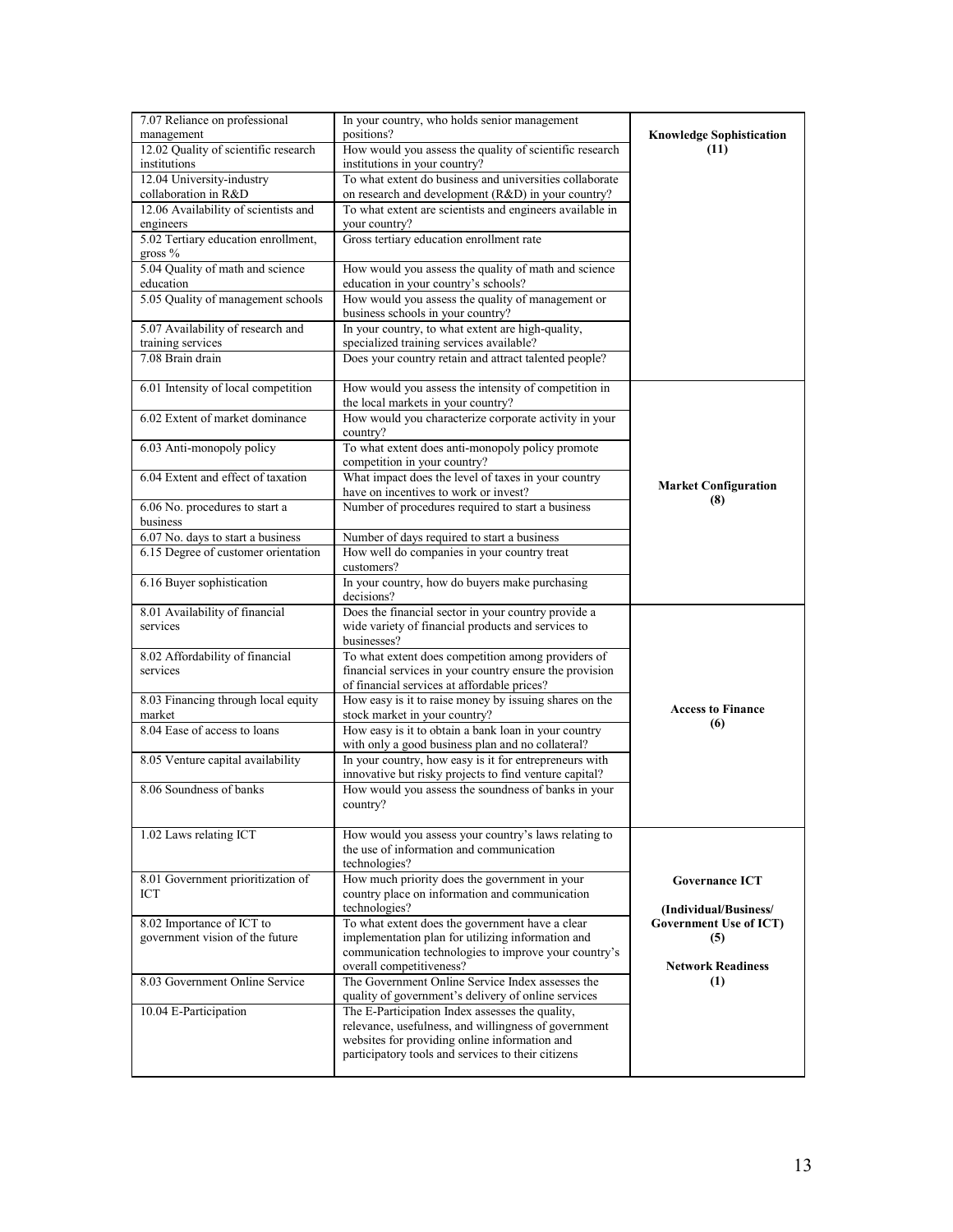# **4.5 Calibration of the Outcome and the Conditions**

Table 7 below provides descriptive statistics of the outcome and the conditions.

| Outcome        | Mean     | Std. Dev. | Minimum | Maximum | N Cases | Missing |
|----------------|----------|-----------|---------|---------|---------|---------|
| Evidence of    | 2.552632 | 2.273849  | 0       | 8.6     | 38      |         |
| Emerging       |          |           |         |         |         |         |
| Cleantech      |          |           |         |         |         |         |
| Innovation     |          |           |         |         |         |         |
| Conditions     | Mean     | Std. Dev. | Minimum | Maximum | N Cases | Missing |
| Governance     | 4.230122 | 0.6883863 | 2.9302  | 5.3539  | 38      |         |
| Institutions   |          |           |         |         |         |         |
|                |          |           |         |         |         |         |
| Knowledge      | 4.713627 | 0.6706062 | 3.4767  | 5.858   | 38      | U       |
| Sophistication |          |           |         |         |         |         |
| Market         | 4.530275 | 0.5338957 | 3.4801  | 5.3307  | 38      |         |
| Configuration  |          |           |         |         |         |         |
|                |          |           |         |         |         |         |
| Access to      | 4.575755 | 0.6297594 | 3.0628  | 5.4989  | 38      |         |
| Finance        |          |           |         |         |         |         |
|                |          |           |         |         |         |         |
| Governance ICT | 4.575211 | 0.707845  | 3.418   | 5.694   | 38      | 0       |
|                |          |           |         |         |         |         |

**Table 7 – Descriptive Statistics** 

Table 8 below provides the calibration information (fully-out, cross-over, fully-in thresholds) for the formation of fuzzy-sets. Direct method of calibration is used (Ragin, 2008)

| Outcome        | Minimum  | Fully-Out<br>(0.05) | Mean     | Cross-over<br>(0.50) | Fully-In<br>(0.95) | Maximum |
|----------------|----------|---------------------|----------|----------------------|--------------------|---------|
| Evidence of    | $\Omega$ | 0.70                | 2.552632 | 2.49                 | 4.00               | 8.6     |
| Emerging       |          |                     |          |                      |                    |         |
| Cleantech      |          |                     |          |                      |                    |         |
| Innovation     |          |                     |          |                      |                    |         |
|                | Minimum  |                     | Mean     |                      |                    | Maximum |
| Conditions     |          |                     |          |                      |                    |         |
| Governance     | 2.9302   | 3.54                | 4.230122 | 4.23                 | 4.92               | 5.3539  |
| Institutions   |          |                     |          |                      |                    |         |
| Knowledge      | 3.4767   | 4.04                | 4.713627 | 4.72                 | 5.38               | 5.858   |
| Sophistication |          |                     |          |                      |                    |         |
| Market         | 3.4801   | 4.00                | 4.530275 | 4.53                 | 5.06               | 5.3307  |
| Configuration  |          |                     |          |                      |                    |         |
| Access to      | 3.0628   | 3.95                | 4.575755 | 4.58                 | 5.20               | 5.4989  |
| Finance        |          |                     |          |                      |                    |         |
| Governance ICT | 3.418    | 3.87                | 4.575211 | 4.58                 | 5.24               | 5.694   |

**Table 8 – Calibration and Fuzzy Set Memberships** 

Raw data and fuzzy-transformed values are given in the Table 9 below, according to these three thresholds (fully-out, cross-over, fully-in) of direct method of calibration, the membership values are calculated.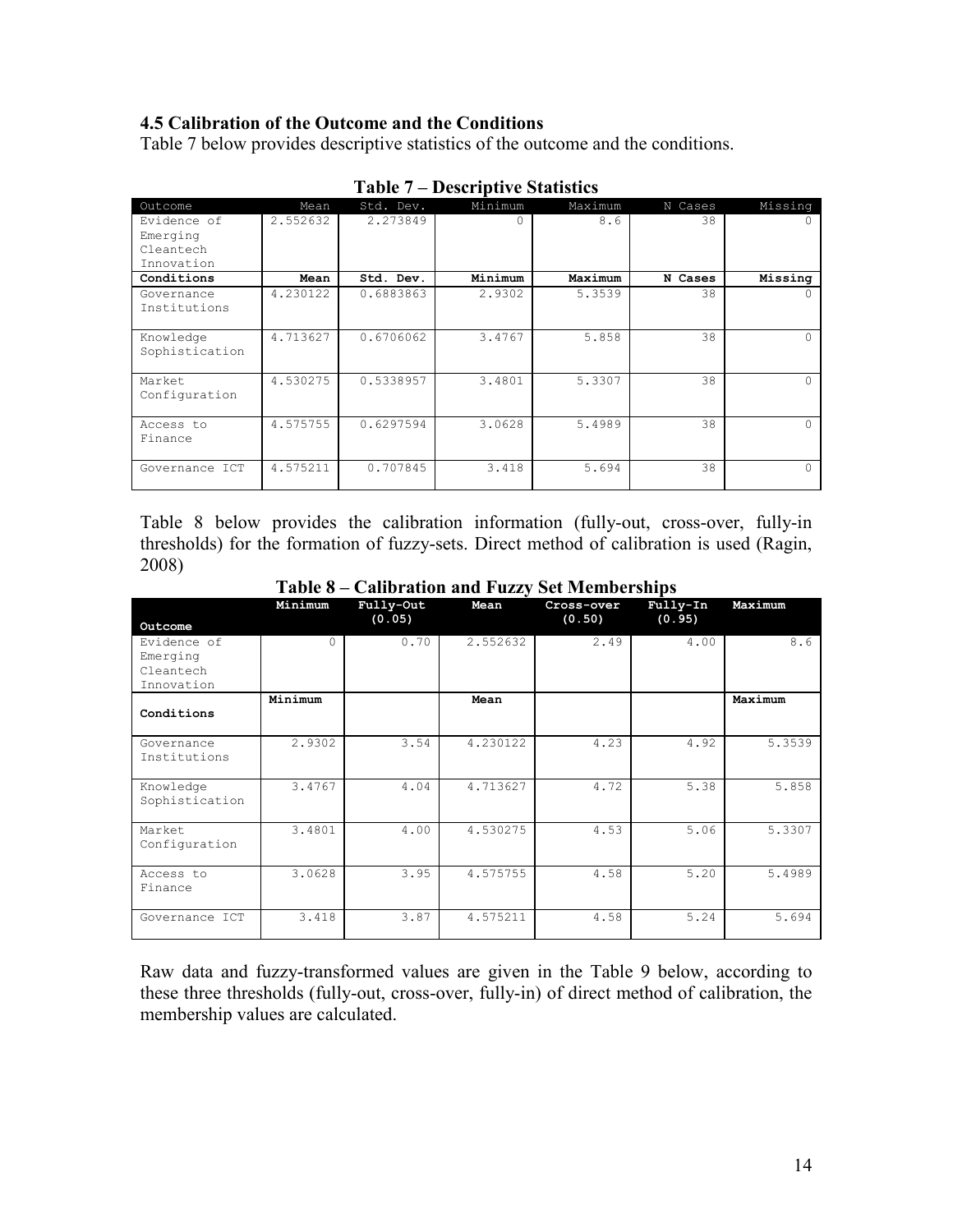| Country        | Outcome           |       | Gov.         |       | Know.                      |              | Market                  |       | Acc.           |       | Gov             |       |
|----------------|-------------------|-------|--------------|-------|----------------------------|--------------|-------------------------|-------|----------------|-------|-----------------|-------|
| ESO3           | Raw               | Fuzzy | Inst.<br>Raw | Fuzzy | Soph.<br>Raw               | Fuzzv        | Conf.<br>Raw            | Fuzzy | Finance<br>Raw | Fuzzy | ICI<br>Raw      | Fuzzy |
| ARG            | $\overline{0}$ .  | 0.02  | 2.930181     | ∘     | $\circ$<br>04094<br>.<br>پ | 0.05         | 3.480077                | Ó     | 3.06276        | Ó     | 522<br>         | 0.01  |
| <b>AUS</b>     | $\sim$            | 0.31  | 4.888814     | 0.95  | 5.202009                   | o.9          | $\circ$<br>5.2691       | 0.98  | 5.294777       | 0.97  | 5.186           | 0.93  |
| AUT            | $\infty$          | 0.73  | 4.701039     | 0.89  | ഗ<br>.09911<br>ഗ           | 0.85         | 4.944478                | 0.91  | 4.905891       | 0.83  | 5.09            | 0.9   |
| BEL            | 9.6               | o.9   | 4.445705     | 0.72  | O)<br>.42184<br>ഗ          | 0.96         | ഗ<br>4.92569            | o . o | 4.97626        | 0.87  | 4.906           | o . 6 |
| <b>BRA</b>     | 0.4               | 0.03  | 3.350265     | 0.02  | 4.053491                   | 0.05         | 3.516638                | O     | 4.397388       | 0.3   | 3.87            | 0.05  |
| <b>BGR</b>     | $\overline{C}$ .  | 0.05  | 3.299587     | 0.02  | .476668<br>$\infty$        | 0            | 3.77148                 | 0.01  | 3.70351        | 0.02  | 3.698           | 0.02  |
| <b>CAN</b>     | 4.8               | 0.99  | 5.085804     | 0.98  | ഗ<br>37754<br>ഗ            | 95<br>.<br>ہ | ഗ<br>.26178<br>ഥ        | 0.98  | .325514<br>ഗ   | 0.97  | $\circ$<br>5.32 | 0.96  |
| <b>CHN</b>     | 1.7               | 0.21  | 3.90742      | 0.2   | 4.049463                   | 0.05         | 4.096108                | 0.08  | 3.995198       | 0.06  | 4.078           | 0.11  |
| <b>CZE</b>     | 2.2               | 0.38  | 3.559126     | 0.05  | σ<br>67133<br>4            | 0.45         | 4.386744                | 0.31  | 4.159717       | 0.12  | 4.352           | 0.28  |
| <b>DNK</b>     | 6.2               | ч     | 5.295258     | 0.99  | .477218<br>ഥ               | 0.97         | 5.247803                | 0.98  | 5.085029       | 0.92  | 5.634           | 0.99  |
| $_{\rm F\,IM}$ | 5.7               | H     | 5.353941     | 0.99  | .858027<br>5               | 0.99         | 5.073478                | 0.96  | 5.465095       | 0.99  | 5.492           | 0.98  |
| <b>FRA</b>     | 2.9               | 0.69  | 4.517766     | 0.78  | 5.16356                    | 0.88         | 5.023209                | 0.94  | 5.046933       | 0.9   | .036<br>ഗ       | 0.88  |
| DEU            | 4.9               | 0.99  | 4.767954     | 0.91  | .253109<br>ഗ               | 0.92         | 937552<br>$\frac{1}{4}$ | 0.91  | 4.813134       | 0.75  | 5.176           | 0.93  |
| GRC            | $\frac{2}{\cdot}$ | 0.02  | 3.274057     | 0.02  | .127112<br>4               | 0.07         | 3.959999                | 0.04  | .145436<br>4   | 0.11  | 3.914           | 0.06  |
| <b>NUH</b>     | $\frac{4}{1}$     | 0.14  | 3.443597     | 0.03  | 4.36168                    | 0.17         | 3.903076                | 0.03  | 3.947013       | 0.05  | 4.18            | 0.16  |
| IND            | 2.2               | 0.38  | 3.930099     | 0.21  | .462297<br>4               | 0.24         | 4.350484                | 0.27  | 4.819487       | 0.76  | 4.054           | 0.1   |
| IDN            | $\circ$           | 0.02  | 3.847726     | 0.16  | .047405<br>4               | 0.05         | 4.129354                | 0.09  | 407597<br>4    | 0.31  | 3.69            | 0.02  |
| IRL            | ς<br>ε            | 0.88  | 4.883785     | 0.94  | .114676<br>ഗ               | 0.86         | 5.012391                | 0.94  | 4.363765       | 0.26  | 4.918           | 0.81  |
| ISR            | $\frac{6}{8}$ .   | H     | 4.627244     | 0.85  | 5.13692                    | 0.87         | 4.361144                | 0.28  | .963966<br>4   | 0.86  | 4.938           | 0.82  |
| ITA            | $\frac{8}{10}$    | 0.06  | 3.323526     | 0.02  | .064956<br>4               | 0.05         | .31217<br>4             | 0.23  | 3.810603       | 0.02  | 4.1             | 0.12  |
| NdP            | $-6$              | 0.99  | 4.676413     | 0.87  | 319318<br>5                | 0.94         | .99928<br>4             | 0.93  | 4.53721        | 0.45  | 5.088           | o . o |
| MEX            | $\frac{2}{\cdot}$ | 0.02  | 3.543175     | 0.05  | 3.629889                   | 0.01         | 3.824864                | 0.02  | 3.815475       | 0.03  | 3.79            | 0.03  |
| <b>NLD</b>     | 4                 | 0.95  | 4.897607     | 0.95  | ഗ<br>34655.<br>ഗ           | 0.95         | 4.880186                | 0.88  | 5.259822       | 0.96  | 5.394           | 0.97  |
| <b>NOR</b>     | $\frac{1}{2}$     | 0.99  | 5.107541     | 0.98  | .274756<br>ഗ               | 0.93         | Ō<br>5.17280            | 0.97  | 5.498922       | 0.99  | 5.344           | 0.96  |
| <b>FOL</b>     | 0.4               | 0.03  | 3.595233     | 0.06  | 4.162157                   | 0.08         | 4.034888                | 0.06  | 4.157772       | 0.12  | 3.776           | 0.03  |
| PRT            | $\overline{C}$ .  | 0.05  | 3.965545     | 0.24  | 4.307712                   | 0.14         | 4.207039                | 0.14  | 4.647998       | 0.58  | 4.524           | 0.45  |
| ROU            | $\frac{2}{3}$     | 0.02  | 3.439821     | 0.03  | 3.781135                   | 0.02         | 4.0525                  | 0.06  | 3.709731       | 0.02  | 3.826           | 0.04  |

Table 9 - Raw and Fuzzy Values of Cases **Table 9 – Raw and Fuzzy Values of Cases**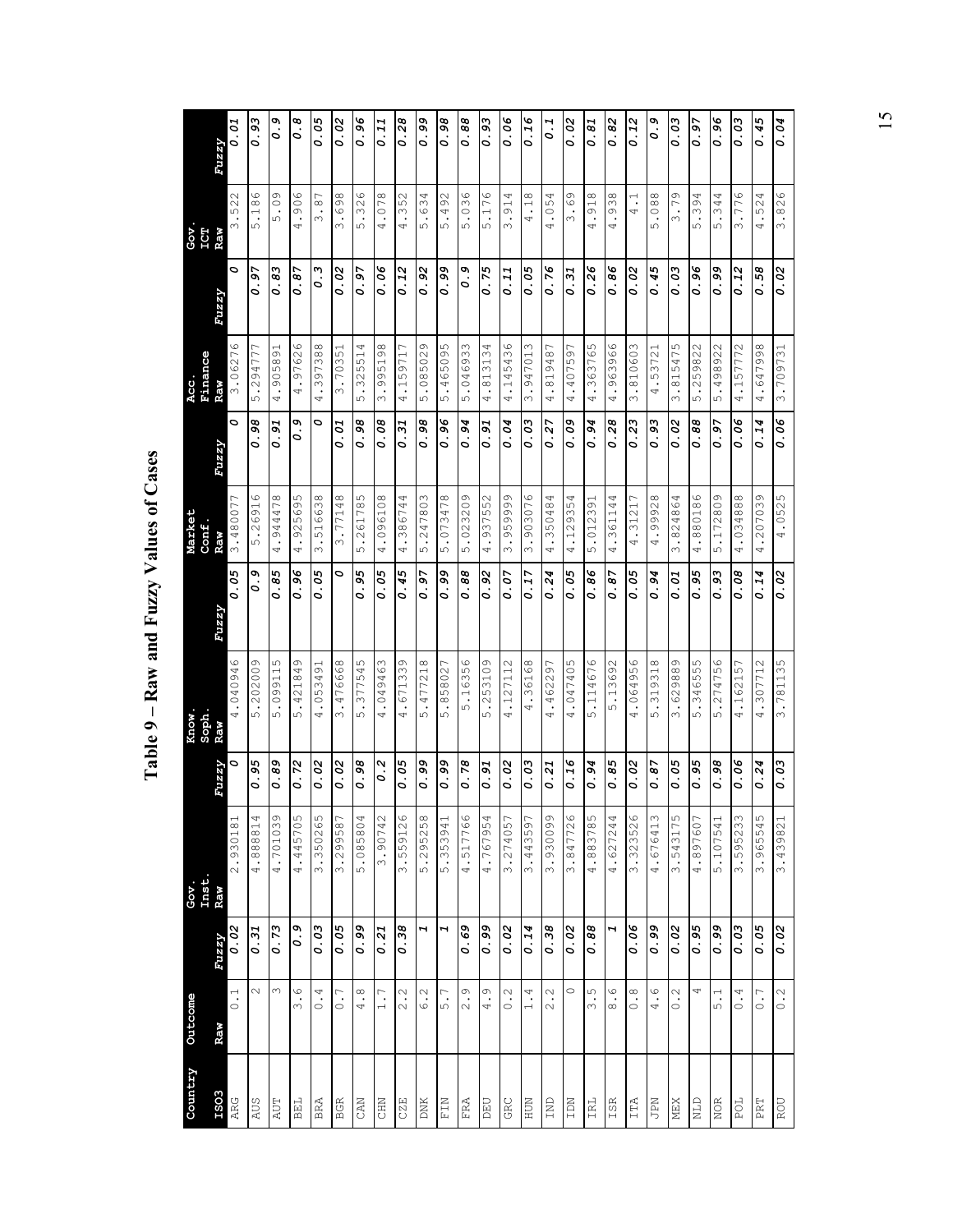| 0.02            | 0.01     | 0.4               | 0.07              | 0.95     | 0.33              | 0.99              | 0.98     | 0.04              | 0.95       | 0.98     |
|-----------------|----------|-------------------|-------------------|----------|-------------------|-------------------|----------|-------------------|------------|----------|
| $0 \mid 3.652$  | 3.418    | 4.48              | 3.952             | 5.254    | 4.404             | 5.694             | ς<br>Θ   | 3.84              | 5.262      | ς<br>ς   |
|                 | 0.82     | 0.07              | 0.91              | 0.08     | ه .<br>ه          | 0.99              | 0.97     | $\overline{0}.1$  | 0.95       | 0.95     |
| $0.02$ 3.454318 | 4.901146 | 4.050135          | 5.056509          | 4.078328 | $0.21$   4.660973 | 5.481953          | 5.343248 | $0.48$   4.129731 | 5.185383   | 5.220952 |
|                 | 0.55     | 0.11              | 0.41              | 0.75     |                   | 0.93              | 0.97     |                   | 0.93       | 0.99     |
| 0.05 3.804666   | 4.565631 | $0.28$   4.156583 | $0.04$   4.467562 | 4.724516 | $0.31$   4.297774 | $0.98$   4.997541 | 5.173213 | $0.02$   4.518398 | 4.979469   | 5.330693 |
|                 | 0.14     |                   |                   | 0.88     |                   |                   | 0.99     |                   | 0.93       | 0.99     |
| 4.073581        | 4.314417 | 4.502373          | 4.026127          | 5.148844 | 4.53887           | 5.634979          | 5.650021 | 3.881143          | 5.296078   | 5.770492 |
| 0.04            | 0.79     | 0.33              | 0.88              | 0.22     | 0.26              | 0.99              | 0.96     | 0.05              | 0.95       | 0.89     |
| 3.492779        | 4.528316 | 4.071996          | 4.688807          | 3.938744 | 3.991209          | 5.230958          | 4.973119 | 3.53425           | 4.917748   | 4.718498 |
| 0.02            | 0.02     | 0.06              | 0.06              | 0.99     | 0.05              |                   | 0.55     | 0.02              | 0.97       |          |
| 0.31            | ا.<br>ا  | $\frac{8}{10}$    | $\frac{8}{10}$    | ഗ        | $\overline{0}$ .  | $\frac{2}{6}$ .   | ू<br>२   | 0.2               |            | ဖ        |
| <b>RUS</b>      | SAU      | <b>SVN</b>        | ZAF <sup>1</sup>  | KOR      | ESP<br>E          | <b>SWE</b>        | CHE      | TUR               | <b>GBR</b> | USA      |

Note to Table 9: Higher scores denote better performance *Note to Table 9: Higher scores denote better performance*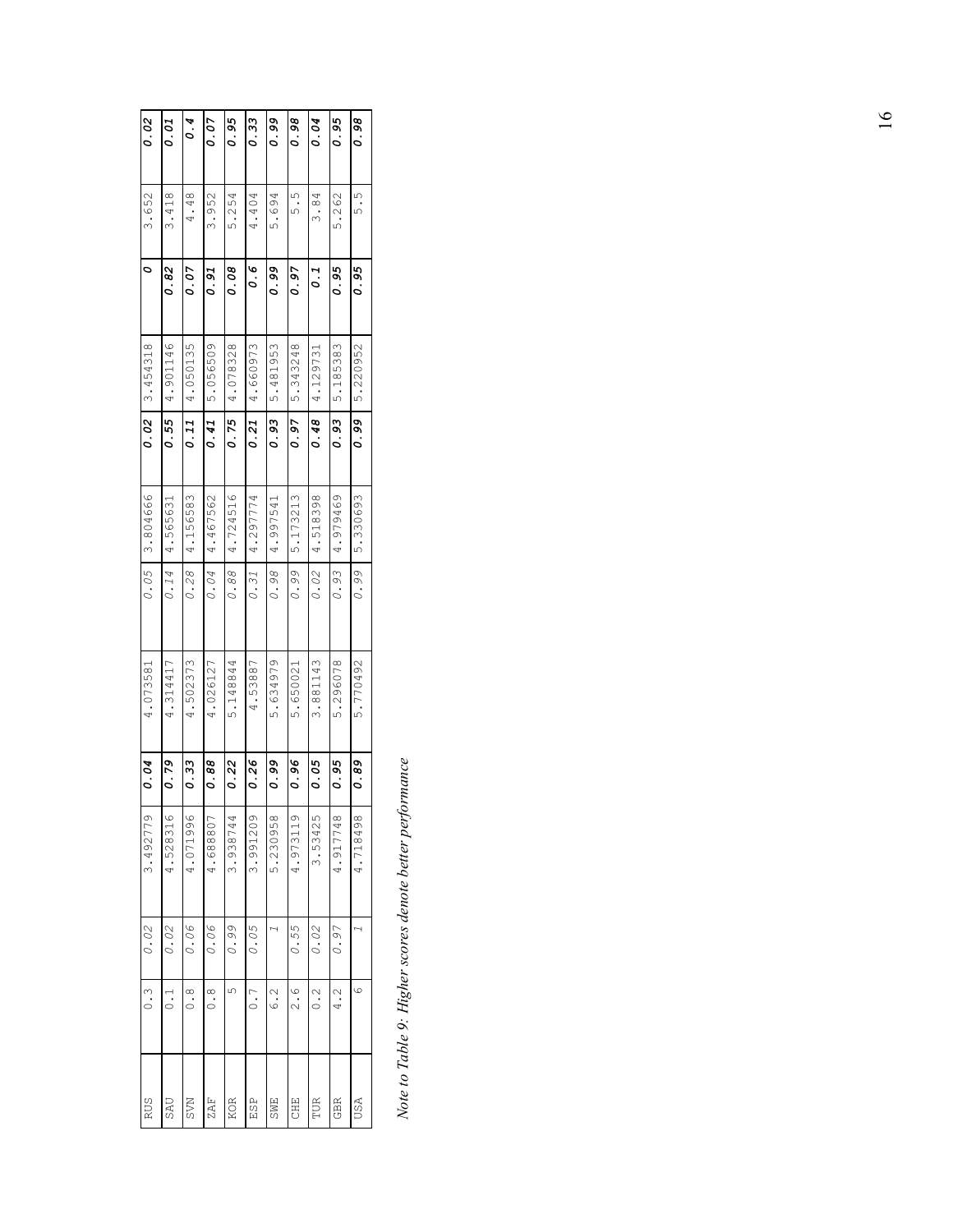#### **4.6 Analysis of Necessary Conditions**

For a condition to be necessary condition its membership score on the outcome have to be consistently lower than the membership score of the causal factor under consideration  $(Y_i \leq X_i)$ . A causal condition is conventionally called "necessary" or "almost always" necessary" if the consistency score exceeds the threshold of 0.9. *Knowledge Sophistication* and *Governance ICT* are such type of necessary conditions. Coverage indicates the empirical relevance or importance of a condition. Coverage scores indicate these two conditions are also empirically relevant.

| Conditions tested:       | Consistency | Coverage |
|--------------------------|-------------|----------|
| Governance Institutions  | 0.874929    | 0.798651 |
| Knowledge Sophistication | 0.944286    | 0.873751 |
| Market Configuration     | 0.892552    | 0.815584 |
| Access to Finance        | 0.813530    | 0.727874 |
| Governance ICT           | 0.931211    | 0.860746 |

# **Table 10 – Analysis of Necessary Conditions**

# **4.7 Truth Table Minimization at Consistency Level: 0.80**

Truth table solution is a list of different combinations of causal conditions which have met specified criteria of sufficiency for the outcome to occur. Figure 1 below represents the truth table minimization at consistency level 0.80. For the raw consistency scores below 0.80, the outcome is set to 0, and above outcome is set to 1 since consistency scores of less than 0.75 mean that there is considerable inconsistency.

|          | -        |         |          |        |       |                       |              |          |
|----------|----------|---------|----------|--------|-------|-----------------------|--------------|----------|
| fgovinst | fknwsoph | fmktcfg | ffinaccs | number | feeco | raw consist. $\nabla$ | PRI consist. | product  |
|          |          |         |          | 14     |       | 0.887895              | 0.865844     | 0.768779 |
|          |          |         | 0        | 2      |       | 0.875000              | 0.804082     | 0.703571 |
| lo       |          |         | 0        |        |       | 0.848943              | 0.709302     | 0.602157 |
|          |          | 0       |          |        |       | 0.831615              | 0.711765     | 0.591914 |
|          | 0        |         |          |        | 0     | 0.608025              | 0.302198     | 0.183744 |
|          | 0        | 0       |          |        | 0     | 0.509317              | 0.221675     | 0.112903 |
| 10       | 0        | 0       |          | 3      | 0     | 0.424658              | 0.136986     | 0.058172 |
| lo       | 0        | 0       | 0        | 15     | 0     | 0.165144              | 0.034931     | 0.005769 |

**Figure 1 - Truth Table Minimization at Consistency Level: 0.80** 

There are three solutions to each truth table analysis: (1) a "complex" solution that avoids using any counterfactual cases (rows without cases—"remainders"); (2) a "parsimonious" solution, which permits the use of any remainder that will yield simpler (or fewer) recipes; (3) an "intermediate" solution, which uses only the remainders that survive counterfactual analysis based on theoretical and substantive knowledge (which is input by the researcher).Generally, intermediate solutions are best set of solutions (Ragin, 2008).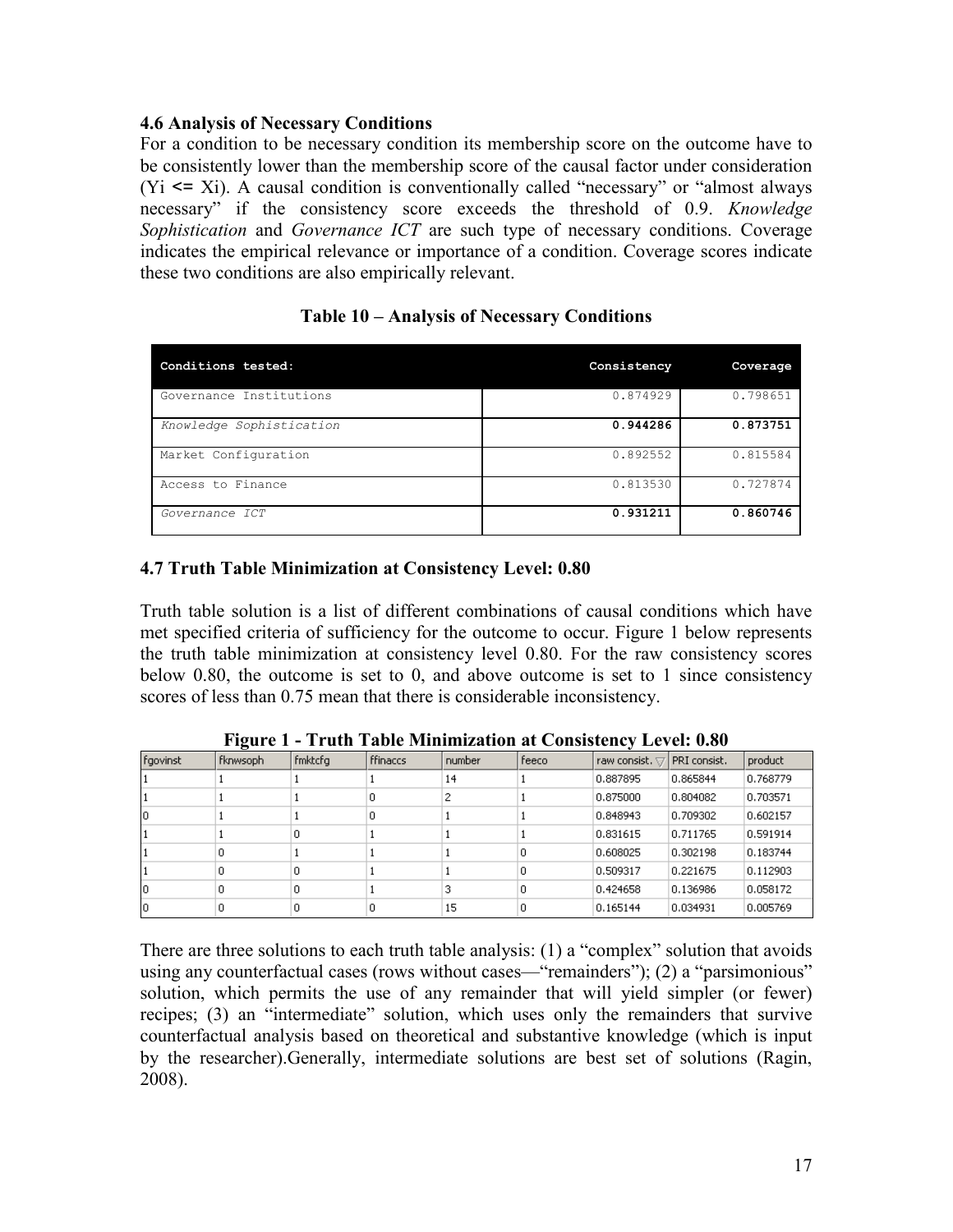#### **4.7.1 Truth Table Analysis**

The parsimonious solution is the minimal set, treating all combinations of conditions (truth table rows) without cases as "don't cares." The parsimonious solution contains what cannot be eliminated from the most complex solutions. The parsimonious solutions can be considered as informative but incomplete. The solution excludes explanatory power contained by logical remainders (Ragin, 2008).

```
--- PARSIMONIOUS SOLUTION --- 
frequency cutoff: 1.000000 
consistency cutoff: 0.831615 
                raw unique 
              coverage coverage consistency 
             ---------- ---------- ---------- 
fknwsoph 0.944287 0.944287 0.873751 
solution coverage: 0.944287 
solution consistency: 0.873751 
Cases with greater than 0.5 membership in term fknwsoph: 
USA (0.99,1), FIN (0.99,1), CHE (0.99,0.55), SWE (0.98,1), 
DNK (0.97,1), BEL (0.96,0.9), CAN (0.95,0.99), 
NLD (0.95,0.95), JPN (0.94,0.99), GBR (0.93,0.97), 
NOR (0.93,0.99), DEU (0.92,0.99), AUS (0.9,0.31), 
KOR (0.88,0.99), FRA (0.88,0.69), ISR (0.87,1), 
IRL (0.86,0.88), AUT (0.85,0.73)
```
This parsimonious solution suggests that *Knowledge Sophistication* is the locus of the emergence of cleantech innovation and startups.

# **Formula 1: Knowledge Sophistication (Consistency: 0.876, Coverage: 0.944)**

*Knowledge Sophistication* is a "Knowledge Triangle" between Research, Education and Innovation, or Industry, Intermediaries and University:

- Innovation/Industry*: Production process sophistication, Firm-level technology absorption, Reliance on professional management*
- Research/Intermediaries: *Quality of scientific research institutions, Availability of research and training services, Availability of scientists and engineers, University-industry collaboration in R&D, Brain drain*
- Education/University: *Tertiary education enrollment, gross %; Quality of math and science education; Quality of management schools*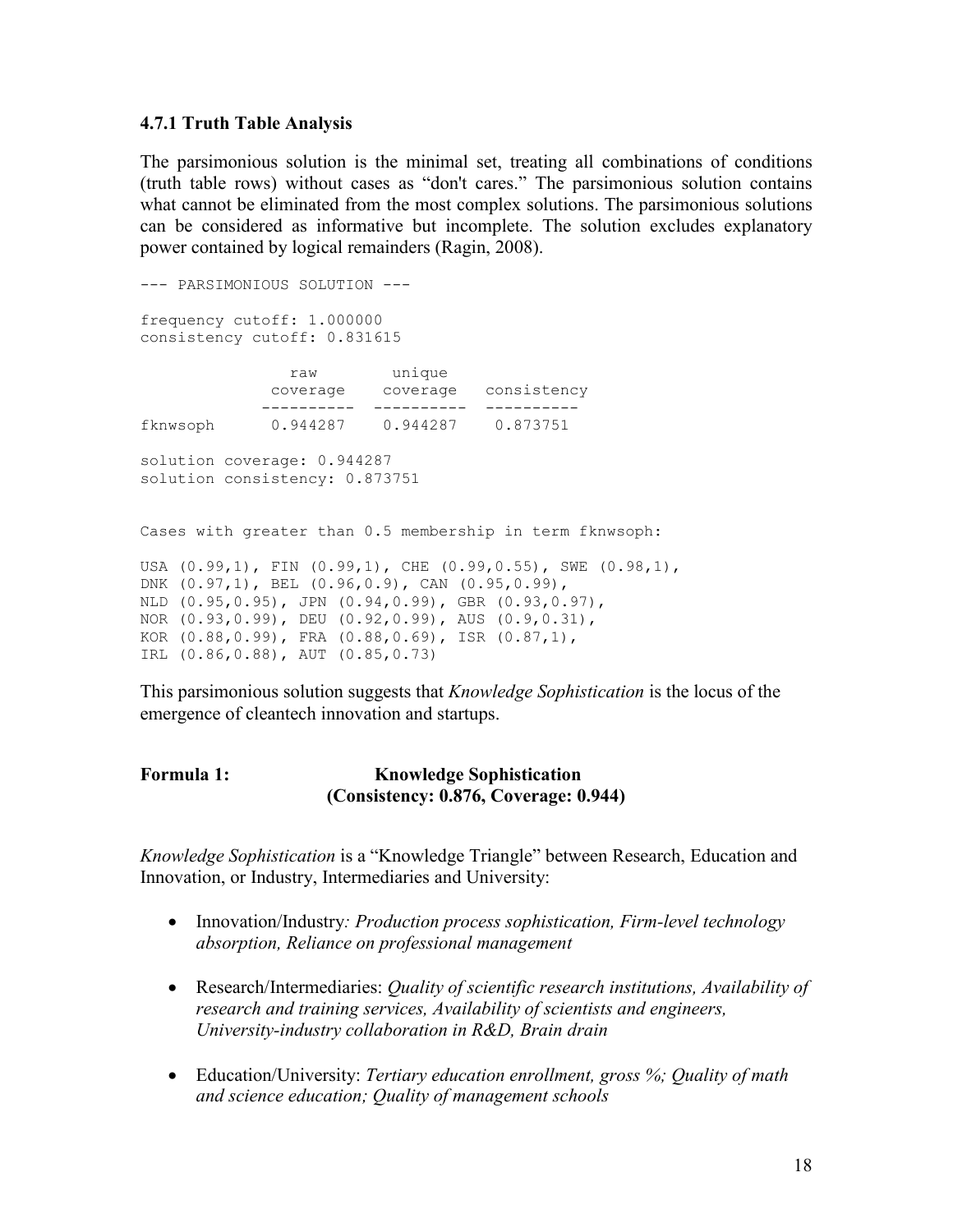Intermediate solution can be preferred in fuzzy sets analyses to both complex (See Appendix A) and parsimonious solutions, by taking into account only the logical remainders that are most reasonable in relation to the established theoretical-analytical framework. Using the "intermediate solution" allows and justifies the necessary conditions (Ragin, 2008).

--- INTERMEDIATE SOLUTION -- frequency cutoff: 1.000000 consistency cutoff: 0.831615 raw unique coverage coverage consistency ---------- ---------- ---------- ~ffinaccs\*fmktcfg\*fknwsoph 0.239340 0.090392 0.893843 ffinaccs\*fknwsoph\*fgovinst 0.776009 0.627061 0.890411 solution coverage: 0.866401 solution consistency: 0.897527 Cases with greater than 0.5 membership in term ~ffinaccs\*fmktcfg\*fknwsoph: KOR (0.75,0.99),IRL (0.74,0.88), JPN (0.55,0.99) Cases with greater than 0.5 membership in term ffinaccs\*fknwsoph\*fgovinst: FIN (0.99,1), SWE (0.98,1), CHE (0.96,0.55), CAN (0.95,0.99), NLD (0.95,0.95), NOR (0.93,0.99), GBR (0.93,0.97), DNK (0.92,1), AUS (0.9,0.31), USA (0.89,1), ISR (0.85,1), AUT (0.83,0.73), FRA (0.78,0.69), DEU (0.75,0.99), BEL (0.72,0.9)

The solution can be reduced into:

#### Formula 2: **Knowledge Sophistication AND (Governance Institutions AND Access to Finance OR Market Configuration AND Absence of Access to Finance)**  (Consistency: 0.897, Coverage: 0.866)

This intermediate solution suggests that *Knowledge Sophistication* is the locus of the emergence of cleantech innovation and startups. Solution continues to suggest that in the cases of low levels or absence of *Access to Finance, Market Configuration,* (Korea, Japan and Ireland are strong cases), and in the cases, where *Access to Finance* is available, *Governance Institutions* defines the outcome. This situation indicates that these roles are complementary. Overall solution suggests that both mechanisms can be integrated in order to foster *Knowledge Sophistication* and therefore, emergence of cleantech innovation and startups. Figure 1 below illustrates *The Enabler Triangle* -around *Knowledge Sophistication* (Knowledge Triangle) – as a policy design and an action guide towards micro-conditions used to construct these causal macro-conditions.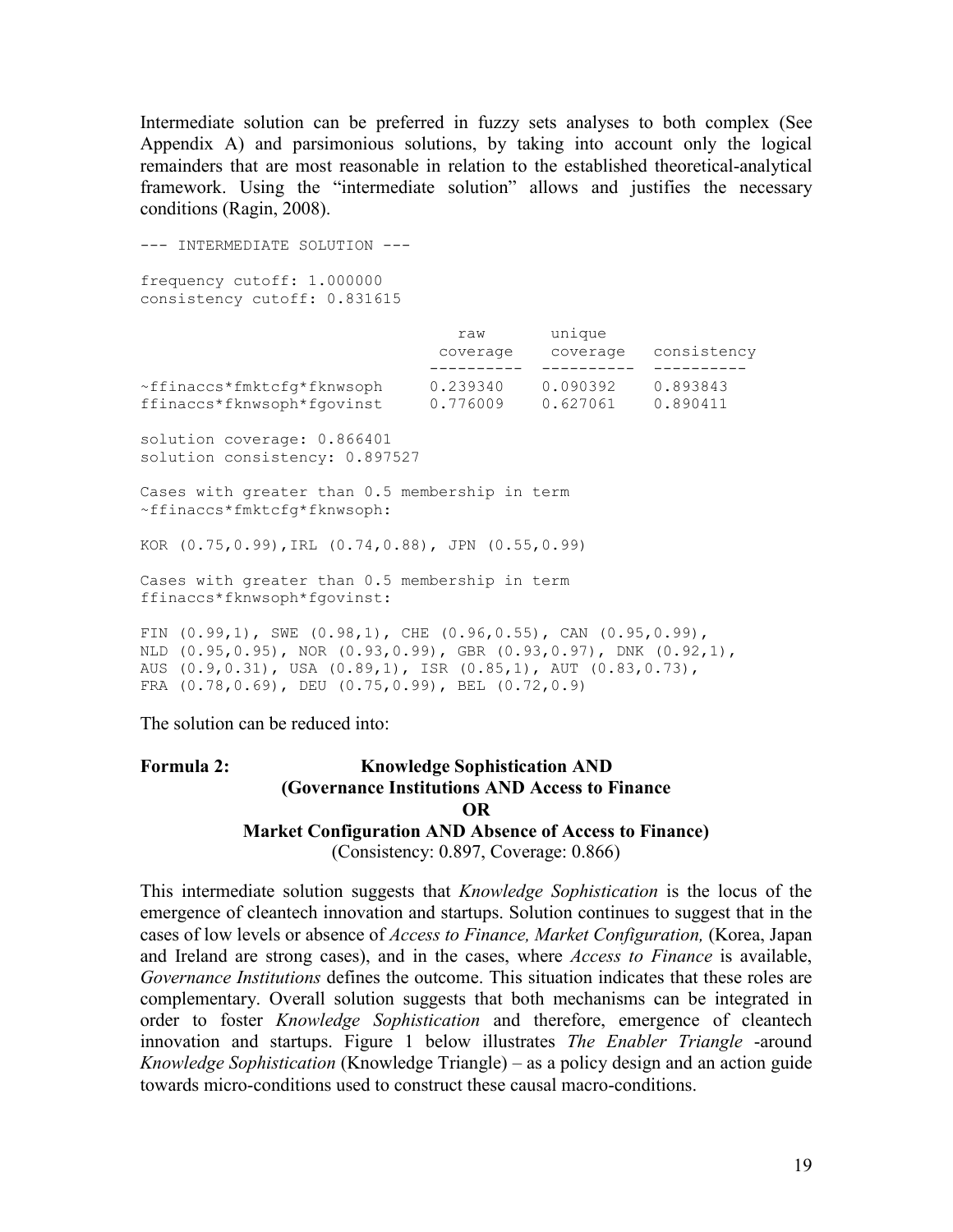

20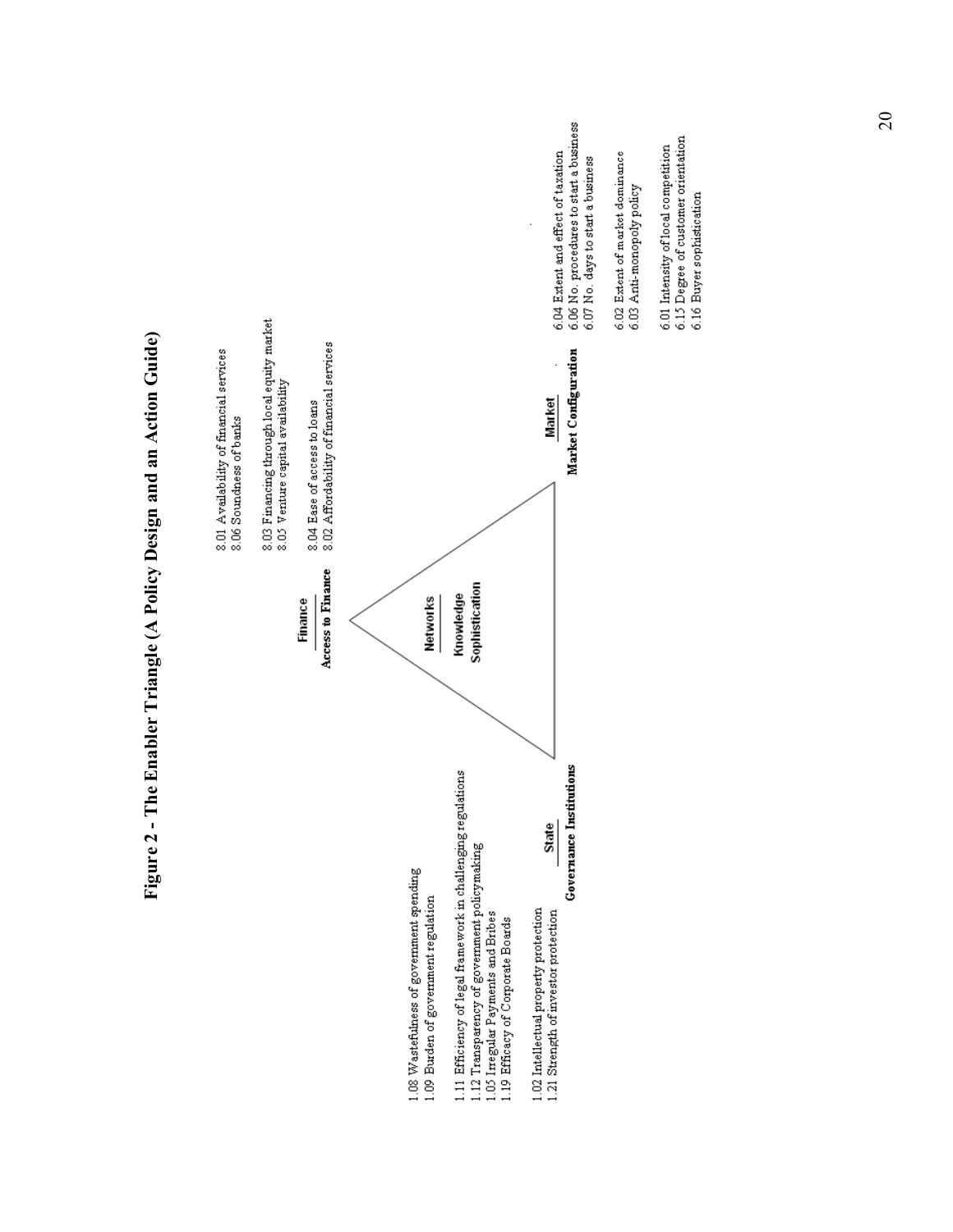**4.8 Truth Table Minimization at Consistency Level: 0.80 (Role of Governance ICT)**  Figure 3 below represents the truth table minimization at consistency level 0.80. For the raw consistency scores below 0.80, outcome is set to 0, and above outcome is set to 1.

| fgovinst | fknwsoph | fmktcfg | ffinaccs | fnetrdi | number | feeco | raw consist. $\bigtriangledown$ | PRI consist. |
|----------|----------|---------|----------|---------|--------|-------|---------------------------------|--------------|
|          |          |         | 0        |         | 2      |       | 0.915254                        | 0.867841     |
|          |          |         |          |         | 14     |       | 0.898174                        | 0.878864     |
| ю        |          |         | 0        |         |        |       | 0.891525                        | 0.792208     |
|          |          | 0       |          |         |        |       | 0.881226                        | 0.796053     |
|          | 0        |         |          | 0       |        | 0     | 0.578073                        | 0.248521     |
|          | 0        | 0       |          | 0       |        | 0     | 0.493590                        | 0.189744     |
| 10       | 0        | 0       |          | 0       | 3      | 0     | 0.419580                        | 0.126316     |
|          | 0        | 0       | 0        | 0       | 15     | 0     | 0.160625                        | 0.028783     |

#### **Figure 3 - Truth Table Minimization at Consistency Level: 0.80**

#### **4.8.1 Truth Table Analysis (Separate and Combined Role of Governance ICT)**

--- PARSIMONIOUS SOLUTION -- frequency cutoff: 1.000000 consistency cutoff: 0.881226

|          | raw      | unique   |             |
|----------|----------|----------|-------------|
|          | coverage | coverage | consistency |
|          |          |          |             |
| fknwsoph | 0.944287 | 0.029562 | 0.873751    |
| fnetrdi  | 0.931211 | 0.016487 | 0.860746    |

solution coverage: 0.960773 solution consistency: 0.846269

Cases with greater than 0.5 membership in term fknwsoph: USA (0.99,1), FIN (0.99,1), CHE (0.99,0.55),SWE (0.98,1),DNK (0.97,1), BEL (0.96,0.9), CAN (0.95,0.99), NLD (0.95,0.95), JPN (0.94,0.99), GBR (0.93,0.97), NOR (0.93,0.99), DEU (0.92,0.99), AUS (0.9,0.31), KOR (0.88,0.99), FRA (0.88,0.69), ISR (0.87,1), IRL (0.86,0.88), AUT (0.85,0.73)

Cases with greater than 0.5 membership in term fnetrdi: DNK (0.99,1), SWE (0.99,1), USA (0.98,1), CHE (0.98,0.55), FIN (0.98,1), NLD (0.97,0.95), CAN (0.96,0.99), NOR (0.96,0.99), GBR (0.95,0.97), KOR (0.95,0.99), DEU (0.93,0.99), AUS (0.93,0.31), JPN (0.9,0.99), AUT (0.9,0.73), FRA (0.88,0.69), ISR (0.82,1), IRL (0.81,0.88), BEL (0.8,0.9)

This parsimonious solution suggests that *Knowledge Sophistication* is the locus of emergence of cleantech innovation. And *Governance ICT* can also be a locus of emergence of cleantech innovation. The parsimonious solutions can be considered as informative but incomplete.

#### **Formula 3: Knowledge Sophistication OR Governance ICT**  (Consistency: 0.846, Coverage: 0.96)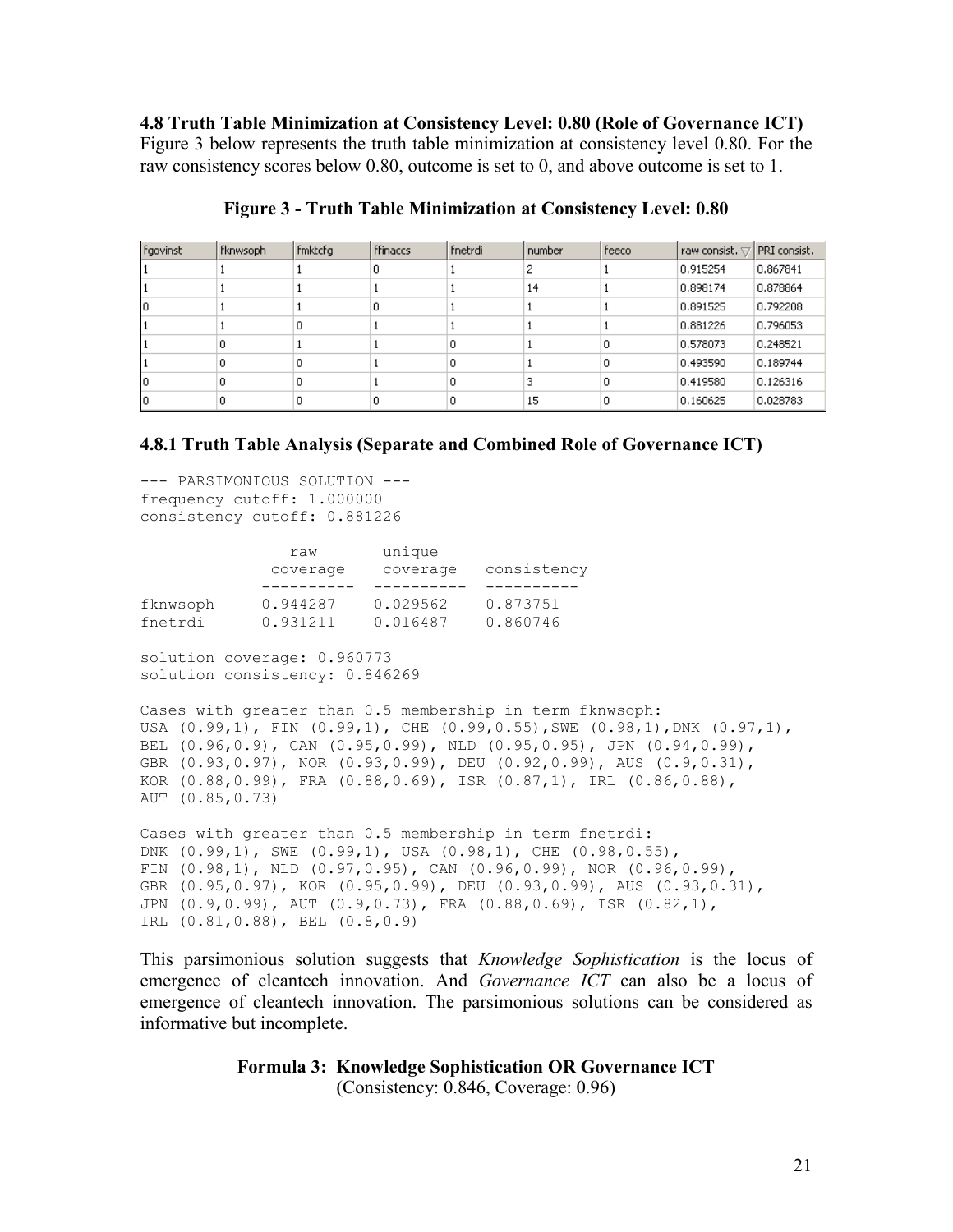| --- INTERMEDIATE SOLUTION ---<br>frequency cutoff: 1.000000<br>consistency cutoff: 0.881226                                                                                                                                   |                                     |                               |
|-------------------------------------------------------------------------------------------------------------------------------------------------------------------------------------------------------------------------------|-------------------------------------|-------------------------------|
|                                                                                                                                                                                                                               | raw unique<br>---------    -------- | coverage coverage consistency |
| fnetrdi*~ffinaccs*fmktcfg*fknwsoph  0.229107  0.086981  0.926437<br>fnetrdi*ffinaccs*fknwsoph*fgovinst  0.766913  0.624787  0.899933                                                                                          |                                     |                               |
| solution coverage: 0.853894<br>solution consistency: 0.905911                                                                                                                                                                 |                                     |                               |
| Cases with greater than 0.5 membership in term<br>fnetrdi*~ffinaccs*fmktcfq*fknwsoph:                                                                                                                                         |                                     |                               |
| KOR (0.75,0.99), IRL (0.74,0.88), JPN (0.55,0.99)                                                                                                                                                                             |                                     |                               |
| Cases with greater than 0.5 membership in term<br>fnetrdi*ffinaccs*fknwsoph*fqovinst:                                                                                                                                         |                                     |                               |
| FIN $(0.98,1)$ , SWE $(0.98,1)$ , CHE $(0.96,0.55)$ , CAN $(0.95,0.99)$ ,<br>NLD (0.95,0.95), NOR (0.93,0.99), GBR (0.93,0.97), DNK (0.92,1),<br>AUS $(0.9, 0.31)$ , USA $(0.89, 1)$ , AUT $(0.83, 0.73)$ , ISR $(0.82, 1)$ , |                                     |                               |

FRA (0.78, 0.69), DEU (0.75, 0.99), BEL (0.72, 0.9)

This intermediate solution suggests that *Governance ICT* improves overall solution consistency. Solution consistency without *Governance ICT* is 0.897527 (Formula 2) and solution consistency with *Governance ICT* is 0.905911. The difference may be considered very low; however, this situation indicates already embedded use of ICT in the actions towards or in the fields of *Knowledge Sophistication*, *Market Configuration, Governance Institutions* and *Access to Finance.* Therefore, this intermediate solution suggests that *Knowledge Sophistication* and *Governance ICT* form the locus of the emergence of cleantech innovation and startups. The solution can be reduced into:

# **Formula 4: Knowledge Sophistication AND Governance ICT AND (Governance Institutions AND Access to Finance OR Market Configuration AND Absence of Access to Finance)**  (Consistency: 0.906, Coverage: 0.853)

The solution suggests that *Knowledge Sophistication* and *Governance ICT* should be enhanced by *Market Configuration (*for the cases of low levels or absence of *Access to Finance)* and by *Governance Institutions* (for the cases, where *Access to Finance* is present. Overall solution suggests that both mechanisms can be integrated to foster the emergence of cleantech innovation and startups. Figure 2 below illustrates *The Enabler IC(T)riangle* -around *Knowledge Sophistication* (Knowledge Triangle) - as a policy design and an action guide towards micro-conditions used to construct these causal macro-conditions (*Please also see Annex 2, 3 and 4*).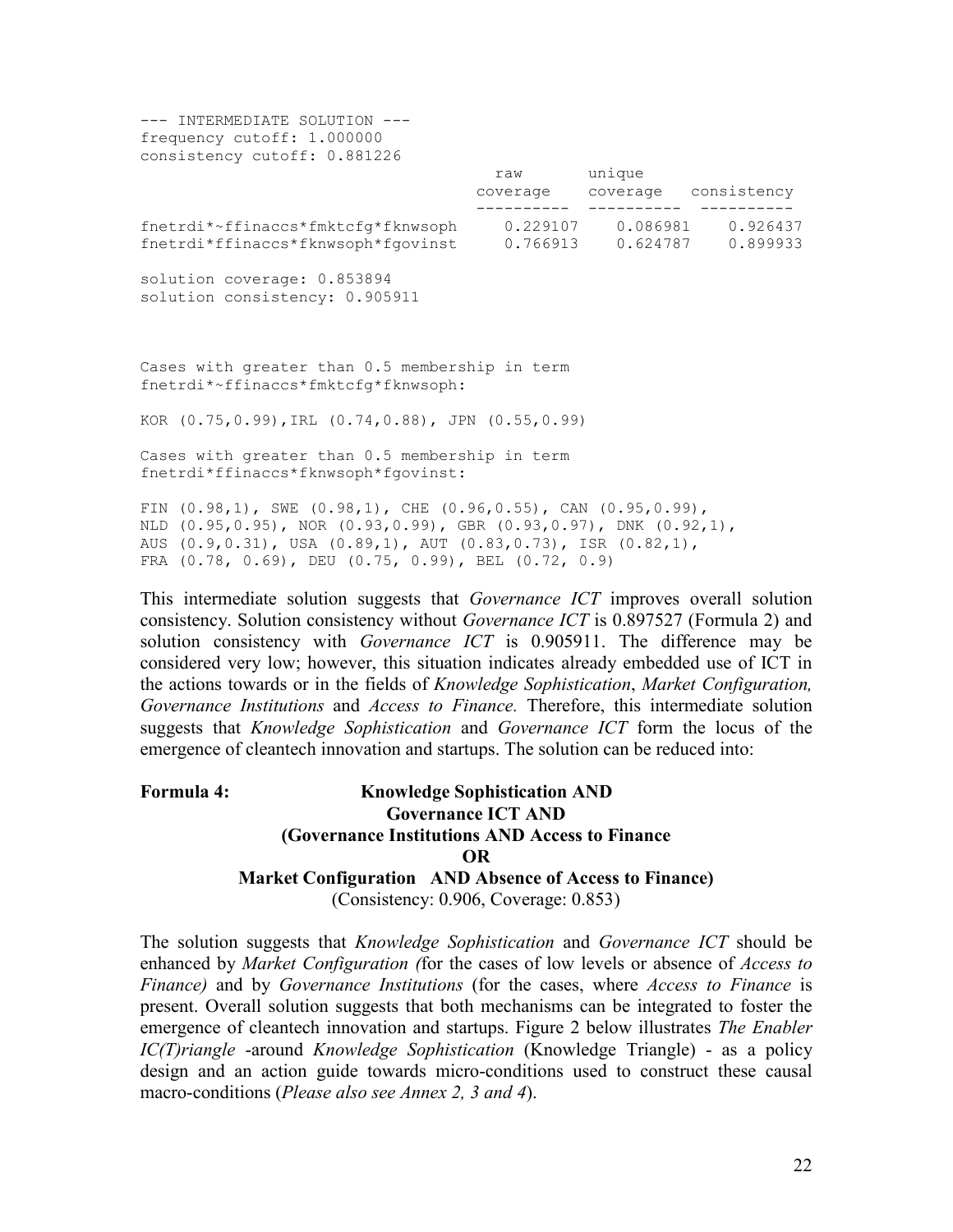

23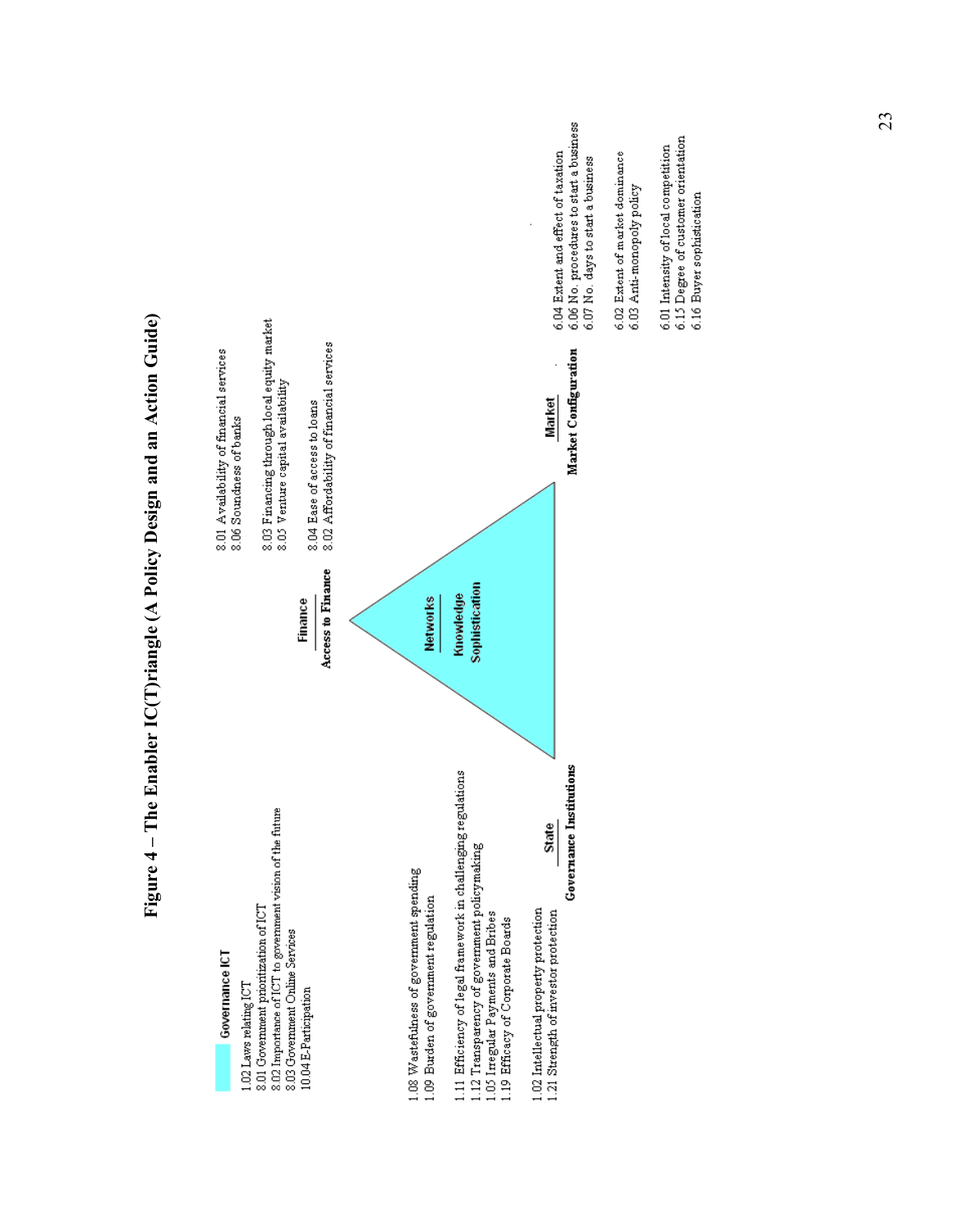#### **5. Discussions and Conclusions**

This paper investigates multi-conjunctural causation (and associated governance) patterns of the emergence of clean technology innovation and startups. The theoretical-analytical framework is based on ten (10) themes typology for eco-innovation policy making and evaluation (Kemp, 2011). The theoretical-analytical framework consists of 1) the need for policy to be based on identified barriers, 2) preventing windfall profits, 3) specific versus generic support policies, 4) balance between policy measures and timing, 5) targeted spending in technological areas where innovation is needed, 6) missions, 7) strategic intelligence for innovation, 8) portfolios, 9) policy learning, 10) policy coordination and public-private interactions (for further details please refer to (Kemp, 2011).

This framework is further detailed into its sixteen (16) indicative markers concerning emerging and new technologies. These indicative markers are 1) Observed Barriers, 2) Prioritization and Targeting of Research Areas, 3) Technological Opportunities, 4) Opportunities of Related Variety, 5) Diversity in Research and Innovation, 6) Knowledge Absorption, 7) Improvement of Innovation System, 8) Regulatory Barriers in Entry/Exit, 9) Regulatory Capture, 10) Policy Adjustment, 11) Good Mix of Policy, 12) Policy Learning, 13) Ambitious Systemic Targets, 14) Policy Signals, 15) Socially and Financially Sustainable Policy, and 16) Positive External Economies.

These indicative markers of the framework and related activities are tracked through the details of the Obama Administration's Start-up America Initiative (5 policy areas and 28 policy actions). In all areas and actions, concrete action designs and implementations are evaluated as consistently parallel to the theoretical-analytical framework and its indicative markers.

The framework markers- and the initiative-informed selection are then performed to choose variables from WEF global competitiveness and information technology reports. In total, thirty four (34) variables are selected which are explicitly targeted or brought into play by the initiative. Therefore, these variables are targeted enabling microconditions. These micro-conditions are then used to construct five (5) causal macroconditions governing the emergence of clean technology innovation and startups.

These causal conditions are: 1) Governance Institutions (*Intellectual property protection, Irregular Payments and Bribes, Wastefulness of government spending, Burden of government regulation, Efficiency of legal framework in challenging regulations, Transparency of government policymaking , Efficacy of Corporate Boards, Strength of investor protection* ); 2) Knowledge Sophistication (*Production process sophistication, Firm-level technology absorption, Reliance on professional management, Quality of scientific research institutions , University-industry collaboration in R&D, Availability of scientists and engineers, Tertiary education enrollment, Quality of math and science education, Quality of management schools, Availability of research and training services, Brain drain*; 3) Market Configuration (*Intensity of local competition, Extent of market dominance, Anti-monopoly policy, Extent and effect of taxation, No. procedures to start a*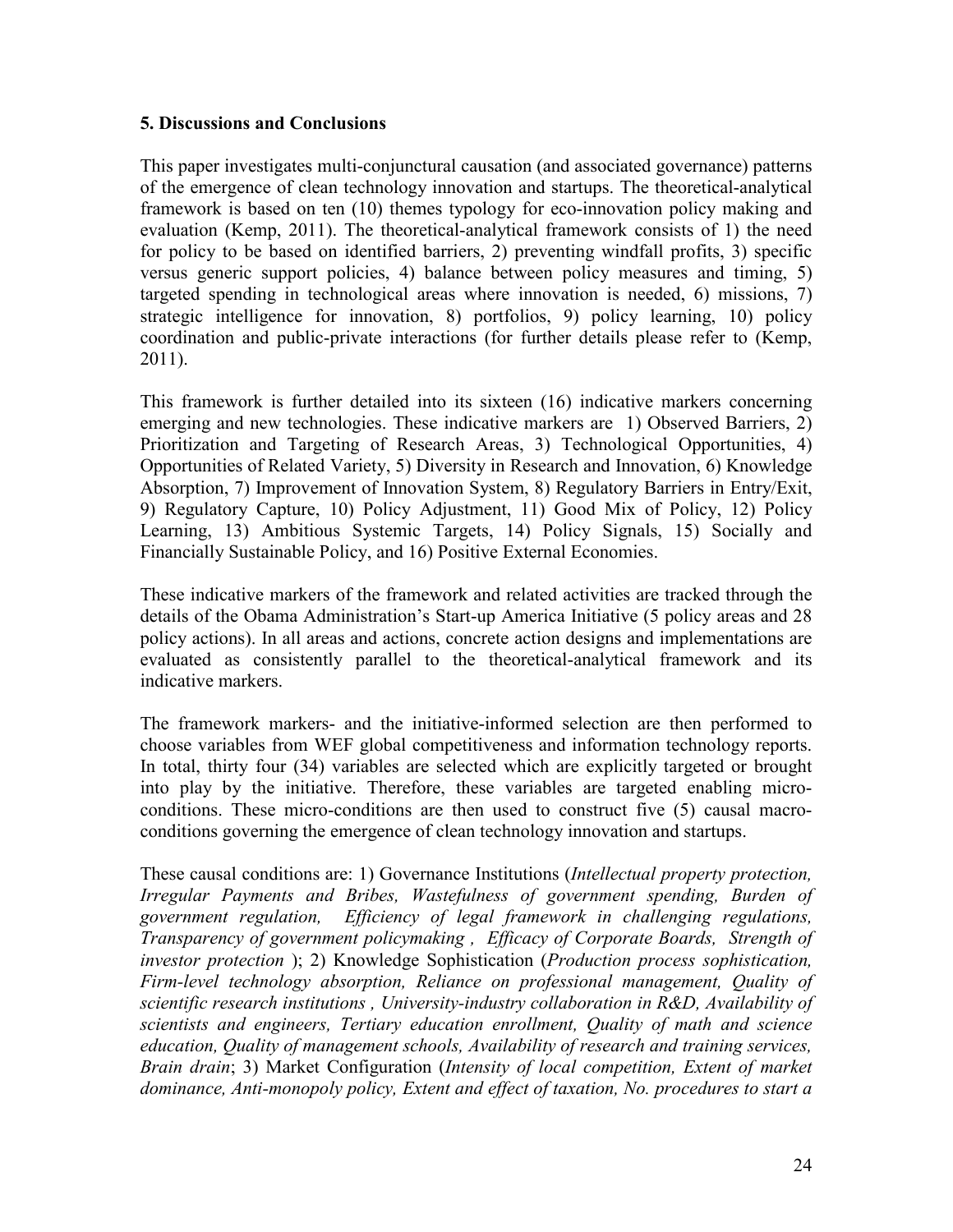*business, No. days to start a business, Degree of customer orientation, Buyer sophistication*); 4) Access to Finance (*Availability of financial services, Affordability of financial services, Financing through local equity market, Ease of access to loans, Venture capital availability, Soundness of banks*), and 5) Governance ICT ( *Individual / Business / Government Use of ICT*) or simply*, Networked Readiness* )

Constructing these macro-level conditions allowed us to test if these macro-conditions can explain the emergence of clean technology innovation and start-ups throughout certain political geographies and economies of the world. 38 countries are selected from the EU27 and G20 countries, where data is available. Fuzzy sets / qualitative comparative analysis (fs/QCA) is applied to be able to detect multi-conjunctural causation patterns that can reach equifinality: the emergence of clean technology innovation and startups.

The results show that the locus of the emergence of clean technology innovation and startups is *Knowledge Sophistication*. Simply, networks are central, the sophistication of the Knowledge Triangle (Education, Research, Innovation / University, Intermediaries, Industry) is a necessary condition, however, not a sufficient solution in itself, so, incomplete. This solution can be associated with technology push, supply-side policies, technological frontier-capabilities, and even autonomous technology. On the other hand, *Market Configuration* and *Governance Institutions,* although they are not that central to the process as *Knowledge Sophistication* is, these two conditions play a complementary role, according to low levels (or absence), and high levels (or presence) of *Access to Finance*, respectively; and by coupling with *Knowledge Sophistication,* the overall solution define the multi-conjunctural causation (and associated governance) pattern of the emergence of clean technology innovation and startups. The last part of the solution can be associated with market pull, demand-side policies, policy environment, and finance, but more importantly, the overall solution represents that the issue at hand requires a holistic, socio-technical systems approach. These findings are in line with the theoretical-analytical framework of this paper which draws on the systems of innovation literature and evolutionary-institutional approaches, and also the findings are parallel to the coverage, scope and system-wide inter-linked features of 28 different actions in 5 different policy areas of the Obama Administration's Startup America Initiative. The theoretical-analytical framework and results can be further used to scrutinize the conditions in the interesting country cases.

Therefore, *"The Enabler Triangle"* (State-Finance-Market) could be defined, around *the Knowledge Triangle* (Education, Research, Innovation / University, Intermediaries, Industry). Finally, it is detected that *Governance ICT* has an embedded feature and cultivates both *the Enabler Triangle* around the locus, and the locus itself, which is *Knowledge Sophistication* (Knowledge Triangle). The theoretical-analytical framework and results, therefore, can be further used to construct *"Green IT Initiatives*", policy design and actions. For governance and entrepreneurship, the structure and agents' mutual interaction define the core of policy recommendations. Associated policy design towards the enabler macro-conditions and concrete action guide towards the enabler micro-conditions are illustrated to construct holistic policy initiatives and agendas in the field.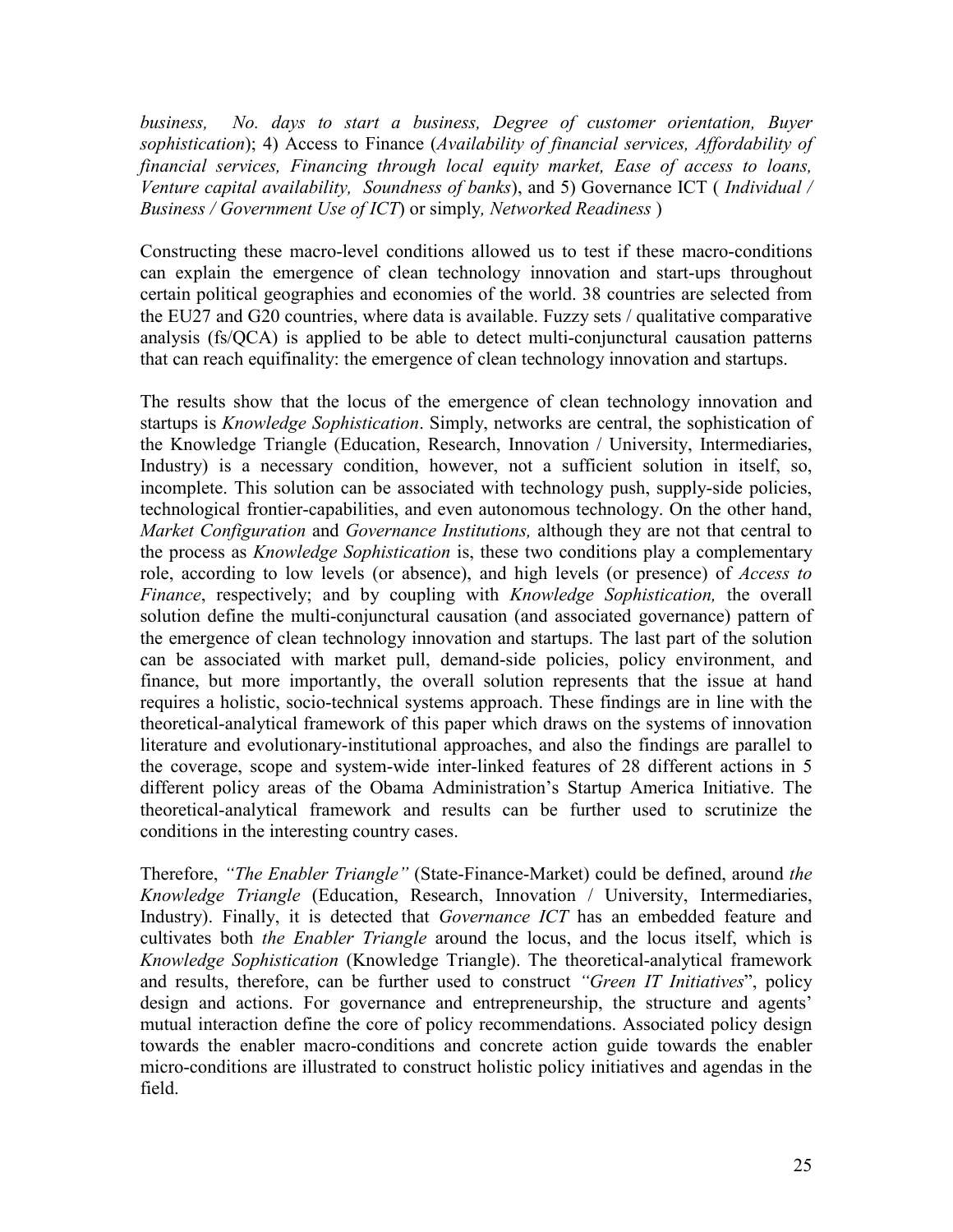#### **References**

[1] The U.S. Small Business Administration, (2011), *Small Business Investment Company (SBIC) Impact Investment Initiative*, [http://www.sba.gov/content/impact-investment-initiative \(](http://www.sba.gov/content/impact-investment-initiative)Accessed May 2012)

[2] The U.S. Small Business Administration, (2011), *Early Stage Small Business Investment Company ("SBIC") Initiative*, [http://www.sba.gov/inv/earlystage \(](http://www.sba.gov/inv/earlystage)Accessed May 2012)

[3] Gene Sperling, (2011), *Helping Job Creators Get the Capital They Need* [http://www.whitehouse.gov/blog/\(2011\)/12/08/helping-job-creators-get-capital-they-need \(](http://www.whitehouse.gov/blog/2011/12/08/helping-job-creators-get-capital-they-need)Accessed May 2012)

 [4] The U.S Department of Treasury, Micheal Mundaca, (2011)*, Startup America: How a Small Business Tax Cut will Support Innovative, High-Growth Companies,* [http://www.treasury.gov/connect/blog/Pages/Startup-America-How-a-Small-Business-Tax-Cut](http://www.treasury.gov/connect/blog/Pages/Startup-America-How-a-Small-Business-Tax-Cut-will-Support-Innovative%2C-High-Growth-Companies.aspx)[will-Support-Innovative,-High-Growth-Companies.aspx \(](http://www.treasury.gov/connect/blog/Pages/Startup-America-How-a-Small-Business-Tax-Cut-will-Support-Innovative%2C-High-Growth-Companies.aspx)Accessed May 2012)

[5] The U.S. Treasury Department and the Internal Revenue Service, (2011), *Treasury and IRS Announce Proposed Changes to New Markets Tax Credit Program to Foster Greater Investment in Operating Businesses*, [http://www.irs.gov/newsroom/article/0,,id=240044,00.html](http://www.irs.gov/newsroom/article/0%2C%2Cid=240044%2C00.html) (Accessed May 2012)

[6] The U.S. Small Business Administration, (2011), *Pilot program to include four business accelerators that will match mentors with 100 clean energy entrepreneurs, startups,* [http://www.sba.gov/content/sba-launches-startup-america-entrepreneurial-mentor](http://www.sba.gov/content/sba-launches-startup-america-entrepreneurial-mentor-corps)[corps \(](http://www.sba.gov/content/sba-launches-startup-america-entrepreneurial-mentor-corps)Accessed May 2012)

[7] The U.S. Department of Veterans Affairs, (2011), *Pilot Projects Advance Opportunities for Veteran Entrepreneurs, Deploy Health IT for Veterans*, [http://www.va.gov/opa/pressrel/pressrelease.cfm?id=2092 \(](http://www.va.gov/opa/pressrel/pressrelease.cfm?id=2092)Accessed May 2012)

[8] National Science Foundation, *Engineering Innovation Center Brings Together Tools to Launch Future Entrepreneurs*, [http://www.nsf.gov/news/news\\_summ.jsp?cntn\\_id=121178&org=NSF&from=news](http://www.nsf.gov/news/news_summ.jsp?cntn_id=121178&org=NSF&from=news) (Accessed May 2012)

[9] Department of Energy, Office of Energy Efficiency and Renewable, (2011), *Department of Energy Awards \$2 Million for National University Clean Energy Business Challenge to Jump Start Young Entrepreneurship*, [http://energy.gov/articles/department](http://energy.gov/articles/department-energy-awards-2-million-national-university-clean-energy-business-challenge-jump)[energy-awards-2-million-national-university-clean-energy-business-challenge-jump](http://energy.gov/articles/department-energy-awards-2-million-national-university-clean-energy-business-challenge-jump) (Accessed May 2012)

[10] The U.S. Department of Education, (2011), *National Education Startup Challenge*, <http://www.ed.gov/startupamerica>

[11] Department of Homeland Security, 2012, *Blueprint for Building a 21st Century Immigration System*  [http://www.dhs.gov/ynews/fact-sheets/20120131-dhs-retain-highly-skilled-immigrants.shtm \(](http://www.dhs.gov/ynews/fact-sheets/20120131-dhs-retain-highly-skilled-immigrants.shtm)Accessed May 2012)

[12] Aneesh Chopra and Jim Shelton, (2011), *Reducing Student Loan Burdens for America's Entrepreneurs* [http://www.whitehouse.gov/blog/\(2011\)/10/26/reducing-student-loan-burdens-america-s-entrepreneurs \(](http://www.whitehouse.gov/blog/2011/10/26/reducing-student-loan-burdens-america-s-entrepreneurs)Accessed May 2012)

[13] Karen Mills, 2012, *The Small Business Innovation Research/Transfer (SBIR/STTR), Helping Small Businesses to Drive Innovation*, [http://www.whitehouse.gov/blog/2012/01/03/helping-small-businesses-drive-innovation \(](http://www.whitehouse.gov/blog/2012/01/03/helping-small-businesses-drive-innovation)Accessed May 2012)

[14] The U.S. Patent and Trademark Office, (2011), *USPTO Updates Effective Date of "Track One" Fast-Track Patent Processing*, [http://www.uspto.gov/news/pr/\(2011\)/11-51.jsp \(](http://www.uspto.gov/news/pr/2011/11-51.jsp)Accessed May 2012)

[15] The U.S. Small Business Administration, (2011)*, Startup America: Reducing Barriers Roundtables* [http://www.sba.gov/content/startup-america-reducing-barriers-roundtables \(](http://www.sba.gov/content/startup-america-reducing-barriers-roundtables)Accessed May 2012)

[16] The White House, Office of the Press Secretary, (2011), *Presidential Memorandum -- Accelerating Technology Transfer and Commercialization of Federal Research in Support of High-Growth Businesses*, [http://www.whitehouse.gov/the-press](http://www.whitehouse.gov/the-press-office/%282011%29/10/28/presidential-memorandum-accelerating-technology-transfer-and-commerciali)[office/\(2011\)/10/28/presidential-memorandum-accelerating-technology-transfer-and-commerciali \(](http://www.whitehouse.gov/the-press-office/%282011%29/10/28/presidential-memorandum-accelerating-technology-transfer-and-commerciali)Accessed May 2012)

[17] The National Science Foundation, (2011), *The NSF Innovation Corps (I-Corps) guides promising research with commercial potential out of university laboratories* [http://www.nsf.gov/news/special\\_reports/i-corps/](http://www.nsf.gov/news/special_reports/i-corps/) (Accessed May 2012)

[18] Department of Commerce, (2011), *Challenges for Regional Innovation*, <http://www.eda.gov/i6>(Accessed May 2012)

[19] Department of Commerce, (2011), *Strengthening High-Growth Clusters through a Jobs and Innovation Accelerator Challenge*, [http://www.eda.gov/NewsEvents/PressReleases/\(2011\)0922\\_Media\\_Advisory.xml](http://www.eda.gov/NewsEvents/PressReleases/20110922_Media_Advisory.xml) (Accessed May 2012)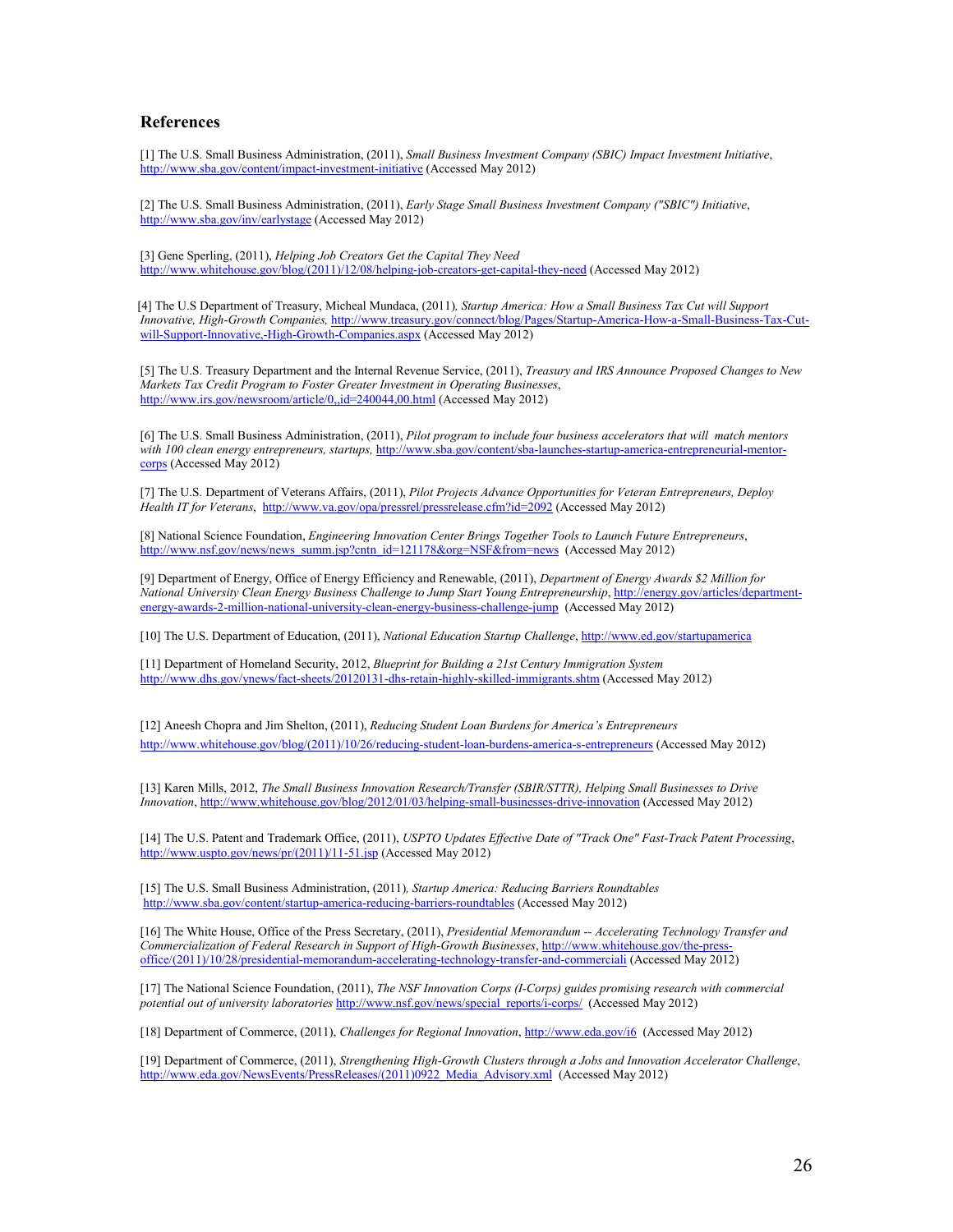[20] The U.S. Department of Energy, (2011)*, Innovation Ecosystem Initiative*, [http://www1.eere.energy.gov/commercialization/innovation\\_ecosystem.html \(](http://www1.eere.energy.gov/commercialization/innovation_ecosystem.html)Accessed May 2012)

[21] Ginny Simmons, (2011), *America's Next Top Energy Innovator*, [http://www.whitehouse.gov/blog/\(2011\)/03/29/americas-next](http://www.whitehouse.gov/blog/2011/03/29/americas-next-top-energy-innovator)[top-energy-innovator \(](http://www.whitehouse.gov/blog/2011/03/29/americas-next-top-energy-innovator)Accessed May 2012)

[22] Office of Technology Transfer (OTT), (2011), *NIH Start-Up Exclusive License Agreements in FY12*, [http://www.ott.nih.gov/startup/ \(](http://www.ott.nih.gov/startup/)Accessed May 2012)

[23] Quentin Palfrey, (2011), *The America Invents Act: Turning Ideas into Jobs*, [http://www.whitehouse.gov/blog/\(2011\)/09/16/america-invents-act-turning-ideas-jobs \(](http://www.whitehouse.gov/blog/2011/09/16/america-invents-act-turning-ideas-jobs)Accessed May 2012)

[24] Challenge.gov, (2012), *Startup America Policy Challenge*, [http://challenge.gov/White%20House/257-startup-america-policy](http://challenge.gov/White%20House/257-startup-america-policy-challenge)[challenge \(](http://challenge.gov/White%20House/257-startup-america-policy-challenge)Accessed May 2012)

[25] The White House Office of Science and Technology Policy, Aneesh Chopra, Todd Park, and Peter L. Levin , (2012), *Building a Strong, Lasting Economy With Energy Innovation*, <http://www.whitehouse.gov/blog/2012/01/26/building-strong-lasting-economy-energy-innovation>(Accessed May 2012)

[26] The White House Office of Science and Technology Policy, (2012), *Unlocking the power of education data for all Americans, Executive Office of the President*  [http://www.whitehouse.gov/sites/default/files/microsites/ostp/ed\\_data\\_commitments\\_1-19-12.pdf](http://www.whitehouse.gov/sites/default/files/microsites/ostp/ed_data_commitments_1-19-12.pdf) (Accessed May 2012)

[27] The White House Office of Science and Technology Policy, Aneesh Chopra, Todd Park, and Peter L. Levin , (2010), *'Blue Button' Provides Access to Downloadable Personal Health Data*, [http://www.whitehouse.gov/blog/2010/10/07/blue-button-provides](http://www.whitehouse.gov/blog/2010/10/07/blue-button-provides-access-downloadable-personal-health-data)[access-downloadable-personal-health-data](http://www.whitehouse.gov/blog/2010/10/07/blue-button-provides-access-downloadable-personal-health-data) (Accessed May 2012)

[28] The U.S. Department of Health & Human Services, (2011)*, Administration Expands Startup America to Include Healthcare Information Exchanges for Health IT,* <http://www.hhs.gov/open/initiatives/startupamerica/index.html>(Accessed May 2012)

Bergek, A. (2008). Analyzing the functional dynamics of technological innovation systems: a scheme of analysis. Research Policy 37(3): 407-429.

Bleischwitz, R. (2009). *Eco-innovation – putting the EU on the path to a resource and energy efficient economy.* (Wuppertal Spezial 38.) Wuppertal: Wuppertal Institute

Brouwer, E. (2002). WBSO nader beschouwd, onderzoek naar de effectiviteit van de WBSO. PWC/ Dialogic/ TU Delft, Utrecht.

Carlsson, B. (2007) Innovation systems: a survey of the literature from a Schumpeterian perspective. In: Hanusch, H. and Pyka, A., (Eds.) *Elgar Companion to Neo-Schumpeterian Economics* , pp. 857-871. Cheltenham: Edward Elgar

Cooke, P. (2001) Regional innovation systems, clusters, and the knowledge economy. *Industrial and Corporate change* 10, 945-974.

Cooke, P., Heidenreich, M. and Braczyk, H. (2004) *Regional innovation systems*, edn. London: Routledge.

Cleantech Group, (2012), The Global Cleantech Innovation Index, [http://research.cleantech.com/resources/ \(](http://research.cleantech.com/resources/)Accessed April 2012)

Dries, I., J. Larosse & P. Van Humbeeck (2006). Linking innovation policy and sustainable development in Flanders. In: Governance of Innovation Systems: Case Studies in Cross-Sectoral Policy, pp. 245-270. Paris: OECD.

Edler, J. & L. Georghiou (2007). Public procurement and innovation— resurrecting the demand side. Research Policy 36: 949–963

Ehret, O. & M. Dignum (2010). Introducing hydrogen and fuel cell vehicles in Germany. In: F. Geels, R. Kemp, G. Dudley and G. Lyons (Eds.) Automobility in Transition? A Sociotechnical Analysis of Sustainable Transport. London: Routledge

Fu, B., S. Li, X. Yu, P. Yang, G. Yu, R. Feng and X. Zhuang. (2010). Chinese Ecosystem Research Network: Progress and perspectives. Ecol. Complex. 7:225–233

Gassler, H., W. Polt & C. Rammer (2008). Priority setting in technology policy. Historical developments and recent trends. In: C. Nauwelaers, R. Wintjes (Eds.), Innovation Policy in Europe. Measurement and Strategy, pp. 203-224. Cheltenham: Edward Elgar

Hekkert, M.P. et al. (2007). Functions of innovation systems: a new approach for analyzing technological change. Technological Forecasting and Social Change 74(4): 413-432.

Howlett M., (2005), Designing government: from instruments to governance, McGill Queen's University Press

Jacobsson, S. (2009). EU renewable energy support policy: faith or facts? Energy Policy 37: 2143-2146.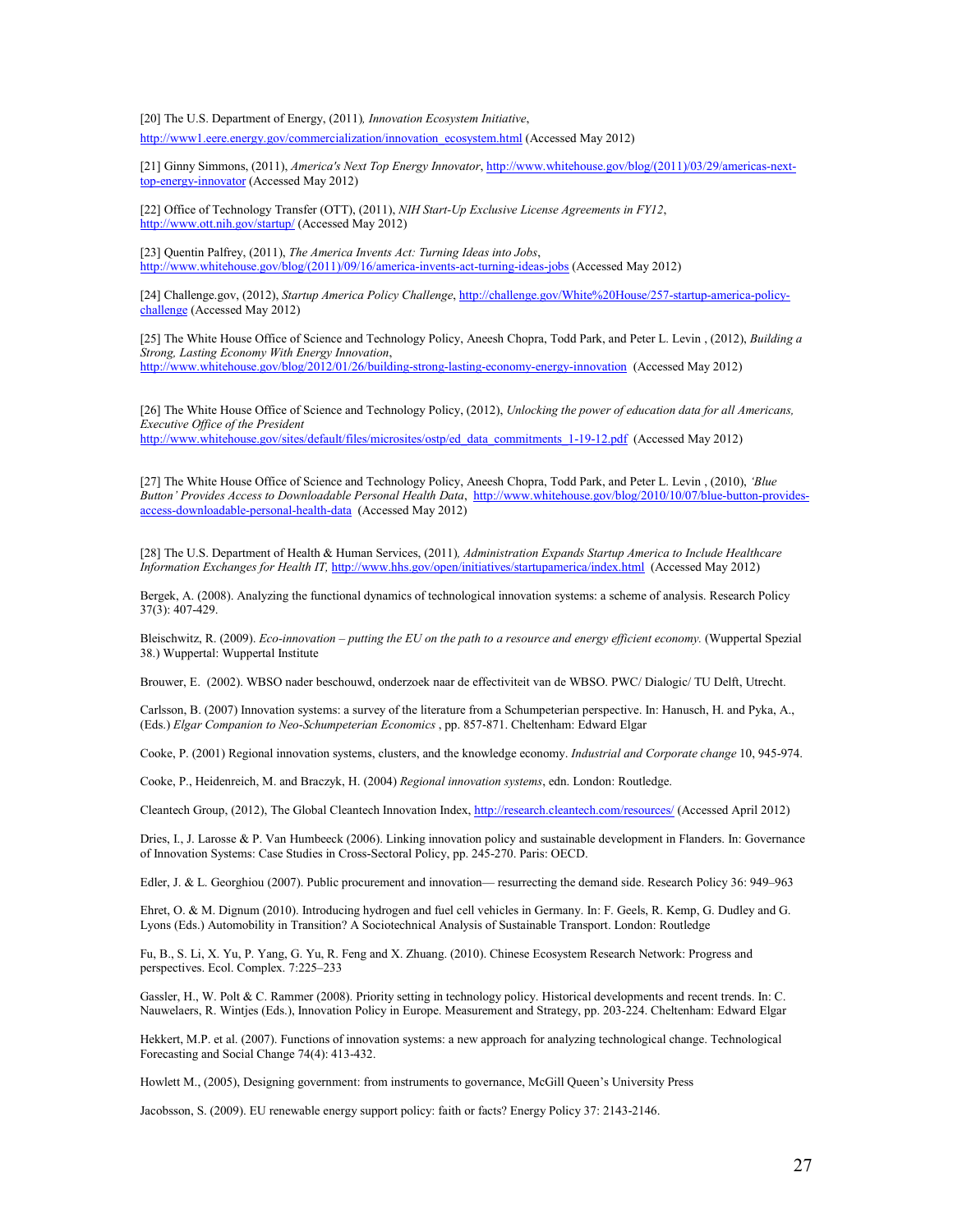Jacobsson, S. & A. Johnson (2000). The diffusion of renewable energy technology: an analytical framework and key issues for research. Energy Policy 28: 625-640.

Janicke, M., (2011), The Acceleration of Innovation in Climate Policy Lessons from Best Practice, FFU 01-(2011), [http://www.edocs.fu-berlin.de](http://www.edocs.fu-berlin.de/) ( Accessed April 2012)

Woolthuis K., R, B. Hillebrand and B. Nooteboom (2005), Trust, contract and relationship development, *Organization Studies,* 26

Kaiser, R. & H. Prange (2005). Missing the Lisbon target? Multi-level innovation systems and the challenge for EU policy coordination. Journal of Public Policy 25(2): 241-263.

Kemp, R. (2000). Technology and environmental policy—innovation effects of past policies and suggestions for improvement In: OECD proceedings Innovation and the Environment, pp. 35-61. Paris: OECD.

Kemp, R (2011) Ten themes for eco-innovation policies in Europe. *S.A.P.I.EN.S* [Online] Vol. 4, No. 2, p. 1-20 [http://sapiens.revues.org/1169 \(](http://sapiens.revues.org/1169)accessed April 2012)

Kletzan-Slamanig, D et al. (2009). Assessment of ETAP roadmaps with regard to their eco-innovation potential. Technical Report 2: Country fiches for the ETAP roadmaps. Vienna: Austrian Institute of Economic Research (WIFO).

Metcalfe, J.S. & L. Georghiou (1998). Equilibrium and evolutionary foundations of technology policy. STI Review 22: 75-100.

Nauwelaers, C. & R. Wintjes (2008). Innovation policy, innovation in policy: policy learning within and across systems and clusters. In: C. Nauwelaers & R. Wintjes (Eds.), Innovation Policy in Europe. Measurement and Strategy, pp. 225-268. Cheltenham: EE

Newell, 2010; Newell, R.G. (2010). The role of markets and policies in delivering innovation for climate change mitigation. Oxford Review of Economic Policy 26(2): 253–269.

OECD, (1999), The National Innovation Systems (Phase I & II), OECD, Paris

OECD (2011) Better Policies to Support Eco-innovation. OECD studies on Environmental Innovation. Paris: OECD (Sartorius and Zundel, 2005; OECD, (2011)):

Pontoglio, S. (2010). An early assessment of the influence on eco-innovation of the EU emissions trading scheme: evidence from the Italian paper industry. In: Mazzanti M., Montini A (Eds.) Environmental Efficiency, Innovation and EconomicPerformances, pp. 81- 91. London: Routledge.

Popp, D. (2006). R&D subsidies and climate policy: is there a 'free lunch'? Climatic Change 77 (3-4)

Ragin, C. C., (2000), Fuzzy-Set Social Science (University of Chicago Press, Chicago)

Ragin, C. C., (2008), Redesigning Social Inquiry, Fuzzy Sets and Beyond (The University of Chicago Press, Chicago)

Remøe, S.O. (2008). Innovation governance in dynamic economies. Lessons from the OECD MONIT project. In: C. Nauwelaers & R. Wintjes (Eds.), Innovation Policy in Europe. Measurement and Strategy, pp. 139-170. Cheltenham: Edward Elgar

Schrama, G.J.I. & S. Sedlacek (2003). Environmental and Technology Policy in Europe. Technological Innovations and Policy Integration. Dordrecht: Kluwer Academic Publishers.

Smith, K. (2008). Climate change and radical energy innovation: the policy issues. Report to Garnaut Commission on climate Change, Australia.

Smits, R. & S. Kuhlmann (2004). The rise of systemic instruments in innovation policy. International Journal of Foresight and Innovation Policy 1(1/2): 4-32.

Smith, A. & A. Stirling (2010). The politics of social-ecological resilience and sustainable socio-technical transitions. Ecology and Society 15(1): 11.

Soete, L. & A. Arundel (1993). An integrated approach to European innovation and technology diffusion policy: a Maastricht memorandum. Publication EUR 15090. Brussels: EU.

Verbong, G.P.J., F.W. Geels & R.P.J.M. Raven (2008). Multi-niche analysis of dynamics and policies in Dutch renewable energy innovation journeys (1970-2006): hype-cycles, colsed networks and technology-focused learning. Technology Analysis & Strategic Management 20(5): 555-573.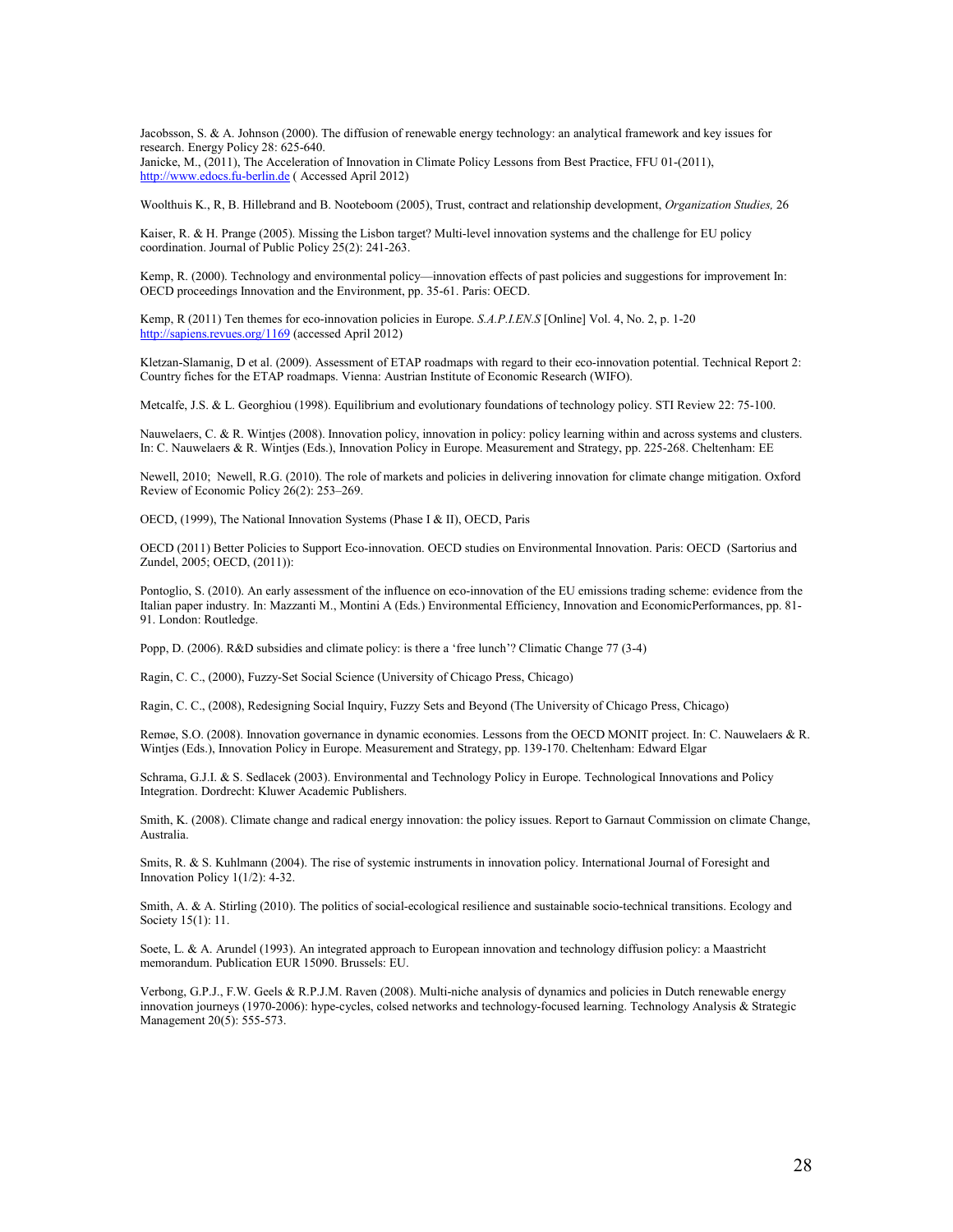| Feature                                                                   | <b>Set-theoretic</b>                                                                                                                                                                                                                                                                                                           | <b>Regression Analysis</b>                                                                                                                                                                                                                                                                                                                                                                                                                                                                                                                                     |
|---------------------------------------------------------------------------|--------------------------------------------------------------------------------------------------------------------------------------------------------------------------------------------------------------------------------------------------------------------------------------------------------------------------------|----------------------------------------------------------------------------------------------------------------------------------------------------------------------------------------------------------------------------------------------------------------------------------------------------------------------------------------------------------------------------------------------------------------------------------------------------------------------------------------------------------------------------------------------------------------|
|                                                                           | <b>Qualitative Comparative</b>                                                                                                                                                                                                                                                                                                 |                                                                                                                                                                                                                                                                                                                                                                                                                                                                                                                                                                |
|                                                                           | <b>Analysis</b>                                                                                                                                                                                                                                                                                                                |                                                                                                                                                                                                                                                                                                                                                                                                                                                                                                                                                                |
| <b>Orientation</b>                                                        | Case-Oriented                                                                                                                                                                                                                                                                                                                  | Variable-oriented                                                                                                                                                                                                                                                                                                                                                                                                                                                                                                                                              |
| Causality                                                                 | Causal Interpretation                                                                                                                                                                                                                                                                                                          | Causal Inference                                                                                                                                                                                                                                                                                                                                                                                                                                                                                                                                               |
| <b>Best Practice</b><br>Causal<br>Homogeneity<br>and<br><b>Additivity</b> | *Clearly explaining how both crisp<br>and fuzzy sets are constructed,<br>*Justfying consistency and<br>coverage on theoretical and<br>substantive grounds,<br>*QCA avoids assuming causal<br>homogeneity and additivity<br>*QCA seeks to discern the<br>different combinations of causally<br>relevant conditions linked to an | *Isolating and estimating the effect of a causal<br>variable on an outcome variable, in the face of<br>competition from rival causal variables<br>representing rival explanations of the outcome.<br>*The underlying goal is to approximate the<br>experimental design standard as closely<br>as possible using non-experimental data<br>*The goal of analysis is to estimate the net,<br>independent effect of each causal variable on the<br>outcome.<br>*Estimates typically assume causal homogeneity<br>(that a single causal model applies to all cases) |
|                                                                           | outcome.                                                                                                                                                                                                                                                                                                                       | and additivity (that the effect of a causal variable<br>is the same regardless of the values of the other<br>causal variables).                                                                                                                                                                                                                                                                                                                                                                                                                                |
| Analytic<br><b>Strategy</b>                                               | QCA is an analytic strategy that<br>structures the dialogue of ideas and<br>evidence in comparative research                                                                                                                                                                                                                   | Regression analysis is a data analytic<br>technique                                                                                                                                                                                                                                                                                                                                                                                                                                                                                                            |
| Analytic<br><b>Engine</b>                                                 | Set-theoretic relations                                                                                                                                                                                                                                                                                                        | Correlations                                                                                                                                                                                                                                                                                                                                                                                                                                                                                                                                                   |
| <b>Relations</b>                                                          | Set theoretic relations are<br>asymmetrical                                                                                                                                                                                                                                                                                    | Correlations are symmetrical                                                                                                                                                                                                                                                                                                                                                                                                                                                                                                                                   |
| Algebra base                                                              | Algebra of sets                                                                                                                                                                                                                                                                                                                | Linear algebra                                                                                                                                                                                                                                                                                                                                                                                                                                                                                                                                                 |
| <b>Structure</b>                                                          | Outcome-Conditions                                                                                                                                                                                                                                                                                                             | Dependent-Independent Variable                                                                                                                                                                                                                                                                                                                                                                                                                                                                                                                                 |

# **Annex 1 – Fs/QCA in comparison to Regression Analysis**

Source: Ragin C., (2005), Core versus Tangential Assumptions in Comparative Research, [http://polisci.berkeley.edu/people/faculty/CollierD/4c%20-%20Comment%20by%20Ragin%20-](http://polisci.berkeley.edu/people/faculty/CollierD/4c%20-%20Comment%20by%20Ragin%20-%20%202005.pdf) [%20%202005.pdf](http://polisci.berkeley.edu/people/faculty/CollierD/4c%20-%20Comment%20by%20Ragin%20-%20%202005.pdf) (Accessed May 2012)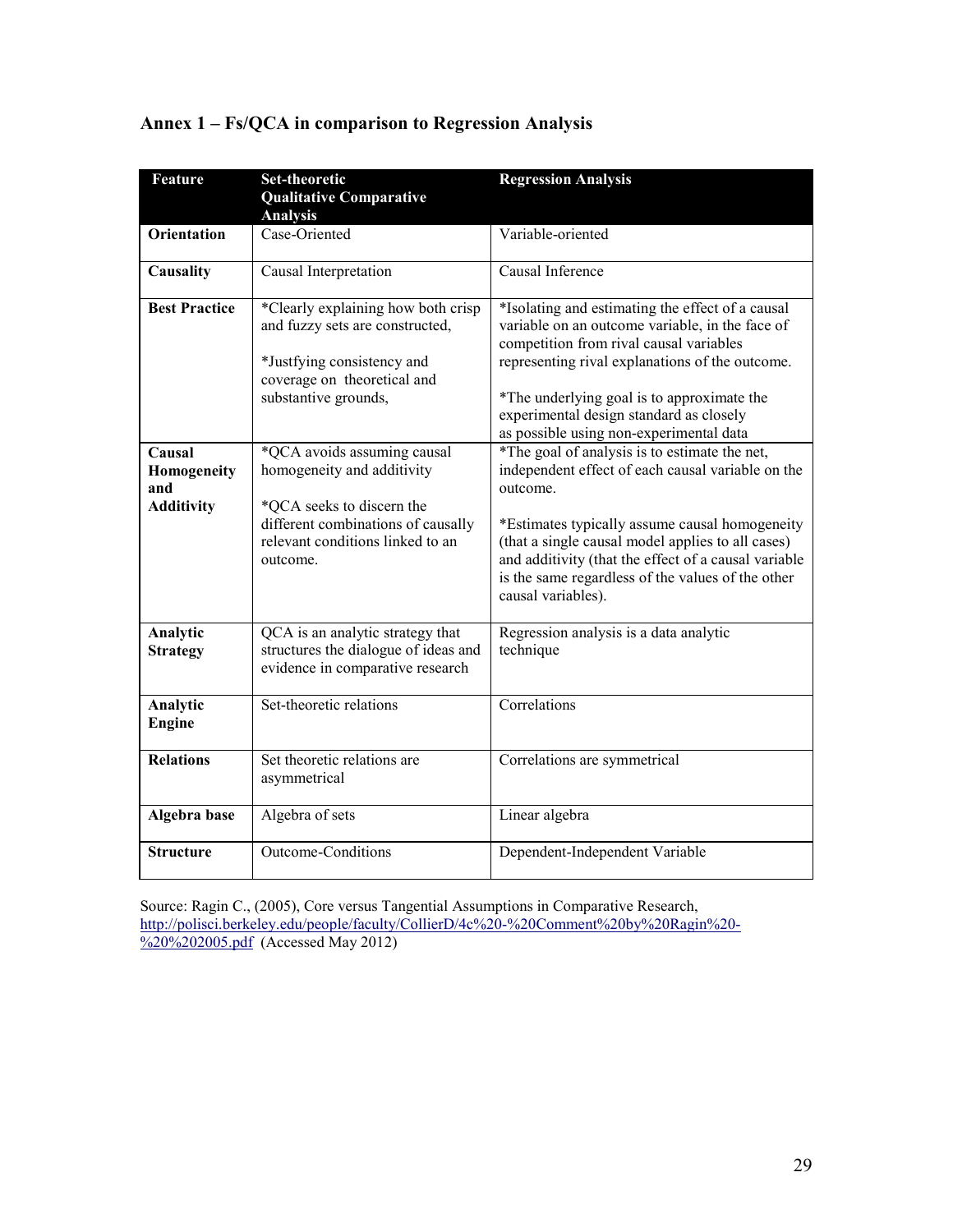#### **Annex 2– Complex Solutions**

--- COMPLEX SOLUTION -- frequency cutoff: 1.000000 consistency cutoff: 0.831615

raw unique

 coverage coverage consistency ---------- ---------- --------- fknwsoph\*fmktcfg\*~ffinaccs 0.239340 0.090392 0.893843 fgovinst\*fknwsoph\*ffinaccs 0.776009 0.627061 0.890411 solution coverage: 0.866401 solution consistency: 0.897527 Cases with greater than 0.5 membership in term fknwsoph\*fmktcfg\*~ffinaccs: KOR (0.75,0.99), IRL (0.74,0.88), JPN (0.55,0.99) Cases with greater than 0.5 membership in term fgovinst\*fknwsoph\*ffinaccs: FIN (0.99,1), SWE (0.98,1), CHE (0.96,0.55), CAN (0.95,0.99), NLD (0.95,0.95), NOR (0.93,0.99), GBR (0.93,0.97), DNK (0.92,1), AUS (0.9,0.31), USA (0.89,1), ISR (0.85,1), AUT (0.83,0.73), FRA (0.78,0.69), DEU (0.75,0.99), BEL (0.72,0.9) --- COMPLEX SOLUTION -- frequency cutoff: 1.000000 consistency cutoff: 0.881226 raw unique coverage coverage consistency ---------- ---------- --------- fknwsoph\*fmktcfg\*~ffinaccs\*fnetrdi 0.229107 0.086981 0.926437 fgovinst\*fknwsoph\*ffinaccs\*fnetrdi solution coverage: 0.853894

solution consistency: 0.905911

Cases with greater than 0.5 membership in term fknwsoph\*fmktcfg\*~ffinaccs\*fnetrdi:

KOR (0.75,0.99), IRL (0.74,0.88), JPN (0.55,0.99)

Cases with greater than 0.5 membership in term fgovinst\*fknwsoph\*ffinaccs\*fnetrdi: FIN  $(0.98,1)$ , SWE  $(0.98,1)$ , CHE  $(0.96, 0.55)$ , CAN  $(0.95, 0.99)$ , NLD (0.95,0.95), NOR (0.93,0.99), GBR (0.93,0.97), DNK (0.92,1), AUS (0.9,0.31), USA (0.89,1), AUT (0.83,0.73), ISR (0.82,1), FRA (0.78,0.69),DEU (0.75,0.99), BEL (0.72,0.9)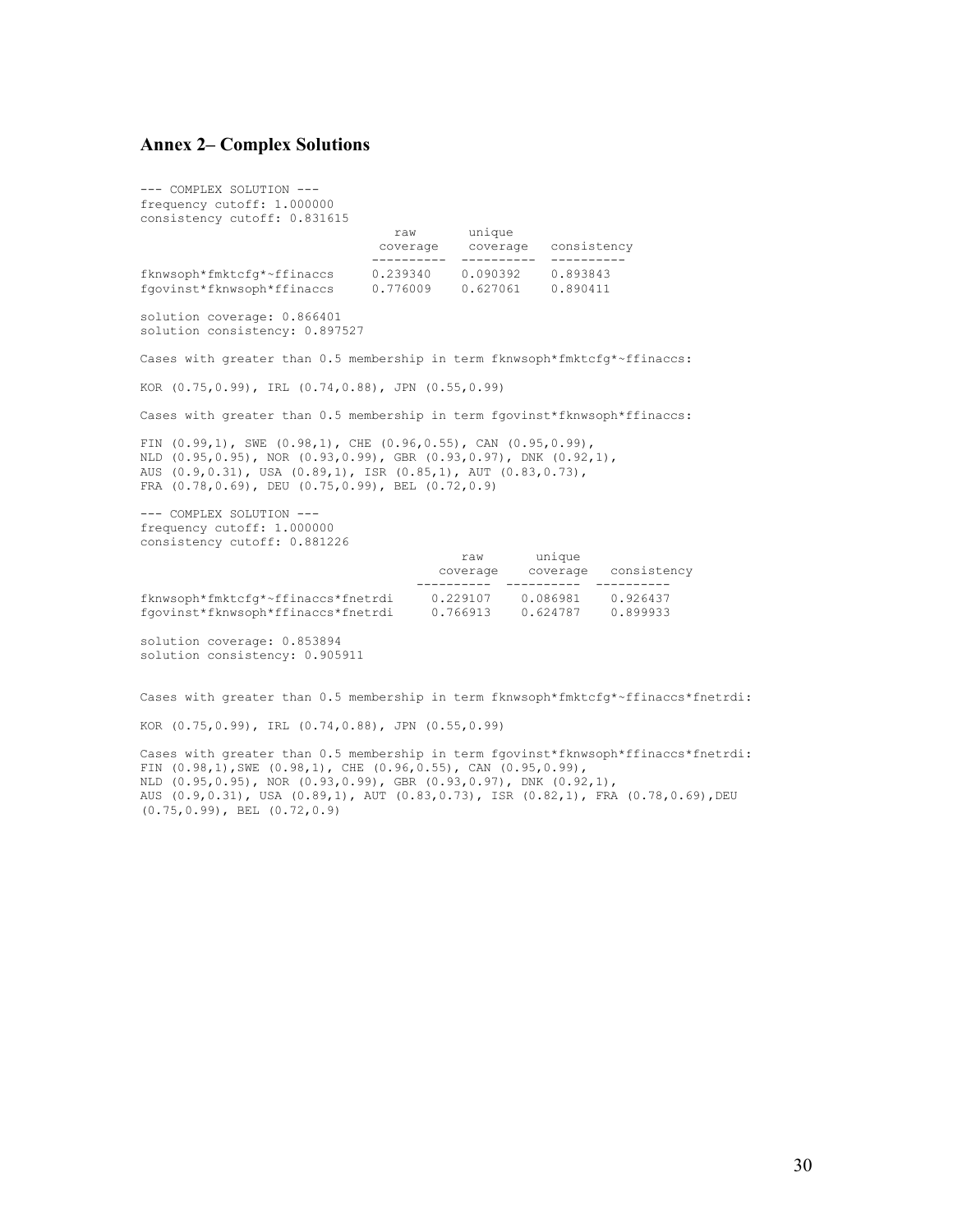#### **Annex 3– Absence of Emerging Cleantech Innovation and Startups**

In best-practice fs/QCA analyses, negation of the outcome is also investigated. Absence or low levels of *Knowledge Sophistication, Governance Institutions, Market Configuration* and *Governance ICT* lead to absence or low levels of emergence of cleantech innovation and startups. Even if *Governance Institutions* and *Access to Finance* are present, lack of *Knowledge Sophistication* and *Governance ICT* leads to the absence or low levels of emergence of cleantech innovation and startups.

```
--- INTERMEDIATE SOLUTION --- 
frequency cutoff: 1.000000 
consistency cutoff: 0.860465 
Assumptions: 
                                             raw unique 
                                           coverage coverage consistency 
                                           ---------- ---------- ---------- 
~fnetrdi*~fmktcfg*~fknwsoph*~fgovinst 0.734934 0.634983 0.967118 
~fnetrdi*ffinaccs*~fknwsoph*fgovinst
solution coverage: 0.809407 
solution consistency: 0.966647 
Cases with greater than 0.5 membership in term 
~fnetrdi*~fmktcfg*~fknwsoph*~fgovinst: BGR (0.98,0.95), 
  ARG (0.95,0.98), BRA (0.95,0.97), RUS (0.95,0.98), 
  MEX (0.95,0.98), ROU (0.94,0.98), GRC (0.93,0.98), 
  POL (0.92,0.97), IDN (0.84,0.98), HUN (0.83,0.86), 
  CHN (0.8,0.79), ITA (0.77,0.94), IND (0.73,0.62), 
  ESP (0.67,0.95), SVN (0.6,0.94), PRT (0.55,0.95), 
  CZE (0.55,0.62), TUR (0.52,0.98) 
Cases with greater than 0.5 membership in term 
~fnetrdi*ffinaccs*~fknwsoph*fgovinst: ZAF (0.88,0.94), 
  SAU (0.79,0.98)
```
*"Large-scale targeted government intervention in the innovation system and support to knowledge-based firms, technologies, products and services are required to compensate for declining innovation support from the private sector and boost economic growth. 'Picking winners' approaches that proved successful during World War II and afterwards need to be revisited, to hasten recovery from the current economic crisis and manage the transition to a knowledge-based regime."*

Source: Etzkowitz H, Ranga M. (2009), A trans-Keynesian vision of innovation for the contemporary economic crisis: 'picking winners' revisited, *Science and Public Policy 36 (10): 799-808*